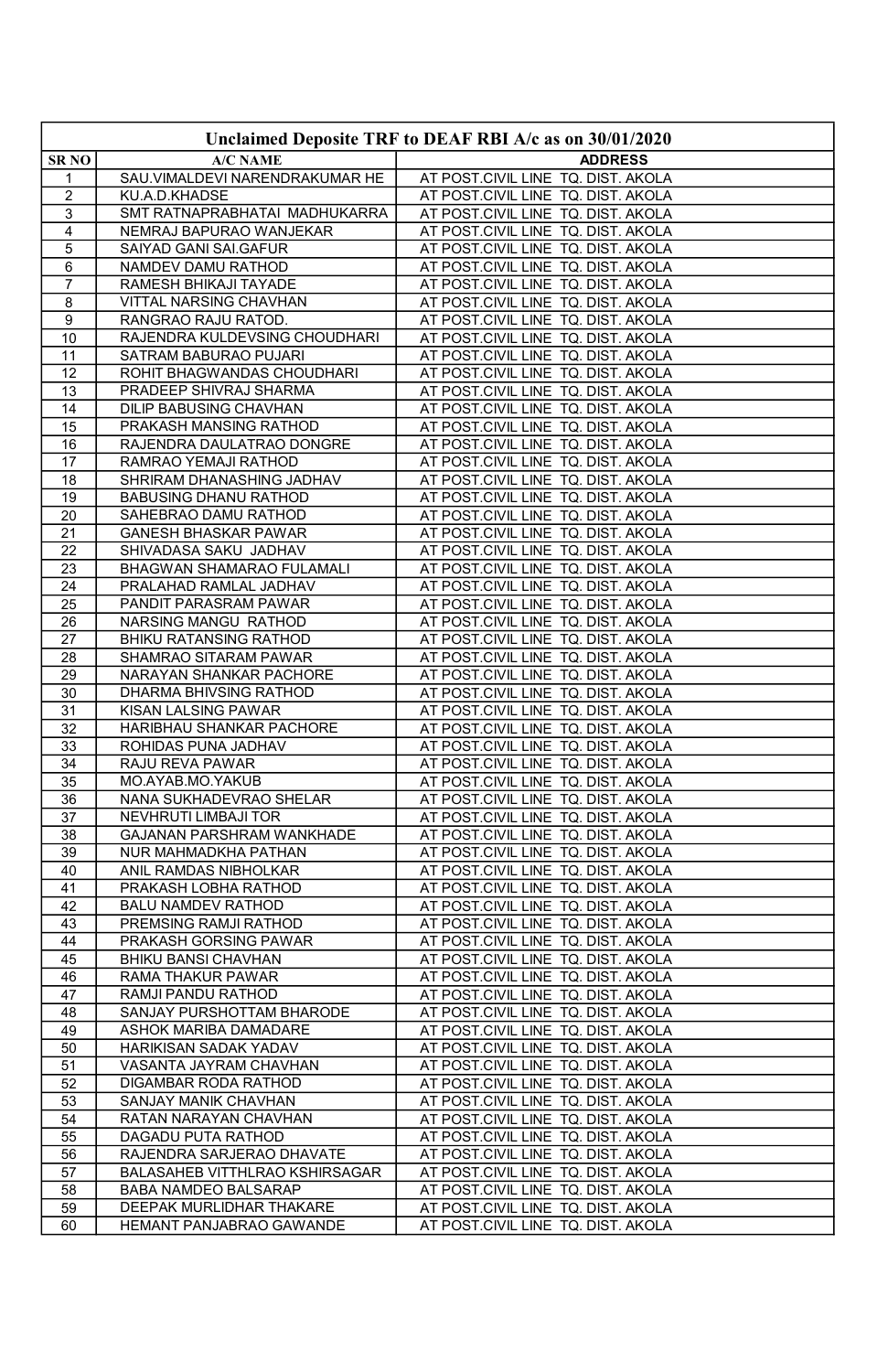| 61  | LAXMAN HANUMANTA JAYBHAYE       | AT POST.CIVIL LINE TQ. DIST. AKOLA |
|-----|---------------------------------|------------------------------------|
| 62  | BHAGWAN SHNKAR LAKOLE           | AT POST.CIVIL LINE TQ. DIST. AKOLA |
| 63  | KISHAN.KASHINATH.KHOKALE        | AT POST.CIVIL LINE TQ. DIST. AKOLA |
| 64  | RAJIO.HARIBHAU.JADHAO           | AT POST.CIVIL LINE TQ. DIST. AKOLA |
| 65  | SHARAD.MAROTRAO.JADHAO          | AT POST.CIVIL LINE TQ. DIST. AKOLA |
| 66  | KRUSHNAKANT.RAOSAHEB.TAYADE     | AT POST.CIVIL LINE TQ. DIST. AKOLA |
| 67  | SANTOSH WAMANRAO KOKADWAR       | AT POST.CIVIL LINE TQ. DIST. AKOLA |
| 68  | MOHAN HARICHANDRA DAMODAR       | AT POST.CIVIL LINE TQ. DIST. AKOLA |
| 69  | RAMKISAN SAWAIRAM RATHOD        | AT POST.CIVIL LINE TQ. DIST. AKOLA |
| 70  | SUBHASH JETA RATHOD             | AT POST.CIVIL LINE TQ. DIST. AKOLA |
| 71  | BHAGAWAN UTTAMRAO KHARAT        | AT POST.CIVIL LINE TQ. DIST. AKOLA |
| 72  | <b>GANESH BHAURAO GIRNARE</b>   | AT POST.CIVIL LINE TQ. DIST. AKOLA |
| 73  | RAMBHAU KISAN THOCHAR           | AT POST.CIVIL LINE TQ. DIST. AKOLA |
| 74  | SURESH ROHIDAS DESHMUKH         | AT POST.CIVIL LINE TQ. DIST. AKOLA |
| 75  | LAXMAN KHANDU MARKAND           | AT POST.CIVIL LINE TQ. DIST. AKOLA |
| 76  | YATADA DAGDUJI MARKAND          | AT POST.CIVIL LINE TQ. DIST. AKOLA |
| 77  | KARBHARI KUNDLIKRAO WAGHMARE    | AT POST.CIVIL LINE TQ. DIST. AKOLA |
| 78  | <b>BHASHKAR SHRIRAM AMBHORE</b> | AT POST.CIVIL LINE TQ. DIST. AKOLA |
| 79  | SANJAY WAMAN WAGHMARE           | AT POST.CIVIL LINE TQ. DIST. AKOLA |
| 80  | KISHOR BHAGVAN BHATKAR          | AT POST.CIVIL LINE TQ. DIST. AKOLA |
| 81  | MUKUND SHRAVAN INGALE           | AT POST.CIVIL LINE TQ. DIST. AKOLA |
| 82  | SUDHIR.SHRIKRUSNA.PUNDEKAR      | AT POST.CIVIL LINE TQ. DIST. AKOLA |
| 83  | DILIP.SHESRAO.CHABILE           | AT POST.CIVIL LINE TQ. DIST. AKOLA |
| 84  | RAHEMATULLA SEKEH DAUD          | AT POST.CIVIL LINE TQ. DIST. AKOLA |
| 85  | C.G.CHORE                       | AT POST.CIVIL LINE TQ. DIST. AKOLA |
| 86  | SARFARAJKHAN JAHAGIRKHAN        | AT POST.CIVIL LINE TQ. DIST. AKOLA |
| 87  | ASADKHAN EBRAHIMKHAN            | AT POST.CIVIL LINE TQ. DIST. AKOLA |
| 88  | ANIL PANDURANG ZATE             | AT POST.CIVIL LINE TQ. DIST. AKOLA |
| 89  | SHAMRAO RAMDHAN RATHOD          | AT POST.CIVIL LINE TQ. DIST. AKOLA |
| 90  | GHANSHYAM ATMARAM PATIL         | AT POST.CIVIL LINE TQ. DIST. AKOLA |
| 91  | SURESH RAMDHAN PAWAR            | AT POST.CIVIL LINE TQ. DIST. AKOLA |
| 92  | VISHNU NARAYAN PAWAR            | AT POST.CIVIL LINE TQ. DIST. AKOLA |
| 93  | <b>GANPATI MAROTI RATHOD</b>    | AT POST.CIVIL LINE TQ. DIST. AKOLA |
| 94  | RAJUSING RAMDHAN RATHOD         | AT POST.CIVIL LINE TQ. DIST. AKOLA |
| 95  | NARAYAN NAMDEO RATHOD           | AT POST.CIVIL LINE TQ. DIST. AKOLA |
| 96  | SACHIN SHANTARAM SAGAR          | AT POST.CIVIL LINE TQ. DIST. AKOLA |
| 97  | POPAT KASHINATH MAGAR           | AT POST.CIVIL LINE TQ. DIST. AKOLA |
| 98  | GANESH DEVSING JADHAV           | AT POST.CIVIL LINE TQ. DIST. AKOLA |
| 99  | RAJU PRABHURAO MIRAKALE         | AT POST.CIVIL LINE TQ. DIST. AKOLA |
| 100 | PRALAHAD MANIRAM CHAVAN         | AT POST.CIVIL LINE TQ. DIST. AKOLA |
| 101 | PRAKASH BALU JADHAV             | AT POST.CIVIL LINE TQ. DIST. AKOLA |
| 102 | TARASING MOTIRAM PAWAR          | AT POST.CIVIL LINE TQ. DIST. AKOLA |
| 103 | KISAN TUKARAM UGHADE            | AT POST.CIVIL LINE TQ. DIST. AKOLA |
| 104 | PADAMAKAR SUKHADEO INGLE        | AT POST.CIVIL LINE TQ. DIST. AKOLA |
| 105 | SANJAY TUKARAM BHARKAL          | AT POST.CIVIL LINE TQ. DIST. AKOLA |
| 106 | JILANIKHAN LATIFKHAN PATHAN     | AT POST.CIVIL LINE TQ. DIST. AKOLA |
| 107 | DIGAMBER BABURAO LANDE          | AT POST.CIVIL LINE TQ. DIST. AKOLA |
| 108 | BABASAHEB WAMANRAO ANGRAKHE     | AT POST.CIVIL LINE TQ. DIST. AKOLA |
| 109 | SHIWAJI SANTOSH PATIL           | AT POST.CIVIL LINE TQ. DIST. AKOLA |
| 110 | JAVEDALI SHEKH ALI              | AT POST.CIVIL LINE TQ. DIST. AKOLA |
| 111 | ANIL SAMPATRAO MOHOD            | AT POST.CIVIL LINE TQ. DIST. AKOLA |
| 112 | GANGADHAR NAGORAO WAJE          | AT POST.CIVIL LINE TQ. DIST. AKOLA |
| 113 | DILWAR ABBAS SHAHA              | AT POST.CIVIL LINE TQ. DIST. AKOLA |
| 114 | EKBALSHA AKBAR SHAHA            | AT POST.CIVIL LINE TQ. DIST. AKOLA |
| 115 | MUJAFAR HAJI MUSA               | AT POST.CIVIL LINE TQ. DIST. AKOLA |
| 116 | AKHATARKHAN JAHAGIRKHAN         | AT POST.CIVIL LINE TQ. DIST. AKOLA |
| 117 | SHEKHAR RAMCHANDRA NAGPURKAR    | AT POST.CIVIL LINE TQ. DIST. AKOLA |
| 118 | KASHINATH MAHADEV KIRWALE       | AT POST.CIVIL LINE TQ. DIST. AKOLA |
| 119 | SOPAN DATTA SHENDE              | AT POST.CIVIL LINE TQ. DIST. AKOLA |
| 120 | MANIK DAGDUJI BAWALE            | AT POST.CIVIL LINE TQ. DIST. AKOLA |
| 121 | BASKAR LAXMAN BAWALE            | AT POST.CIVIL LINE TQ. DIST. AKOLA |
| 122 | VASANT AABAJI GAYAKWAD          | AT POST.CIVIL LINE TQ. DIST. AKOLA |
| 123 | BHIMA SHANKAR CHOPADE           | AT POST.CIVIL LINE TQ. DIST. AKOLA |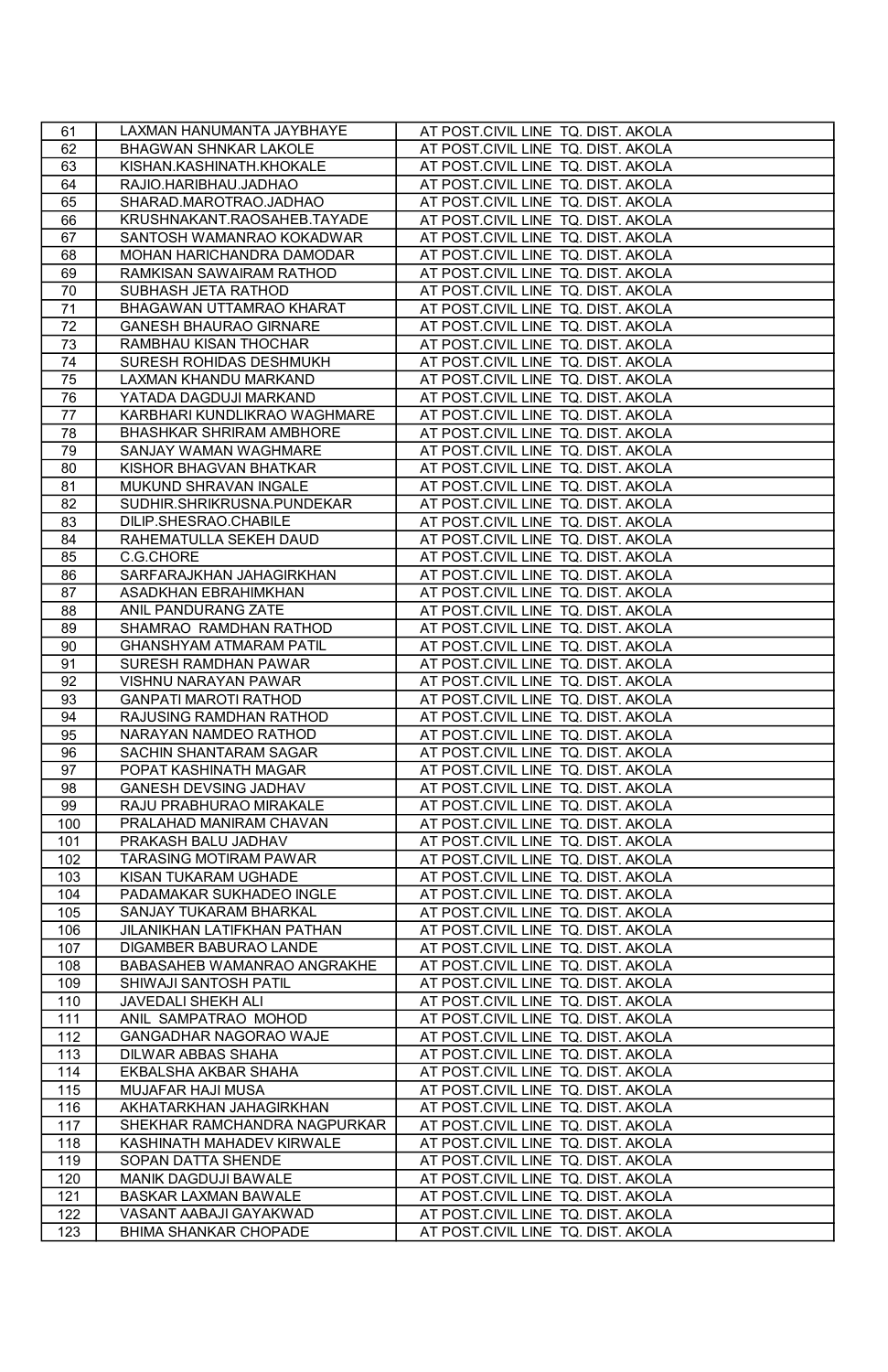| 124 | MACHINDRA HARIBHAU KADAM         | AT POST.CIVIL LINE TQ. DIST. AKOLA |
|-----|----------------------------------|------------------------------------|
| 125 | SHAHINATH KARBHARI TAMBE         | AT POST.CIVIL LINE TQ. DIST. AKOLA |
| 126 | DAGDU LAXMAN WABALE              | AT POST.CIVIL LINE TQ. DIST. AKOLA |
| 127 | SUDAM DHONDIBA SHINDE            | AT POST.CIVIL LINE TQ. DIST. AKOLA |
| 128 | ASHARUBA LAXMAN BANSODE          | AT POST.CIVIL LINE TQ. DIST. AKOLA |
| 129 | DILIP BHANUDAS DHULE             | AT POST.CIVIL LINE TQ. DIST. AKOLA |
| 130 | MAHADEV KISANRAO BUDHANKAR       | AT POST.CIVIL LINE TQ. DIST. AKOLA |
| 131 | DAOULAT ANNA SHRIKHANDE          | AT POST.CIVIL LINE TQ. DIST. AKOLA |
| 132 | SAIYAD JAMIR SAIYAD LATIF        | AT POST.CIVIL LINE TO, DIST, AKOLA |
| 133 | SHEKH ELIYAS SHEKH BURHAN        | AT POST.CIVIL LINE TQ. DIST. AKOLA |
| 134 | RASHIDKHAN PIRMOHOMADKHAN        | AT POST.CIVIL LINE TQ. DIST. AKOLA |
| 135 | MOHO NAIM MOHO NIJAM             | AT POST.CIVIL LINE TQ. DIST. AKOLA |
| 136 | SHEKH ESMILE SHEKH EBRAHIM       | AT POST.CIVIL LINE TQ. DIST. AKOLA |
| 137 | RIYAJ AHMAD MOHO AJIJ            | AT POST.CIVIL LINE TQ. DIST. AKOLA |
| 138 | <b>BALIRAM NAMDEO PATIL</b>      | AT POST.CIVIL LINE TQ. DIST. AKOLA |
| 139 | DHANRAJ SHALIKRAM KADU           | AT POST.CIVIL LINE TQ. DIST. AKOLA |
| 140 | GOVIND MAROTIRAO KEDE            | AT POST.CIVIL LINE TQ. DIST. AKOLA |
| 141 | SAMSHERKHAN ALLAH BAKHSHE KHAN   | AT POST.CIVIL LINE TQ. DIST. AKOLA |
| 142 | TARASING PREMA RATHOD            | AT POST.CIVIL LINE TQ. DIST. AKOLA |
| 143 | POPAT JAYANTRAO PATIL            | AT POST.CIVIL LINE TQ. DIST. AKOLA |
| 144 | SUBHASH DAMOTA GULNE             | AT POST.CIVIL LINE TQ. DIST. AKOLA |
| 145 | DADARAO VITHOBA DANDGE           | AT POST.CIVIL LINE TQ. DIST. AKOLA |
| 146 | RAMBHAU TEJRAO BHALKE            | AT POST.CIVIL LINE TQ. DIST. AKOLA |
| 147 | MOKINDA BHAGAJI BHISE            | AT POST.CIVIL LINE TQ. DIST. AKOLA |
| 148 | SHAMRAO MAROTI BHOPALE           | AT POST.CIVIL LINE TQ. DIST. AKOLA |
| 149 | DNYANESHWAR BHAURAO LAHANE       | AT POST.CIVIL LINE TQ. DIST. AKOLA |
| 150 | BABURAO MHASAJI ADHANE           | AT POST.CIVIL LINE TQ. DIST. AKOLA |
| 151 | JANARDHAN SHANKAR SIRASAT        | AT POST.CIVIL LINE TQ. DIST. AKOLA |
| 152 | BAHURAO KASHINATH SABALE         | AT POST.CIVIL LINE TQ. DIST. AKOLA |
| 153 | MURLIDHAR SHESHRAO GORE          | AT POST.CIVIL LINE TQ. DIST. AKOLA |
| 154 | KRUSHNA LAXMANRAO SURASE         | AT POST.CIVIL LINE TQ. DIST. AKOLA |
| 155 | SOPAN SUKHADEV TAGADE            | AT POST.CIVIL LINE TQ. DIST. AKOLA |
| 156 | NANDU HARI RATHOD                | AT POST.CIVIL LINE TQ. DIST. AKOLA |
| 157 | <b>GEMA KISAN RATHOD</b>         | AT POST.CIVIL LINE TQ. DIST. AKOLA |
| 158 | KULSING BHOVA JADHAVO            | AT POST.CIVIL LINE TQ. DIST. AKOLA |
| 159 | SHYAMRAO RAMA PAWAR              | AT POST.CIVIL LINE TQ. DIST. AKOLA |
| 160 | <b>JANU GEMA RATHOD</b>          | AT POST.CIVIL LINE TQ. DIST. AKOLA |
| 161 | RAGHUNATH JANARDAN RATHHOD       | AT POST.CIVIL LINE TQ. DIST. AKOLA |
| 162 | <b>GULAB KASHINATH SHARNAGAT</b> | AT POST.CIVIL LINE TQ. DIST. AKOLA |
| 163 | R.S.DERE                         | AT POST.CIVIL LINE TQ. DIST. AKOLA |
| 164 | A.P.RAUT                         | AT POST.CIVIL LINE TQ. DIST. AKOLA |
| 165 | <b>G.V.TIDAKE</b>                | AT POST.CIVIL LINE TQ. DIST. AKOLA |
| 166 | K.P.BHATKAR                      | AT POST.CIVIL LINE TQ. DIST. AKOLA |
| 167 | MALLASYAM BALANNA FAKKEWAR       | AT POST.CIVIL LINE TQ. DIST. AKOLA |
| 168 | SHESHRAO JAJEBA MHASKE           | AT POST.CIVIL LINE TQ. DIST. AKOLA |
| 169 | SHIVCHAND KASNA RATHOD           | AT POST.CIVIL LINE TQ. DIST. AKOLA |
| 170 | SHRIRAM POMA PAWAR               | AT POST.CIVIL LINE TQ. DIST. AKOLA |
| 171 | SUDAM HARIBHAU SARNAGAT          | AT POST.CIVIL LINE TQ. DIST. AKOLA |
| 172 | <b>UDAL NARSING CHAVHAN</b>      | AT POST.CIVIL LINE TQ. DIST. AKOLA |
| 173 | KAILAS CHARAN CHAVHAN            | AT POST.CIVIL LINE TQ. DIST. AKOLA |
| 174 | LAXMAN RANGNATH SHARNAGAT        | AT POST.CIVIL LINE TQ. DIST. AKOLA |
| 175 | KACHARU BABURAO MANE             | AT POST.CIVIL LINE TQ. DIST. AKOLA |
| 176 | KACHARU ASARUBA PADULE           | AT POST.CIVIL LINE TQ. DIST. AKOLA |
| 177 | RAMSING PRATAP RATHOD            | AT POST.CIVIL LINE TQ. DIST. AKOLA |
| 178 | GAJANAN TALIRAO SARNAIK          | AT POST.CIVIL LINE TQ. DIST. AKOLA |
| 179 | SANTOSH SURESH KHUMKAR           | AT POST.CIVIL LINE TQ. DIST. AKOLA |
| 180 | DHENU UDEBHAN RATHOD             | AT POST.CIVIL LINE TQ. DIST. AKOLA |
| 181 | BHIMRAO BHAJNU RATHOD            | AT POST.CIVIL LINE TQ. DIST. AKOLA |
| 182 | JYOTISING RAMSING RATHOD         | AT POST.CIVIL LINE TQ. DIST. AKOLA |
| 183 | SUDHAKAR DHANSING CHAVAN         | AT POST.CIVIL LINE TQ. DIST. AKOLA |
| 184 | NAGO UAMRAO RAJPUT               | AT POST.CIVIL LINE TQ. DIST. AKOLA |
| 185 | <b>BABUSING SHAMAR JADHAV</b>    | AT POST.CIVIL LINE TQ. DIST. AKOLA |
| 186 | BALIRAM REKHA CHAVAN             | AT POST.CIVIL LINE TQ. DIST. AKOLA |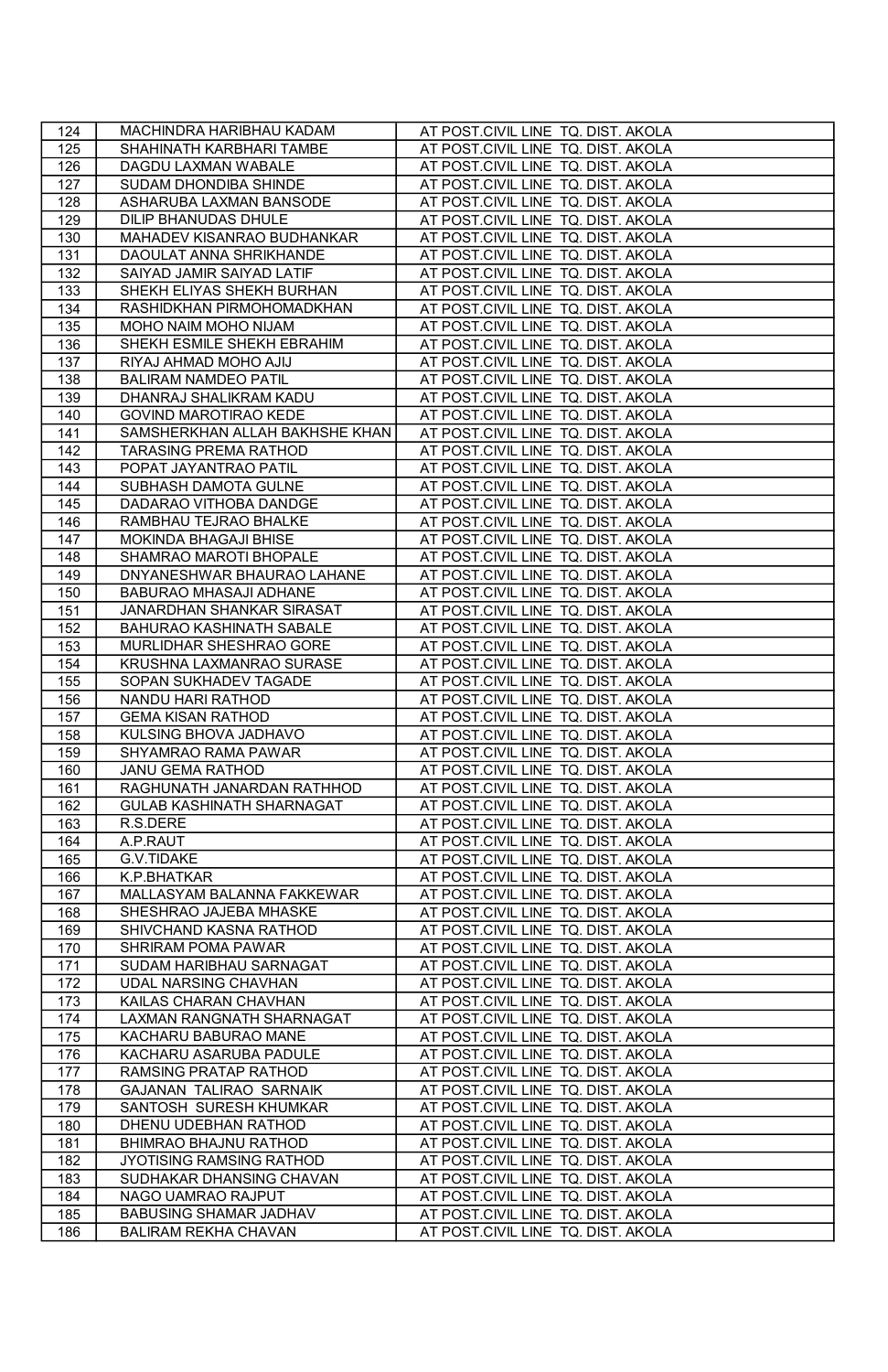| 187 | SHANKAR SHIVAJI KHURDE        | AT POST.CIVIL LINE TQ. DIST. AKOLA |
|-----|-------------------------------|------------------------------------|
| 188 | SANJIV ABHIMAN BANSOD         | AT POST.CIVIL LINE TQ. DIST. AKOLA |
| 189 | RAMESH DEVRAO TEJANKAR        | AT POST.CIVIL LINE TQ. DIST. AKOLA |
| 190 | GAJANAN SUBHASH BIJAMWAR      | AT POST.CIVIL LINE TQ. DIST. AKOLA |
| 191 | SUBHASH TRAMBAK SABALE        | AT POST.CIVIL LINE TQ. DIST. AKOLA |
| 192 | SHESHARAO GOVINDARAO DESHMUKH | AT POST.CIVIL LINE TQ. DIST. AKOLA |
| 193 | <b>DEVSING RAMSING RATHOD</b> | AT POST.CIVIL LINE TQ. DIST. AKOLA |
| 194 | MADAN MANA RATHOD             | AT POST.CIVIL LINE TQ. DIST. AKOLA |
| 195 | UTTAM GHUMA RATHOD            | AT POST.CIVIL LINE TQ. DIST. AKOLA |
| 196 | RAKESH PANDIT BHOLE           | AT POST.CIVIL LINE TQ. DIST. AKOLA |
| 197 | MADAN SAHEBRAO BARABDE        | AT POST.CIVIL LINE TQ. DIST. AKOLA |
| 198 | MOTISING RAMSING RATHOD       | AT POST.CIVIL LINE TQ. DIST. AKOLA |
| 199 | SEVISING GOPA JADHV           | AT POST.CIVIL LINE TQ. DIST. AKOLA |
| 200 | GOVINDA ZAMAR AADHE           | AT POST.CIVIL LINE TQ. DIST. AKOLA |
| 201 | SAMESH DAGDU RATHOD           | AT POST.CIVIL LINE TQ. DIST. AKOLA |
| 202 | UTTAM DHNU RATHOD             | AT POST.CIVIL LINE TQ. DIST. AKOLA |
| 203 | SUBHASH JAYAPAL RATHOD        | AT POST.CIVIL LINE TQ. DIST. AKOLA |
| 204 | SANKAR DHNU RATHOD            | AT POST.CIVIL LINE TQ. DIST. AKOLA |
| 205 | <b>GANPAT SUDAM GADEKAR</b>   | AT POST.CIVIL LINE TQ. DIST. AKOLA |
| 206 | PANDHARI WAMDEV MAGAR         | AT POST.CIVIL LINE TQ. DIST. AKOLA |
| 207 | RAMDAS KASAM MAHALLE          | AT POST.CIVIL LINE TQ. DIST. AKOLA |
| 208 | ASHRUBA SHANKAR CHITE         | AT POST.CIVIL LINE TQ. DIST. AKOLA |
| 209 | SHAMRAO GANPAT JAYBHAYE       | AT POST.CIVIL LINE TQ. DIST. AKOLA |
| 210 | VISSWAHS SUDAM KAMBALE        | AT POST.CIVIL LINE TQ. DIST. AKOLA |
| 211 | PANDURANG NAMDEVO SAVANT      | AT POST.CIVIL LINE TQ. DIST. AKOLA |
| 212 | BABURAO VITHOBA DANDGE        | AT POST.CIVIL LINE TQ. DIST. AKOLA |
| 213 | SURESH SANTOSH BHASRE         | AT POST.CIVIL LINE TQ. DIST. AKOLA |
| 214 | DIGAMBAR RAGHO SONONE         | AT POST.CIVIL LINE TQ. DIST. AKOLA |
| 215 | RAJARAM KALU BENGAL           | AT POST.CIVIL LINE TQ. DIST. AKOLA |
| 216 | KADU RAMCHANDRA PAWAR         | AT POST.CIVIL LINE TQ. DIST. AKOLA |
| 217 | VITTAL DADA JADHAV            | AT POST.CIVIL LINE TQ. DIST. AKOLA |
| 218 | VIKAS SUKHADAYAL AARY         | AT POST.CIVIL LINE TQ. DIST. AKOLA |
| 219 | SDASHIV KADLU JAWALE          | AT POST.CIVIL LINE TQ. DIST. AKOLA |
| 220 | PRALHAD LAXMAN GAWALI         | AT POST.CIVIL LINE TQ. DIST. AKOLA |
| 221 | BABANAPPA LAXMANAPPA CHUKEWAR | AT POST.CIVIL LINE TQ. DIST. AKOLA |
| 222 | YAKNATH SAKHARAM MAWAL        | AT POST.CIVIL LINE TQ. DIST. AKOLA |
| 223 | GAJANAN.PANDURANG.KORDE       | AT POST.CIVIL LINE TQ. DIST. AKOLA |
| 224 | SHE.CHAND SHE.AJAM            | AT POST.CIVIL LINE TQ. DIST. AKOLA |
| 225 | SHIVAJI TRYAMBAK MHASKE       | AT POST.CIVIL LINE TQ. DIST. AKOLA |
| 226 | YUSUB MEHATAB KHAN            | AT POST.CIVIL LINE TQ. DIST. AKOLA |
| 227 | RAGHUNATH MUNSHIJI UIKE       | AT POST.CIVIL LINE TQ. DIST. AKOLA |
| 228 | ELAHI AALISAB ATTTR           | AT POST.CIVIL LINE TQ. DIST. AKOLA |
| 229 | <b>ASHOK RAMESH PATILKAR</b>  | AT POST.CIVIL LINE TQ. DIST. AKOLA |
| 230 | ABADUL RAHEMAN MAHAMD HASEN   | AT POST.CIVIL LINE TQ. DIST. AKOLA |
| 231 | SAYYAD SHEKI SAYYAD EBADIN    | AT POST.CIVIL LINE TQ. DIST. AKOLA |
| 232 | KALAYNI KASHAPPA KAWDALE      | AT POST.CIVIL LINE TQ. DIST. AKOLA |
| 233 | MUNSHI RAMSING UIKE           | AT POST.CIVIL LINE TQ. DIST. AKOLA |
| 234 | PANDIT NEVURTI BIRASADAR      | AT POST.CIVIL LINE TQ. DIST. AKOLA |
| 235 | RAJKUMAR RAMRAO URANDE        | AT POST.CIVIL LINE TQ. DIST. AKOLA |
| 236 | TATAYRAO KADUBA PAWAR         | AT POST.CIVIL LINE TQ. DIST. AKOLA |
| 237 | MADHAV VYANKATRAO HOSURE      | AT POST.CIVIL LINE TQ. DIST. AKOLA |
| 238 | MOHAMAD ANWAR MURODIN         | AT POST.CIVIL LINE TQ. DIST. AKOLA |
| 239 | KCHRU SAWKA JADHAV            | AT POST.CIVIL LINE TQ. DIST. AKOLA |
| 240 | ABADUL RAHEMAN FAKIR SAHAB    | AT POST.CIVIL LINE TQ. DIST. AKOLA |
| 241 | KASHINATH YOGACHAY SWAMI CHA  | AT POST.CIVIL LINE TQ. DIST. AKOLA |
| 242 | HIMMAT DHUMAGI CHAVAN         | AT POST.CIVIL LINE TQ. DIST. AKOLA |
| 243 | MO AJAHAR MODASTGIR BAG       | AT POST.CIVIL LINE TQ. DIST. AKOLA |
| 244 | EKNATH RAMKISAN DEVAKAR       | AT POST.CIVIL LINE TQ. DIST. AKOLA |
| 245 | MO AJAHAR MODASTGIR BAG       | AT POST.CIVIL LINE TQ. DIST. AKOLA |
| 246 | VITTAL DHUMAGI CHAVAN         | AT POST.CIVIL LINE TQ. DIST. AKOLA |
| 247 | SHARNAPPA MURLIPPA MARAL      | AT POST.CIVIL LINE TQ. DIST. AKOLA |
| 248 | RABBANI MOHONODIN BAG         | AT POST.CIVIL LINE TQ. DIST. AKOLA |
| 249 | VIDHYA SAGAR GEMLA PAWAR      | AT POST.CIVIL LINE TQ. DIST. AKOLA |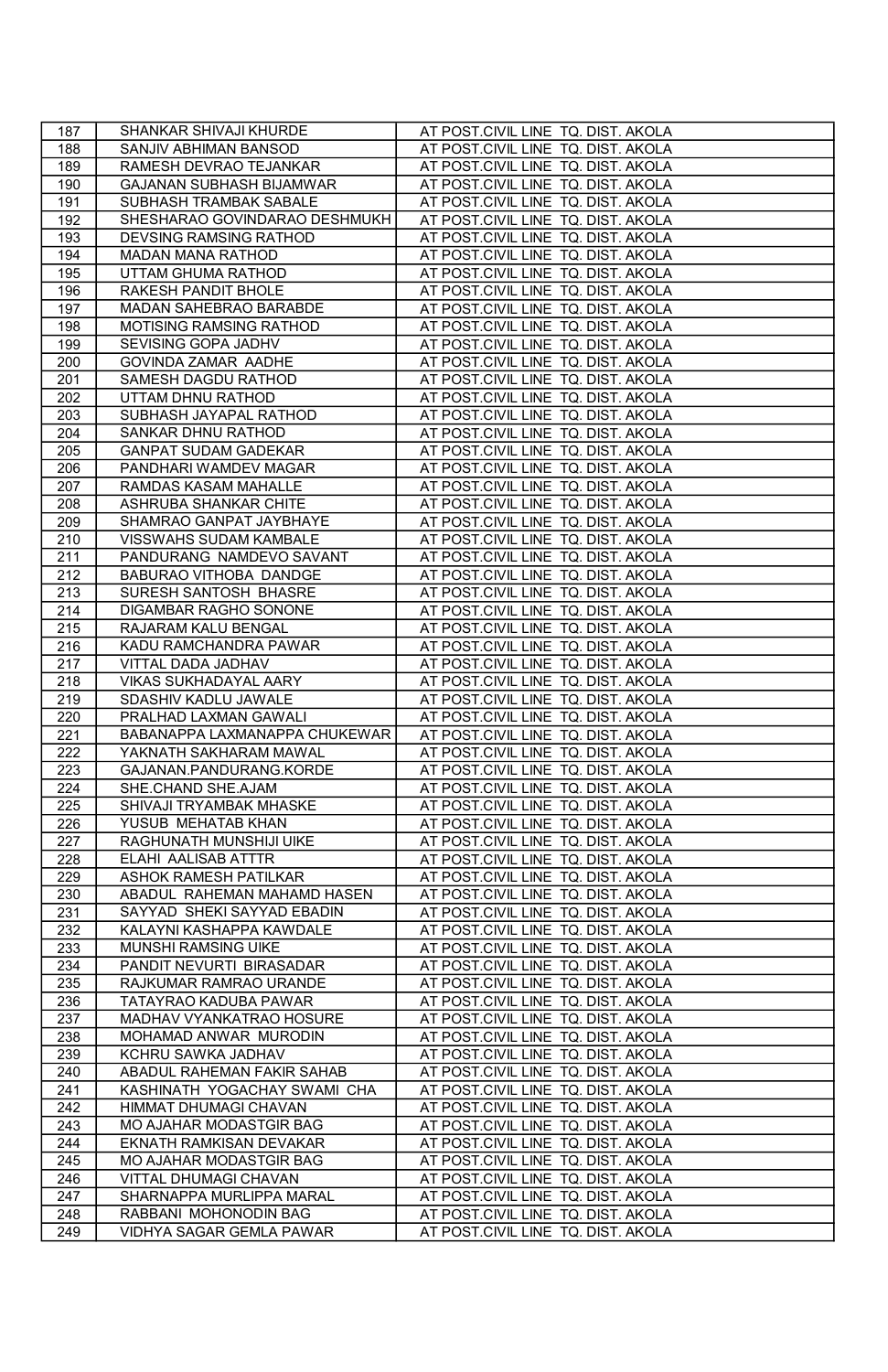| 250        | KNIRAM FULA RATHOD                                     | AT POST.CIVIL LINE TQ. DIST. AKOLA                                       |
|------------|--------------------------------------------------------|--------------------------------------------------------------------------|
| 251        | DATTA BALAGI PAWAR                                     | AT POST.CIVIL LINE TQ. DIST. AKOLA                                       |
| 252        | SHIWAJI JEMA PAWAR                                     | AT POST.CIVIL LINE TQ. DIST. AKOLA                                       |
| 253        | MADHU KISHAN PAWAR                                     | AT POST.CIVIL LINE TQ. DIST. AKOLA                                       |
| 254        | MALLIKA ARJUN B MEHAGE                                 | AT POST.CIVIL LINE TQ. DIST. AKOLA                                       |
| 255        | MADHUSUDAN HEMLAL BHARATPURE                           | AT POST.CIVIL LINE TQ. DIST. AKOLA                                       |
| 256        | VISHWANATH MAROTI SARODE                               | AT POST.CIVIL LINE TQ. DIST. AKOLA                                       |
| 257        | VITTAL BITA SONTKKE                                    | AT POST.CIVIL LINE TQ. DIST. AKOLA                                       |
| 258        | VANKATRAO MANIKRAO PATIL                               | AT POST.CIVIL LINE TQ. DIST. AKOLA                                       |
| 259        | PANDU TUKA ATHAWALE                                    | AT POST.CIVIL LINE TQ. DIST. AKOLA                                       |
| 260        | JANANU UMARAO KONE                                     | AT POST.CIVIL LINE TQ. DIST. AKOLA                                       |
| 261        | AHAMAD KHAN MEHETAB KHAN                               | AT POST.CIVIL LINE TQ. DIST. AKOLA                                       |
| 262        | GULABRAO SITARAM JADHAV                                | AT POST.CIVIL LINE TQ. DIST. AKOLA                                       |
| 263        | ANIL SAHEBRAO MAWAL                                    | AT POST.CIVIL LINE TQ. DIST. AKOLA                                       |
| 264        | PRALHAD TRYAMBAK AUTE                                  | AT POST.CIVIL LINE TQ. DIST. AKOLA                                       |
| 265        | SHIWAJI RAMBHAU MHASKE                                 | AT POST.CIVIL LINE TQ. DIST. AKOLA                                       |
| 266        | <b>VISHINATH MOTIRAM GHIRE</b>                         | AT POST.CIVIL LINE TQ. DIST. AKOLA                                       |
| 267        | PUNDLIK VISWAS ZADKE                                   | AT POST.CIVIL LINE TQ. DIST. AKOLA                                       |
| 268        | SHIWAJI MADHUKAR HONALE                                | AT POST.CIVIL LINE TQ. DIST. AKOLA                                       |
| 269        | SHYARAM VITTLRAO INGLE                                 | AT POST.CIVIL LINE TQ. DIST. AKOLA                                       |
| 270        | SAHEBRAO LSXIMAN CHAVAN                                | AT POST.CIVIL LINE TQ. DIST. AKOLA                                       |
| 271        | SHIRAM DEVIDAS JADHAV                                  | AT POST.CIVIL LINE TQ. DIST. AKOLA                                       |
| 272        | SAHEBRAO PIRAGI CHAVAN                                 | AT POST.CIVIL LINE TQ. DIST. AKOLA                                       |
| 273        | BAGVAN RAMA CHAVAN                                     | AT POST.CIVIL LINE TQ. DIST. AKOLA                                       |
| 274        | MAHADU CONDAGI PAWAR                                   | AT POST.CIVIL LINE TQ. DIST. AKOLA                                       |
| 275        | PUNA GANPAT PAWAR                                      | AT POST.CIVIL LINE TQ. DIST. AKOLA                                       |
| 276        | BABAN TUKARAM SAWAZKAR                                 | AT POST.CIVIL LINE TQ. DIST. AKOLA                                       |
| 277        | SHEKH KABIR UDDIN RAPHIR UDDIN                         | AT POST.CIVIL LINE TQ. DIST. AKOLA                                       |
| 278        | SHAMSHADBI RAFIYODDIN                                  | AT POST.CIVIL LINE TQ. DIST. AKOLA                                       |
| 279        | SHEKH NAJIRODDIN KABIRODDIN                            | AT POST.CIVIL LINE TQ. DIST. AKOLA                                       |
| 280        | SAI. RASID SAI.ABBUL RAHIM                             | AT POST.CIVIL LINE TQ. DIST. AKOLA                                       |
| 281        | LAXMAN GOBRAJI RATHOD                                  | AT POST.CIVIL LINE TQ. DIST. AKOLA                                       |
| 282        | SHE.AJIS SHE.MAJID                                     | AT POST.CIVIL LINE TQ. DIST. AKOLA                                       |
| 283        | AJISKHA USMANKHA PATHAN                                | AT POST.CIVIL LINE TQ. DIST. AKOLA                                       |
| 284        | OMKAR HARIBHAU JADHAV                                  | AT POST.CIVIL LINE TQ. DIST. AKOLA                                       |
| 285        | MANOJ CHETAN SAXSENA                                   | AT POST.CIVIL LINE TQ. DIST. AKOLA                                       |
| 286        | GANGADHAR PANDARINATH GUJAR                            | AT POST.CIVIL LINE TQ. DIST. AKOLA                                       |
| 287        | SHE.ABDUL SHE.DHOTU                                    | AT POST.CIVIL LINE TQ. DIST. AKOLA                                       |
| 288        | PRABHAKAR BHAGWAN SOLATKAR                             | AT POST.CIVIL LINE TQ. DIST. AKOLA                                       |
| 289        | SURESH PARASHRAM RATHOD                                | AT POST.CIVIL LINE TQ. DIST. AKOLA                                       |
| 290        | MADHUKAR SAHEBRAO BANSOD                               | AT POST.CIVIL LINE TQ. DIST. AKOLA                                       |
| 291        | ABADUL RAUAF M IMAM                                    | AT POST.CIVIL LINE TQ. DIST. AKOLA                                       |
| 292        | ABADUL HAMEED M IMAM                                   | AT POST.CIVIL LINE TQ. DIST. AKOLA                                       |
| 293        | SHANKAR FULA RATHAD                                    | AT POST.CIVIL LINE TQ. DIST. AKOLA                                       |
| 294        | VISHANU GANFU PAWAR                                    | AT POST.CIVIL LINE TQ. DIST. AKOLA                                       |
| 295        | KANIRAM FULA RATHAD                                    | AT POST.CIVIL LINE TQ. DIST. AKOLA                                       |
| 296        | MADHUKAR FAKIRA HERE                                   | AT POST.CIVIL LINE TQ. DIST. AKOLA                                       |
| 297        | NAMDEV DAMODHAR WAGH                                   | AT POST.CIVIL LINE TQ. DIST. AKOLA                                       |
| 298<br>299 | RAJENDAR KAUITIK SHECHALE<br>PRADEP RADHESHAMJI POTWAL | AT POST.CIVIL LINE TQ. DIST. AKOLA<br>AT POST.CIVIL LINE TQ. DIST. AKOLA |
|            |                                                        |                                                                          |
| 300<br>301 | DNYANOBA ASHOBA CHOKHAT<br>ASHSHIRAMJI KERBA CHOKHAT   | AT POST.CIVIL LINE TQ. DIST. AKOLA<br>AT POST.CIVIL LINE TQ. DIST. AKOLA |
| 302        | RAMDHAN ASHROBA CHOKHAT                                | AT POST.CIVIL LINE TQ. DIST. AKOLA                                       |
| 303        | DATTA SUDAM DASALKAR                                   | AT POST.CIVIL LINE TQ. DIST. AKOLA                                       |
| 304        | SITARAM GANPAT PAWAR                                   | AT POST.CIVIL LINE TQ. DIST. AKOLA                                       |
| 305        | NARAYAN KISANRAO YADAV                                 | AT POST.CIVIL LINE TQ. DIST. AKOLA                                       |
| 306        | KALAYN KONDIRAMJI CHAHAVAN                             | AT POST.CIVIL LINE TQ. DIST. AKOLA                                       |
| 307        | MAHADEO BABURAO KADM                                   | AT POST.CIVIL LINE TQ. DIST. AKOLA                                       |
| 308        | <b>BAPURAO MAROTI PATIL</b>                            | AT POST.CIVIL LINE TQ. DIST. AKOLA                                       |
| 309        | SHEKH LAL SHEKH HASAN                                  | AT POST.CIVIL LINE TQ. DIST. AKOLA                                       |
| 310        | VILASH SDASHIV KAKDE                                   | AT POST.CIVIL LINE TQ. DIST. AKOLA                                       |
| 311        | SHEKH SHAFI SHEKH HASAN                                | AT POST.CIVIL LINE TQ. DIST. AKOLA                                       |
| 312        | ATMARAM.SAHEBRAO.TADEKAR                               | AT POST.CIVIL LINE TQ. DIST. AKOLA                                       |
|            |                                                        |                                                                          |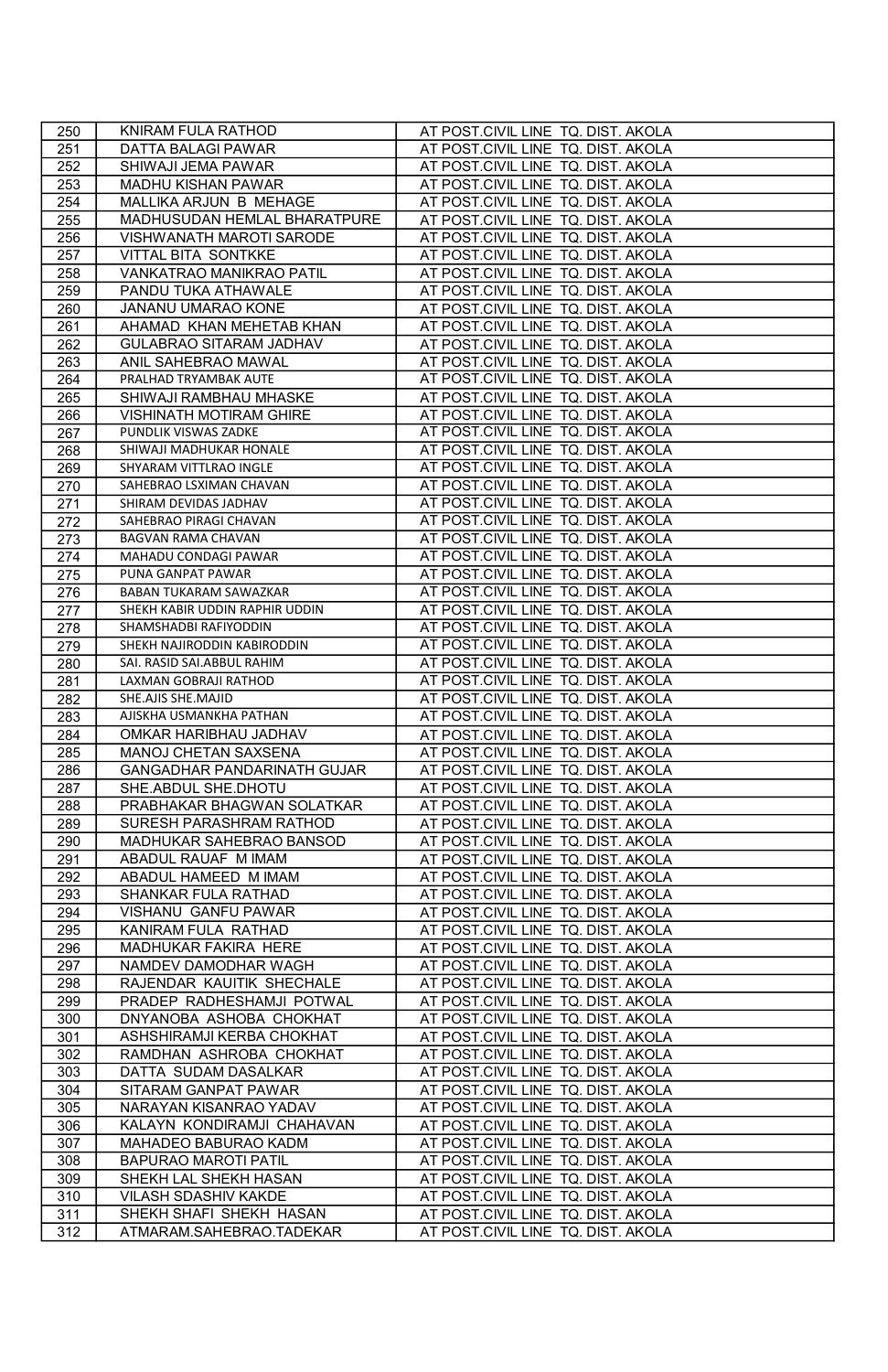| 313 | MANSARAM A. PATIL                    | AT POST.CIVIL LINE TQ. DIST. AKOLA |
|-----|--------------------------------------|------------------------------------|
| 314 | CHANDRAKANT.MURLIAPPA.RASURE         | AT POST.CIVIL LINE TQ. DIST. AKOLA |
| 315 | AFROJ.ILAHI.ATTAR                    | AT POST.CIVIL LINE TQ. DIST. AKOLA |
| 316 | SHEKA ISAMAEL SHEKA RJJAK            | AT POST.CIVIL LINE TQ. DIST. AKOLA |
| 317 | DATTATRAY AKARAM NIGDE               | AT POST.CIVIL LINE TQ. DIST. AKOLA |
| 318 | <b>BUNDHASING KACHARUSING BAHURE</b> | AT POST.CIVIL LINE TQ. DIST. AKOLA |
| 319 | MANIKARO SIRAPTRAO BIRADAR           | AT POST.CIVIL LINE TQ. DIST. AKOLA |
| 320 | BSAVARAJ GURUPPA MENGE               | AT POST.CIVIL LINE TQ. DIST. AKOLA |
| 321 | MAHADEO KRUSHNA EISBE                | AT POST.CIVIL LINE TQ. DIST. AKOLA |
| 322 | SADANAND GANPAT KAMBALE              | AT POST.CIVIL LINE TQ. DIST. AKOLA |
| 323 | VISHAWNATH SANGAPPA SASSTE           | AT POST.CIVIL LINE TQ. DIST. AKOLA |
| 324 | BHIMRAO SUKHDEO GHIRE                | AT POST.CIVIL LINE TQ. DIST. AKOLA |
| 325 | VISHAWANATH PARBANNA EKALORE         | AT POST.CIVIL LINE TQ. DIST. AKOLA |
| 326 | NAVNATHA WAMAN DHULE                 | AT POST.CIVIL LINE TQ. DIST. AKOLA |
| 327 | SHIVAPUTRA SANGAPPA SASWARE          | AT POST.CIVIL LINE TQ. DIST. AKOLA |
| 328 | TULSHIRAM RUPALA ADE                 | AT POST.CIVIL LINE TQ. DIST. AKOLA |
| 329 | SHESHRAO BHANUDAS JAGDHASE           | AT POST.CIVIL LINE TQ. DIST. AKOLA |
| 330 | VIDDAYDHAR BALU INMANE               | AT POST.CIVIL LINE TQ. DIST. AKOLA |
| 331 | LAXMAN GEMA RATHOD                   | AT POST.CIVIL LINE TQ. DIST. AKOLA |
| 332 | SHAM SHRIPAD BHIDE / ANNAS           | AT POST.CIVIL LINE TQ. DIST. AKOLA |
| 333 | VITTHALRAO UTTAMRAO KAWARE           | AT POST.CIVIL LINE TQ. DIST. AKOLA |
| 334 | GHANSHAYM PREMSHING PAWAR            | AT POST.CIVIL LINE TQ. DIST. AKOLA |
| 335 | M ABADUL HADAIR HAKIS ALLI           | AT POST.CIVIL LINE TQ. DIST. AKOLA |
| 336 | SHRIRANG RANUJI WAGHA                | AT POST.CIVIL LINE TQ. DIST. AKOLA |
| 337 | BASHIRODIN MAHEBUBA BHOJAGE          | AT POST.CIVIL LINE TQ. DIST. AKOLA |
| 338 | KUNDLIK AMBADAS PAKHARE              | AT POST.CIVIL LINE TQ. DIST. AKOLA |
| 339 | SANJAY KUMAR SHIVAJIRAO MORE         | AT POST.CIVIL LINE TQ. DIST. AKOLA |
| 340 | SUDHAKAR RAM KARLE                   | AT POST.CIVIL LINE TQ. DIST. AKOLA |
| 341 | VIJAY SHYAMRAO CHAVAN                | AT POST.CIVIL LINE TQ. DIST. AKOLA |
| 342 | NIVURTI MOTIRAM KADM                 | AT POST.CIVIL LINE TQ. DIST. AKOLA |
| 343 | JEEVAN LIMBAJI KUMBHAR               | AT POST.CIVIL LINE TQ. DIST. AKOLA |
| 344 | SURENDR HARIDAS MORE                 | AT POST.CIVIL LINE TQ. DIST. AKOLA |
| 345 | <b>IRANA SIBARMPPA RACHERI</b>       | AT POST.CIVIL LINE TQ. DIST. AKOLA |
| 346 | AMBEER JAINODDIN SHEKH               | AT POST.CIVIL LINE TQ. DIST. AKOLA |
| 347 | SUNIL TUKARAM CHAVAN                 | AT POST.CIVIL LINE TQ. DIST. AKOLA |
| 348 | SURESH BHIMRAO PATIL                 | AT POST.CIVIL LINE TQ. DIST. AKOLA |
| 349 | SAMBHAJI SHIVAJI PATIL               | AT POST.CIVIL LINE TQ. DIST. AKOLA |
| 350 | RAMRAO.BAPURAO.SOLANKE               | AT POST.CIVIL LINE TQ. DIST. AKOLA |
| 351 | SHIVAJI SANTU VIGHNE                 | AT POST.CIVIL LINE TQ. DIST. AKOLA |
| 352 | VANKT DASHRATH WARWATE               | AT POST.CIVIL LINE TQ. DIST. AKOLA |
| 353 | SHE OSAMAN SHE HASAN                 | AT POST.CIVIL LINE TQ. DIST. AKOLA |
| 354 | SHIVAJI JAGANATTH SUDAGE             | AT POST.CIVIL LINE TQ. DIST. AKOLA |
| 355 | ARAVIND HARIPANTRAO PATIL            | AT POST.CIVIL LINE TQ. DIST. AKOLA |
| 356 | SHAMRAO RAMBHAU JAYBHAYE             | AT POST.CIVIL LINE TQ. DIST. AKOLA |
| 357 | VIPANNNA SHARNAPPA PATIL             | AT POST.CIVIL LINE TQ. DIST. AKOLA |
| 358 | MUMTAJ MIYA M.MAMODIN                | AT POST.CIVIL LINE TQ. DIST. AKOLA |
| 359 | TOJAHIN ISMAIL KHA                   | AT POST.CIVIL LINE TQ. DIST. AKOLA |
| 360 | MO.TAHER KHAJA PHAKRUDDIN            | AT POST.CIVIL LINE TQ. DIST. AKOLA |
| 361 | RIDDESHMANI.TRIPATHI                 | AT POST.CIVIL LINE TQ. DIST. AKOLA |
| 362 | MADHAVRAO VISHAVNATH YADAV           | AT POST.CIVIL LINE TQ. DIST. AKOLA |
| 363 | VISHANU TUKARAM GADEKAR              | AT POST.CIVIL LINE TQ. DIST. AKOLA |
| 364 | BABASAHEB DADA DHOND                 | AT POST.CIVIL LINE TQ. DIST. AKOLA |
| 365 | POPAT GOPINATH SONONE                | AT POST.CIVIL LINE TQ. DIST. AKOLA |
| 366 | SURESH WAMNRAO KAMODKAR              | AT POST.CIVIL LINE TQ. DIST. AKOLA |
| 367 | VISHANU KISAN WALHEKAR               | AT POST.CIVIL LINE TQ. DIST. AKOLA |
| 368 | SUDAM MUKINDA GAYAKWAD               | AT POST.CIVIL LINE TQ. DIST. AKOLA |
| 369 | RAMSING GULABSING PENDHARKAR         | AT POST.CIVIL LINE TQ. DIST. AKOLA |
| 370 | MO.JAFAR MO.HABIB                    | AT POST.CIVIL LINE TQ. DIST. AKOLA |
| 371 | SHASHANK RAMCHANDRA PATHAK           | AT POST.CIVIL LINE TQ. DIST. AKOLA |
| 372 | MANJUR AHAMAD MO MUSA                | AT POST.CIVIL LINE TQ. DIST. AKOLA |
| 373 | BANSILAL LAKHICHAND BEHARA           | AT POST.CIVIL LINE TQ. DIST. AKOLA |
| 374 | SHE.ANIS.SHE.ABDUL                   | AT POST.CIVIL LINE TQ. DIST. AKOLA |
| 375 | AMJADKHAN TASIRKHAN PATHAN           | AT POST.CIVIL LINE TQ. DIST. AKOLA |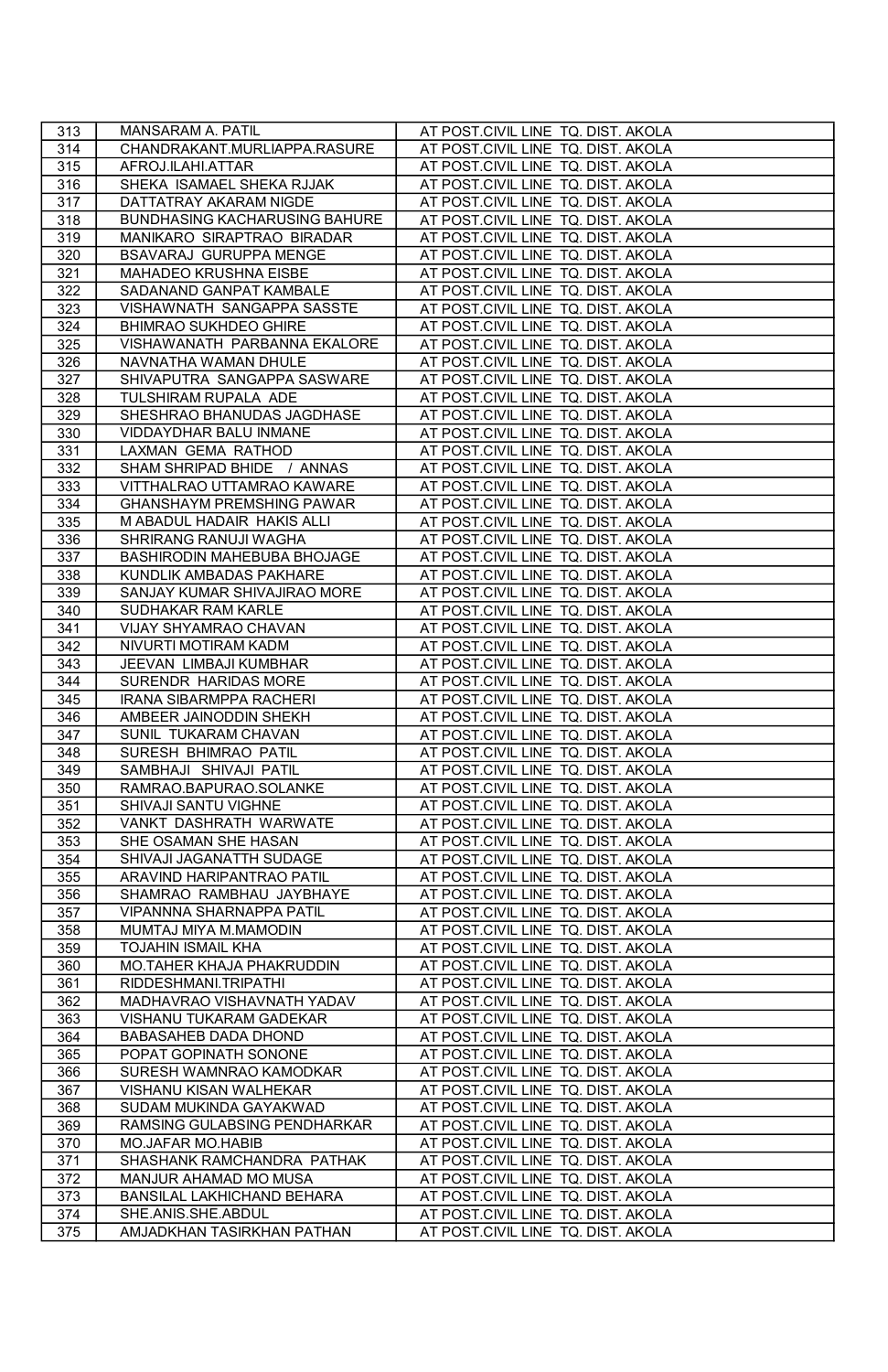| 376        | SURESH TRYAMBAK PATIL                          | AT POST.CIVIL LINE TQ. DIST. AKOLA                                       |
|------------|------------------------------------------------|--------------------------------------------------------------------------|
| 377        | MITHARAM NARAYAN CHOPADE                       | AT POST.CIVIL LINE TQ. DIST. AKOLA                                       |
| 378        | YUTUSKHA HAJIDARKANKHA                         | AT POST.CIVIL LINE TQ. DIST. AKOLA                                       |
| 379        | SAI.MAKHTARALI SAI.AKSARALI                    | AT POST.CIVIL LINE TQ. DIST. AKOLA                                       |
| 380        | <b>VILAS MARUTI GITE</b>                       | AT POST.CIVIL LINE TQ. DIST. AKOLA                                       |
| 381        | BABURAO UTTAM BODKHE                           | AT POST.CIVIL LINE TQ. DIST. AKOLA                                       |
| 382        | UTTAM KALURAM PAWAR                            | AT POST.CIVIL LINE TQ. DIST. AKOLA                                       |
| 383        | AUUBKHA HBIBKHA PATHAN                         | AT POST.CIVIL LINE TQ. DIST. AKOLA                                       |
| 384        | MOHAMAD USUFUDIT                               | AT POST.CIVIL LINE TQ. DIST. AKOLA                                       |
| 385        | KHALIDBIN AMAR                                 | AT POST.CIVIL LINE TQ. DIST. AKOLA                                       |
| 386        | SAI.KIROJ SAI.MUJKAR                           | AT POST.CIVIL LINE TQ. DIST. AKOLA                                       |
| 387        | RAMESH MOTIRAM JOSHI                           | AT POST.CIVIL LINE TQ. DIST. AKOLA                                       |
| 388        | RAHUL PUNDLIKRAO KHARODE                       | AT POST.CIVIL LINE TQ. DIST. AKOLA                                       |
| 389        | MO.ASARAK MO.IMAMSAB                           | AT POST.CIVIL LINE TQ. DIST. AKOLA                                       |
| 390        | ILIYASKAR RAHMATKHAN MUBIN RAH                 | AT POST.CIVIL LINE TQ. DIST. AKOLA                                       |
| 391        | SANTOSH SHRIKRUSHNA BHANDE                     | AT POST.CIVIL LINE TQ. DIST. AKOLA                                       |
| 392        | MANGESH BHAURAO PHOKMARE                       | AT POST.CIVIL LINE TQ. DIST. AKOLA                                       |
| 393        | SHARIF ABUD MUKA                               | AT POST.CIVIL LINE TQ. DIST. AKOLA                                       |
| 394        | RASHID ISAMAL MULLA                            | AT POST.CIVIL LINE TQ. DIST. AKOLA                                       |
| 395        | SALIM YAKUB DARPAJKAR                          | AT POST.CIVIL LINE TQ. DIST. AKOLA                                       |
| 396        | <b>GANESH BALIRAM PATIL</b>                    | AT POST.CIVIL LINE TQ. DIST. AKOLA                                       |
| 397        | NAZIR RASUL LAMTRE                             | AT POST.CIVIL LINE TQ. DIST. AKOLA                                       |
| 398        | ASHOK MOTIRAM GIRI                             | AT POST.CIVIL LINE TQ. DIST. AKOLA                                       |
| 399        | AMIN HAMID SHEK                                | AT POST.CIVIL LINE TQ. DIST. AKOLA                                       |
| 400        | MADHUKAR RAM KARLE                             | AT POST.CIVIL LINE TQ. DIST. AKOLA                                       |
| 401        | MADHUKAR ANKUSHARAO SAGR                       | AT POST.CIVIL LINE TQ. DIST. AKOLA                                       |
| 402        | <b>BABULAL BALAJI MORE</b>                     | AT POST.CIVIL LINE TQ. DIST. AKOLA                                       |
| 403        | RAM BABURAO BHONGE                             | AT POST.CIVIL LINE TQ. DIST. AKOLA                                       |
| 404        | RAJKUMAR SHANKARAO DHONE                       | AT POST.CIVIL LINE TQ. DIST. AKOLA                                       |
| 405        | BALAJI PADUNRANG SALWE                         | AT POST.CIVIL LINE TQ. DIST. AKOLA                                       |
| 406        | SANTOSH ASHARAM SANAP                          | AT POST.CIVIL LINE TQ. DIST. AKOLA                                       |
| 407        | VISHINU RAMA RATHOD                            | AT POST.CIVIL LINE TQ. DIST. AKOLA                                       |
| 408        | KISHOR LAXIMANRAO MAHALLE                      | AT POST.CIVIL LINE TQ. DIST. AKOLA                                       |
| 409        | NAMDEO LAXIMAN PAWAR                           | AT POST.CIVIL LINE TQ. DIST. AKOLA                                       |
| 410        | PRLLAD GOBRA ADE                               | AT POST.CIVIL LINE TQ. DIST. AKOLA                                       |
| 411        | LOBHASHING MANGUSHING RATHOD                   | AT POST.CIVIL LINE TQ. DIST. AKOLA                                       |
| 412        | MAROTI NARAYAN UGHDE                           | AT POST.CIVIL LINE TQ. DIST. AKOLA                                       |
| 413        | RANGRAO JAYARAM RATHOD                         | AT POST.CIVIL LINE TQ. DIST. AKOLA                                       |
| 414        | DILIP NAMDEO PAWAR                             | AT POST.CIVIL LINE TQ. DIST. AKOLA                                       |
| 415        | RAHEMANSHAHA BUDHVSHAHA                        | AT POST.CIVIL LINE TQ. DIST. AKOLA                                       |
| 416        | NANDU BALU RATHOD                              | AT POST.CIVIL LINE TQ. DIST. AKOLA                                       |
| 417        | ROEIDAS THAWARA CHAVAN                         | AT POST.CIVIL LINE TQ. DIST. AKOLA                                       |
| 418        | <b>DILIP LAXIMIN DANGARE</b>                   | AT POST.CIVIL LINE TQ. DIST. AKOLA                                       |
| 419        | SHITARAM SHIWARAM UGHDE                        | AT POST.CIVIL LINE TQ. DIST. AKOLA                                       |
| 420        | LAXIMAN MAHADEO GAYAKWAD                       | AT POST.CIVIL LINE TQ. DIST. AKOLA                                       |
| 421        | TARACHAND SAHEBRAO KOLATE                      | AT POST.CIVIL LINE TQ. DIST. AKOLA                                       |
| 422        | KONDIBA SHANTARAM KOTWAL                       | AT POST.CIVIL LINE TQ. DIST. AKOLA                                       |
| 423        | ASHOK RAMRAO KOTWAL                            | AT POST.CIVIL LINE TQ. DIST. AKOLA                                       |
| 424        | BALASHAHEB MARTAND CHOUDHRI                    | AT POST.CIVIL LINE TQ. DIST. AKOLA                                       |
| 425<br>426 | TRIMBAK BAGIRAO JAGTAP                         | AT POST.CIVIL LINE TQ. DIST. AKOLA                                       |
| 427        | DATTATRAY YADAV CHOUDHRI<br>UTTAM KERNA BHORDE | AT POST.CIVIL LINE TQ. DIST. AKOLA<br>AT POST.CIVIL LINE TQ. DIST. AKOLA |
| 428        |                                                | AT POST.CIVIL LINE TQ. DIST. AKOLA                                       |
| 429        | SANBHAGI KERBA BHORDE<br>VITTAL RUPLA CHAVAN   | AT POST.CIVIL LINE TQ. DIST. AKOLA                                       |
| 430        | <b>BADAL DAMLA RATHOD</b>                      | AT POST.CIVIL LINE TQ. DIST. AKOLA                                       |
| 431        | DEVARAO NARAYAN CHAVAN                         | AT POST.CIVIL LINE TQ. DIST. AKOLA                                       |
| 432        | GANESH TULSHIRAM DHANORKAR                     | AT POST.CIVIL LINE TQ. DIST. AKOLA                                       |
| 433        | VASANT SHAMRAO PANDE                           | AT POST.CIVIL LINE TQ. DIST. AKOLA                                       |
| 434        | GANPATRAO SADASHIVRAO KAVHAL                   | AT POST.CIVIL LINE TQ. DIST. AKOLA                                       |
| 435        | KISAN GOVINDRAO JADHAV                         | AT POST.CIVIL LINE TQ. DIST. AKOLA                                       |
| 436        | SURESH MOTIRAM ATPE                            | AT POST.CIVIL LINE TQ. DIST. AKOLA                                       |
| 437        | BHAGWANDAS.BHAGWAN.CHORMEL                     | AT POST.CIVIL LINE TQ. DIST. AKOLA                                       |
| 438        | VILAS.BHAGWAN.CHORMEL                          | AT POST.CIVIL LINE TQ. DIST. AKOLA                                       |
|            |                                                |                                                                          |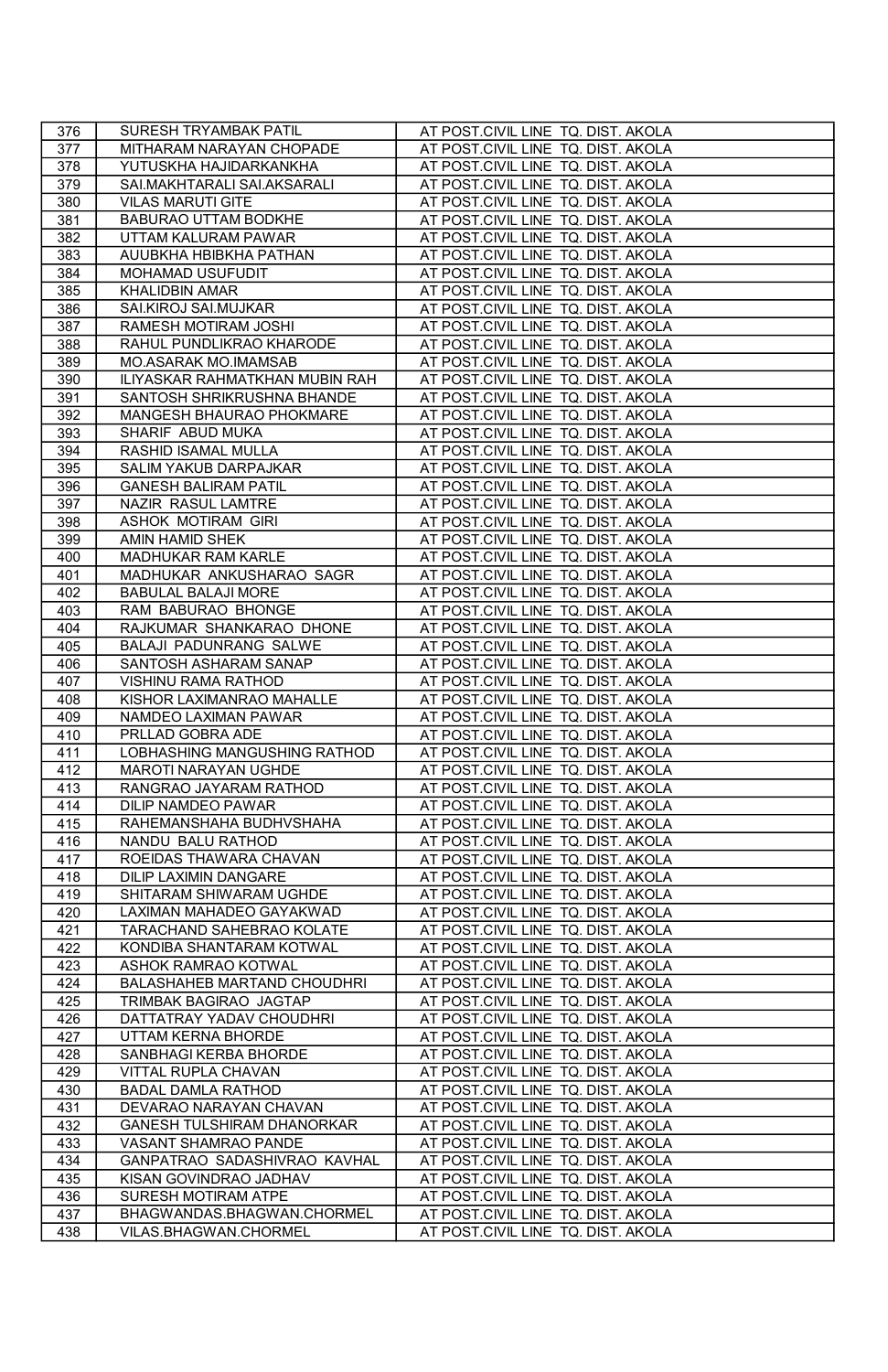| 439 | VIJAISHING.JAGANNAT.BHAISH      | AT POST.CIVIL LINE TQ. DIST. AKOLA |
|-----|---------------------------------|------------------------------------|
| 440 | AMJAD.KHAN.MHYMUD.PATHAN        | AT POST.CIVIL LINE TQ. DIST. AKOLA |
| 441 | ASHIF.KHAN.MAHMUDKHAN.PATHAN    | AT POST.CIVIL LINE TQ. DIST. AKOLA |
| 442 | SUNDAR.LALU.RATHOD              | AT POST.CIVIL LINE TQ. DIST. AKOLA |
| 443 | GOVIND.DHYNU.BHYSH              | AT POST.CIVIL LINE TQ. DIST. AKOLA |
| 444 | BABU.UMAJI.JADHAO               | AT POST.CIVIL LINE TQ. DIST. AKOLA |
| 445 | UMAJI.RAMA.JADHAO               | AT POST.CIVIL LINE TQ. DIST. AKOLA |
| 446 | MAROTI.LAXAMAN.CHAWARE          | AT POST.CIVIL LINE TQ. DIST. AKOLA |
| 447 | RAM.RUPLA.AADE                  | AT POST.CIVIL LINE TQ. DIST. AKOLA |
| 448 | TATYASAHEB.SAMRAO.THOKAR        | AT POST.CIVIL LINE TQ. DIST. AKOLA |
| 449 | ASHOK.DHYNOBA.BADE              | AT POST.CIVIL LINE TQ. DIST. AKOLA |
| 450 | MAROTI.DEVIDAS.BADE             | AT POST.CIVIL LINE TQ. DIST. AKOLA |
| 451 | PANDIT JESHA RATHOD             | AT POST.CIVIL LINE TQ. DIST. AKOLA |
| 452 | CHANDU RAJARAM RATHOD           | AT POST.CIVIL LINE TQ. DIST. AKOLA |
| 453 | NAMDEO JAYASHING RATHOD         | AT POST.CIVIL LINE TQ. DIST. AKOLA |
| 454 | RAMKISAN SAKHARAM CHAVAN        | AT POST.CIVIL LINE TQ. DIST. AKOLA |
| 455 | MADHAV FAKIRA KOTHULE           | AT POST.CIVIL LINE TQ. DIST. AKOLA |
| 456 | SUDAM KISHAN RATHOD             | AT POST.CIVIL LINE TQ. DIST. AKOLA |
| 457 | HARICHAND MANGU RATHOD          | AT POST.CIVIL LINE TQ. DIST. AKOLA |
| 458 | JITENDRA SATYANARAYAN RATHI     | AT POST.CIVIL LINE TQ. DIST. AKOLA |
| 459 | RAMESH SAWAAI RATHOD            | AT POST.CIVIL LINE TQ. DIST. AKOLA |
| 460 | MO.MUJIB.MO.IBRAHIM             | AT POST.CIVIL LINE TQ. DIST. AKOLA |
| 461 | MO.ANIS.MO.HUSEN                | AT POST.CIVIL LINE TQ. DIST. AKOLA |
| 462 | BALAJI.GANGARAM.DAHE            | AT POST.CIVIL LINE TQ. DIST. AKOLA |
| 463 | MANISH PADURANG TALE            | AT POST.CIVIL LINE TQ. DIST. AKOLA |
| 464 | SHEKH ISMAIL SHE AAMIN          | AT POST.CIVIL LINE TQ. DIST. AKOLA |
| 465 | UHALLS RAMSING JADHAV           | AT POST.CIVIL LINE TQ. DIST. AKOLA |
| 466 | HIRAMAN RTTNA CHAVAN            | AT POST.CIVIL LINE TQ. DIST. AKOLA |
| 467 | KALUSHING DEVISHING CHAVAN      | AT POST.CIVIL LINE TQ. DIST. AKOLA |
| 468 | SAU.GANGABAI.RATAN.NAIK         | AT POST.CIVIL LINE TQ. DIST. AKOLA |
| 469 | DHYNESHAWER.TUKARAM.JANGALE     | AT POST.CIVIL LINE TQ. DIST. AKOLA |
| 470 | PRAMOD.S.MUNDHADA               | AT POST.CIVIL LINE TQ. DIST. AKOLA |
| 471 | RAMESHAWER.JAGANNATH.MALPANI    | AT POST.CIVIL LINE TQ. DIST. AKOLA |
| 472 | MANIKCHAND.LAXMANJI.SHRIVAS     | AT POST.CIVIL LINE TQ. DIST. AKOLA |
| 473 | RAMCHADRA.BAJIRAO.CHAWARE       | AT POST.CIVIL LINE TQ. DIST. AKOLA |
| 474 | RAJU RAMKRUSHANA GODMALE        | AT POST.CIVIL LINE TQ. DIST. AKOLA |
| 475 | JANU P RATHOD                   | AT POST.CIVIL LINE TQ. DIST. AKOLA |
| 476 | A.AJIJ.A.ALIM.ANSARI            | AT POST.CIVIL LINE TQ. DIST. AKOLA |
| 477 | ROHIDAS BAURAO SHIRSAGAR        | AT POST.CIVIL LINE TQ. DIST. AKOLA |
| 478 | BALASHAHEB DOULATRAO KAKLIG     | AT POST.CIVIL LINE TQ. DIST. AKOLA |
| 479 | MLLIK ARJUN SHANKARRAO HUKERI   | AT POST.CIVIL LINE TQ. DIST. AKOLA |
| 480 | RATNNAKAR HRICHANDRA PATIL      | AT POST.CIVIL LINE TQ. DIST. AKOLA |
| 481 | VINOD PRALHAD GAWADE            | AT POST.CIVIL LINE TQ. DIST. AKOLA |
| 482 | <b>BAPU BHIWA BORSE</b>         | AT POST.CIVIL LINE TQ. DIST. AKOLA |
| 483 | <b>HARIDADA EAYLANDE</b>        | AT POST.CIVIL LINE TQ. DIST. AKOLA |
| 484 | <b>GOPINATH PANDURANG ADSUL</b> | AT POST.CIVIL LINE TQ. DIST. AKOLA |
| 485 | <b>BABU DADA LANDE</b>          | AT POST.CIVIL LINE TQ. DIST. AKOLA |
| 486 | S HAKIM S ABDDUL                | AT POST.CIVIL LINE TQ. DIST. AKOLA |
| 487 | JGADISH PANDURANG PANDIT        | AT POST.CIVIL LINE TQ. DIST. AKOLA |
| 488 | BHGWAN RUSTAM DONGRE            | AT POST.CIVIL LINE TQ. DIST. AKOLA |
| 489 | RAMKISHAN ABAGI DOUD            | AT POST.CIVIL LINE TQ. DIST. AKOLA |
| 490 | SHESRAO KARBHARI DOUD           | AT POST.CIVIL LINE TQ. DIST. AKOLA |
| 491 | VITTAL KHUND SHIRSAT            | AT POST.CIVIL LINE TQ. DIST. AKOLA |
| 492 | KISHAN KNIRAM RATHOD            | AT POST.CIVIL LINE TQ. DIST. AKOLA |
| 493 | RANJIT MUKUNDRAO MEDSHIKAR      | AT POST.CIVIL LINE TQ. DIST. AKOLA |
| 494 | YASHVANT SANKAR RAVATE          | AT POST.CIVIL LINE TQ. DIST. AKOLA |
| 495 | KAILASH PRALHAD RAVATE          | AT POST.CIVIL LINE TQ. DIST. AKOLA |
| 496 | <b>VITTAL SHRIPAT PATIL</b>     | AT POST.CIVIL LINE TQ. DIST. AKOLA |
| 497 | OAMPRASH KULCHAND PANDE         | AT POST.CIVIL LINE TQ. DIST. AKOLA |
| 498 | ANIL KANIRAM CHAVAN             | AT POST.CIVIL LINE TQ. DIST. AKOLA |
| 499 | KASHIRAM ANANDA RATHOD          | AT POST.CIVIL LINE TQ. DIST. AKOLA |
| 500 | SHITARAM TEGU CHAVAN            | AT POST.CIVIL LINE TQ. DIST. AKOLA |
| 501 | PRAKASH NAGORAO DHOLE           | AT POST.CIVIL LINE TQ. DIST. AKOLA |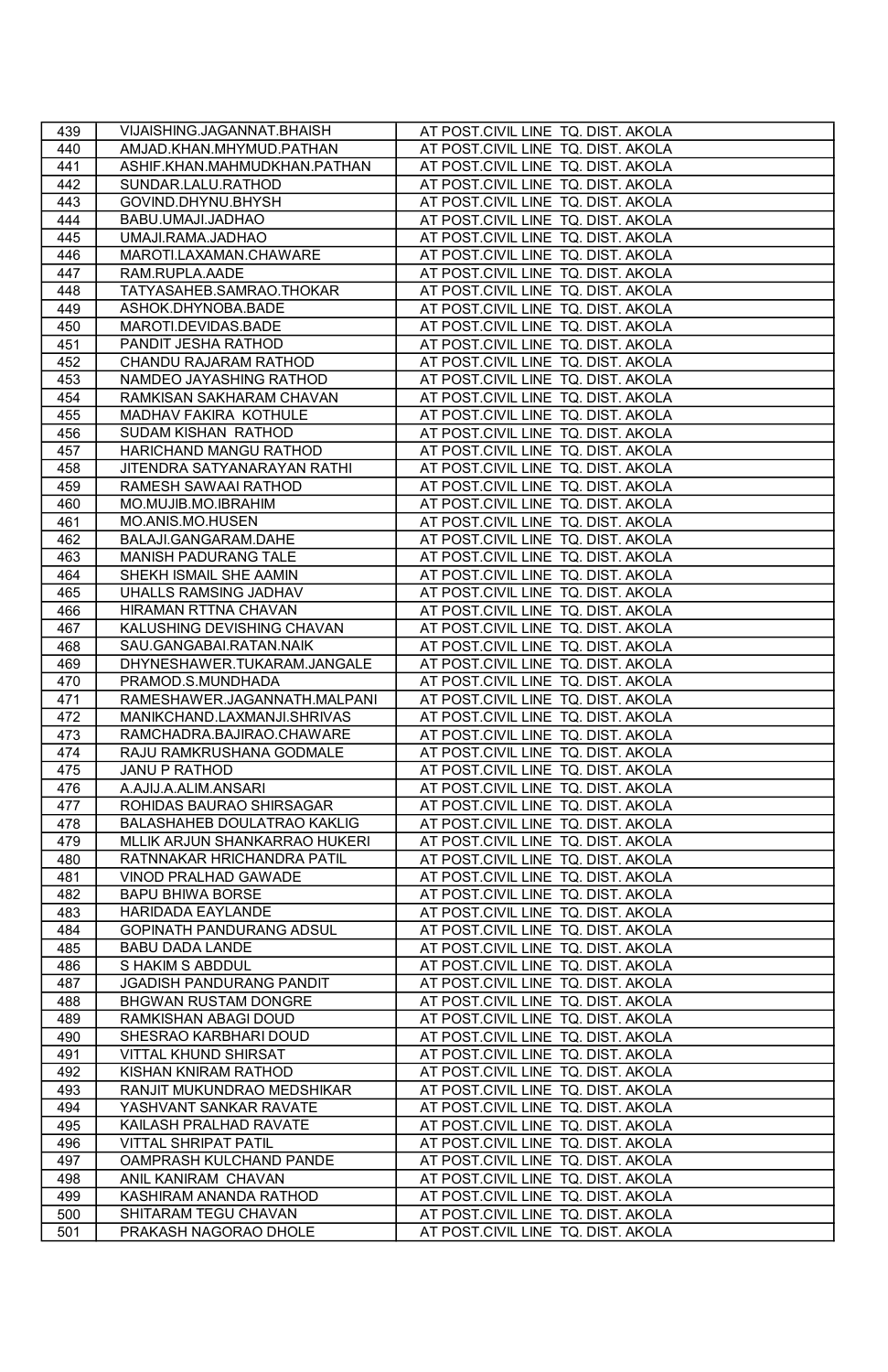| 502 | ARVIND BALU RAHOD              | AT POST.CIVIL LINE TQ. DIST. AKOLA |
|-----|--------------------------------|------------------------------------|
| 503 | MOHAN MOTIRAM RATHOD           | AT POST.CIVIL LINE TQ. DIST. AKOLA |
| 504 | SHRAVAN DHCHU CHAVAN           | AT POST.CIVIL LINE TQ. DIST. AKOLA |
| 505 | RAMESH MAROTI RATHOD           | AT POST.CIVIL LINE TQ. DIST. AKOLA |
| 506 | TSHWAR RAMDAS CHOUDHAR         | AT POST.CIVIL LINE TQ. DIST. AKOLA |
| 507 | <b>BABULAL SHIVALAL MISTRI</b> | AT POST.CIVIL LINE TQ. DIST. AKOLA |
| 508 | SHRIDHAR WAMANRAO BHATKAR      | AT POST.CIVIL LINE TQ. DIST. AKOLA |
| 509 | SHAIK VAHIDDOHIN SHAIK KHUDBOD | AT POST.CIVIL LINE TQ. DIST. AKOLA |
| 510 | <b>HAGIAKKTRKHA SUBANKHA</b>   | AT POST.CIVIL LINE TQ. DIST. AKOLA |
| 511 | A JAMIL A RAJJAK               | AT POST.CIVIL LINE TQ. DIST. AKOLA |
| 512 | A MOBIN A RASHID               | AT POST.CIVIL LINE TQ. DIST. AKOLA |
| 513 | <b>MO SARIK S CHAND</b>        | AT POST.CIVIL LINE TQ. DIST. AKOLA |
| 514 | JAGDISH VISWANATH GADAM        | AT POST.CIVIL LINE TQ. DIST. AKOLA |
| 515 | DAMODHAR MURLIDHAR BAJAJ       | AT POST.CIVIL LINE TQ. DIST. AKOLA |
| 516 | SANKAR BABUBHAU RATHOD         | AT POST.CIVIL LINE TQ. DIST. AKOLA |
| 517 | <b>MADAN KISAN GODKAR</b>      | AT POST.CIVIL LINE TQ. DIST. AKOLA |
| 518 | MADAN KASHINATH TAKHATE        | AT POST.CIVIL LINE TQ. DIST. AKOLA |
| 519 | MO EBRAHIM MO ISMAIL           | AT POST.CIVIL LINE TQ. DIST. AKOLA |
| 520 | VIDHADHAR.JAGANNATH.MAHAJAN    | AT POST.CIVIL LINE TQ. DIST. AKOLA |
| 521 | DIPAK ANGAD SHRINIWAS          | AT POST.CIVIL LINE TQ. DIST. AKOLA |
| 522 | RAJIV AMBADAS PHATKAR          | AT POST.CIVIL LINE TQ. DIST. AKOLA |
| 523 | KACHODEKAR                     | AT POST.CIVIL LINE TQ. DIST. AKOLA |
| 524 | DAGAMBER SHRIRAM CHAUKHANDE    | AT POST.CIVIL LINE TQ. DIST. AKOLA |
| 525 | ARUN.KISAN.GAWANDE             | AT POST.CIVIL LINE TQ. DIST. AKOLA |
| 526 | NAWNATH RAMKISHAN JAYPHAYE     | AT POST.CIVIL LINE TQ. DIST. AKOLA |
| 527 | KANISHK ENTARPRAYJES           | AT POST.CIVIL LINE TQ. DIST. AKOLA |
| 528 | SURESH PANDITRAO YADAV         | AT POST.CIVIL LINE TQ. DIST. AKOLA |
| 529 | NASIR KHA MUNAFAR KHA          | AT POST.CIVIL LINE TQ. DIST. AKOLA |
| 530 | PRAKASH SURYBHAN MHATARMARE    | AT POST.CIVIL LINE TQ. DIST. AKOLA |
| 531 | KRUSHNARAO NAGORAO BHENDEKAR   | AT POST.CIVIL LINE TQ. DIST. AKOLA |
| 532 | DATTA UKANDA KAPASE            | AT POST.CIVIL LINE TQ. DIST. AKOLA |
| 533 | KESHAV DURGAJI CHAUDHARI       | AT POST.CIVIL LINE TQ. DIST. AKOLA |
| 534 | KAILAS HARSING CHAVHAN         | AT POST.CIVIL LINE TQ. DIST. AKOLA |
| 535 | EKNATH PRALHAD POTE            | AT POST.CIVIL LINE TQ. DIST. AKOLA |
| 536 | JENADHAN PANDU PAWAR           | AT POST.CIVIL LINE TQ. DIST. AKOLA |
| 537 | LAXMAN RAMBHAU AHIR            | AT POST.CIVIL LINE TQ. DIST. AKOLA |
| 538 | ATTAMARAM SADUBA TAMBE         | AT POST.CIVIL LINE TQ. DIST. AKOLA |
| 539 | DEELIP KASHIRAM DESHMUKH       | AT POST.CIVIL LINE TQ. DIST. AKOLA |
| 540 | RAHUL DEELIP DESHMUKH          | AT POST.CIVIL LINE TQ. DIST. AKOLA |
| 541 | BANGU PUNJAJI RATHAD           | AT POST.CIVIL LINE TQ. DIST. AKOLA |
| 542 | RAFIKKHA SHABIRKHA PATHAN      | AT POST.CIVIL LINE TQ. DIST. AKOLA |
| 543 | TOHAR ALLI BAJIR BAG           | AT POST.CIVIL LINE TQ. DIST. AKOLA |
| 544 | DILIP RAMCHANDRARAO VIDAKAR    | AT POST.CIVIL LINE TQ. DIST. AKOLA |
| 545 | DILIP AASARAM DARAK            | AT POST.CIVIL LINE TQ. DIST. AKOLA |
| 546 | DAGAMBAR DADARAO SHINDE        | AT POST.CIVIL LINE TQ. DIST. AKOLA |
| 547 | SUNIL SHAMRAO MAHAJAN          | AT POST.CIVIL LINE TQ. DIST. AKOLA |
| 548 | BAPURAO SHESHARAO KADAM        | AT POST.CIVIL LINE TQ. DIST. AKOLA |
| 549 | SHAM MANOHAR MARKE             | AT POST.CIVIL LINE TQ. DIST. AKOLA |
| 550 | RAJENDRA JAGANATH CHOUDHARI    | AT POST.CIVIL LINE TQ. DIST. AKOLA |
| 551 | VINOD RAMDHARI SHARMA          | AT POST.CIVIL LINE TQ. DIST. AKOLA |
| 552 | AHAMADKHA GAFARKHAN PATHAN     | AT POST.CIVIL LINE TQ. DIST. AKOLA |
| 553 | SANDIP.SUKANAND.DURNGKAR       | AT POST.CIVIL LINE TQ. DIST. AKOLA |
| 554 | KAILASH HARIHAR PARATE         | AT POST.CIVIL LINE TQ. DIST. AKOLA |
| 555 | PUNDLIK KERBA DHOLE            | AT POST.CIVIL LINE TQ. DIST. AKOLA |
| 556 | GULABRAO SHANKARRAO INGLE      | AT POST.CIVIL LINE TQ. DIST. AKOLA |
| 557 | VITHALDASH SATYANARAYA CHANDAK | AT POST.MARKETYARD TQ. DIST. AKOLA |
| 558 | SHRIKRUSHNA CHANDRABHAN PATIL  | AT POST.MARKETYARD TQ. DIST. AKOLA |
| 559 | PANDHARI LAXMAN APOTIKAR       | AT POST.MARKETYARD TQ. DIST. AKOLA |
| 560 | DURGABAI KISANRAO WAGH         | AT POST.MARKETYARD TQ. DIST. AKOLA |
| 561 | KAILASH RAMESHWAR BHANDE       | AT POST.MARKETYARD TQ. DIST. AKOLA |
| 562 | AMOL SHIKRISHNA WAWARE         | AT POST.MARKETYARD TQ. DIST. AKOLA |
| 563 | <b>BHARAT DEVIDAS GHAVAT</b>   | AT POST.MARKETYARD TQ. DIST. AKOLA |
| 564 | MADAN RAMBHAU GAYKAWAD         | AT POST.MARKETYARD TQ. DIST. AKOLA |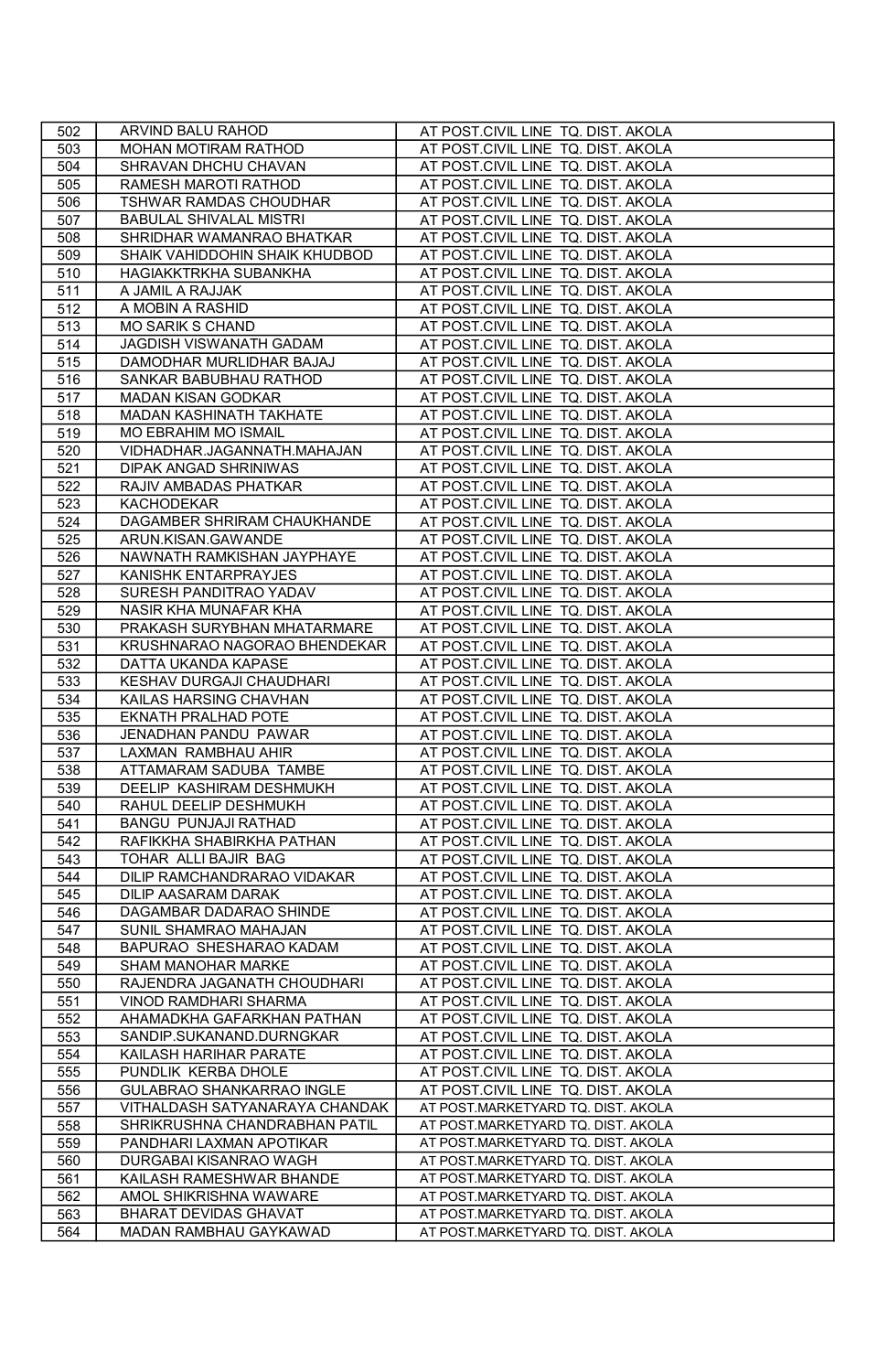| 565 | RUKMABAI GANGADHAR CHORE        | AT POST.KAPAD BAJAR TQ. DIST. AKOLA        |
|-----|---------------------------------|--------------------------------------------|
| 566 | SHOBHADEVI KISHOR GOIANKA       | AT POST.KAPAD BAJAR TQ. DIST. AKOLA        |
| 567 | SHRIRAM MOTIRAM KAMBLE          | AT POST.KAPAD BAJAR TQ. DIST. AKOLA        |
| 568 | PUNJAJI NARAYAN JAMODE          | AT POST.KAPAD BAJAR TQ. DIST. AKOLA        |
| 569 | A.DI.G.SEVA.PAT.AKOLA           | AT POST.KAPAD BAJAR TQ. DIST. AKOLA        |
| 570 | <b>RAMESH KISAN MORE</b>        | AT POST.KAPAD BAJAR TQ. DIST. AKOLA        |
| 571 | PANDURANG JAYRAM BHATKAR        | AT POST.RAJESHWAR TQ. DIST. AKOLA          |
| 572 | ARUN SHANKARRAO SHEREKAR        | AT POST.ZP AKOLA TQ. DIST. AKOLA           |
| 573 | ANUSAYABAI PANDURANG BHATAKAR   | AT POST.ZP AKOLA TQ. DIST. AKOLA           |
| 574 | KASTURI CHANDRAMOHAN PATIL      | AT POST.ZP AKOLA TQ. DIST. AKOLA           |
| 575 | DINKAR AMBADAS MENDHE           | AT POST.ZP AKOLA TQ. DIST. AKOLA           |
| 576 | NARAYAN NAGALE                  | AT POST.MAHILA TQ. DIST. AKOLA             |
| 577 | <b>GANPATRAO MAROTI DAMBARE</b> | AT POST.MAH.DR.KORPE NAGAR TQ. DIST. AKOLA |
| 578 | AD/SAC.AR.DHA.GRAH. SA.SAN.AKL  | AT POST.MAH.DR.KORPE NAGAR TQ. DIST. AKOLA |
| 579 | ANANDRAO YADAVRAO RAUT          | AT POST.DR.P.D.K.V TQ. DIST. AKOLA         |
| 580 | MANGALA LAKSHMAN PATOKAR        | AT POST.DR.P.D.K.V TQ. DIST. AKOLA         |
| 581 | KAMALABAI S. SIRSAT             | AT POST.DR.P.D.K.V TQ. DIST. AKOLA         |
| 582 | AJAY GOPALRAO KHARATE           | AT POST.DABKI ROAD TQ. DIST. AKOLA         |
| 583 | JYOTNA EKNATH BHAKRE            | AT POST.DABKI ROAD TQ. DIST. AKOLA         |
| 584 | RAVINDRA P INGLE                | AT POST.DABKI ROAD TQ. DIST. AKOLA         |
| 585 | <b>VIKKI B SARDAR</b>           | AT POST.DABKI ROAD TQ. DIST. AKOLA         |
| 586 | DABE                            | AT POST.TUKARAM CHAUK TQ. DIST. AKOLA      |
| 587 | HAJRABI ARAJJAK KURESHI         | AT POST.BORGAON MANJU TQ. DIST. AKOLA      |
| 588 | VATSALA RAGHUNATH SHINDE        | AT POST.BORGAON MANJU TQ. DIST. AKOLA      |
| 589 | KAOSALYA FULAJI KAHNDEKAR       | AT POST.BORGAON MANJU TQ. DIST. AKOLA      |
| 590 | TAYARABI BABASHA                | AT POST.BORGAON MANJU TQ. DIST. AKOLA      |
| 591 | RAMBHAU NATTHUJI MAHORE         | AT POST.BORGAON MANJU TQ. DIST. AKOLA      |
| 592 | MUKTABAI A SHIVARKAR            | AT POST.BORGAON MANJU TQ. DIST. AKOLA      |
| 593 | LAXMI MAHILA B GAT              | AT POST.BORGAON MANJU TQ. DIST. AKOLA      |
| 594 | BRAMHADEV KISAN ANASANE         | AT POST.KANSHIVANI TQ. DIST. AKOLA         |
| 595 | DNYANESWAR DADARAO DESHMUKH     | AT POST.GANDHIGRAM TQ. DIST. AKOLA         |
| 596 | SUJATA MAHILA S SANGVI          | AT POST.GANDHIGRAM TQ. DIST. AKOLA         |
| 597 | <b>BALIRAM SHIVRAM AMBHORE</b>  | AT POST.CHIKHALGAON TQ. DIST. AKOLA        |
| 598 | RAMBHAU NARAYAN GAWANDE         | AT POST.CHIKHALGAON TQ. DIST. AKOLA        |
| 599 | SHESHARAO R KHADE               | AT POST.PATUR NANDAPUR TQ. DIST. AKOLA     |
| 600 | SHASHIKALA GANGARAM ADOLE       | AT POST.PATUR NANDAPUR TQ. DIST. AKOLA     |
| 601 | KHANDUJI TULSHIRAM WAGHMARE     | AT POST.PATUR NANDAPUR TQ. DIST. AKOLA     |
| 602 | SHE MAJID SHE HAJAM             | AT POST.PATUR NANDAPUR TQ. DIST. AKOLA     |
| 603 | PUNDLIK R. UMALE                | AT POST.KURANKHED TQ. DIST. AKOLA          |
| 604 | <b>VAKILA R. SHIRALE</b>        | AT POST.KURANKHED TQ. DIST. AKOLA          |
| 605 | HAKIMODDIN MUKIMDDIN            | AT POST.KURANKHED TQ. DIST. AKOLA          |
| 606 | LATA SUBHASH LAHANGE            | AT POST.UMARI TQ. DIST. AKOLA              |
| 607 | WAMAN NANA PATIL                | AT POST.UMARI TQ. DIST. AKOLA              |
| 608 | VINOD MAHADEV GAYAKWAD          | AT POST.UMARI TQ. DIST. AKOLA              |
| 609 | SESI MAHADEV TALE               | AT POST.UMARI TQ. DIST. AKOLA              |
| 610 | <b>TAKSURE</b>                  | AT POST.RANPISE NAGAR TQ. DIST. AKOLA      |
| 611 | SANJAY TOTARAM GHAYAL           | AT POST.RANPISE NAGAR TQ. DIST. AKOLA      |
| 612 | SAU. NALINI GAJANAN GAWANDE     | AT POST.RANPISE NAGAR TQ. DIST. AKOLA      |
| 613 | ANJALI BALIRAM ARBAT            | AT POST.RANPISE NAGAR TQ. DIST. AKOLA      |
| 614 | KAILASH BHIKAJI BIRGAD          | AT POST.RANPISE NAGAR TQ. DIST. AKOLA      |
| 615 | SHANTABAI SHANKARRAO PUNDKAR    | AT POST.RANPISE NAGAR TQ. DIST. AKOLA      |
| 616 | SMT. LEELABAI J CHAUHAN         | AT POST.RANPISE NAGAR TQ. DIST. AKOLA      |
| 617 | VIJAY SARANGDHAR DANDADE        | AT POST.AAGAR TQ. DIST. AKOLA              |
| 618 | NARAYAN CHANDU ANJANKAR         | AT POST.AAGAR TQ. DIST. AKOLA              |
| 619 | ARUNA DIPAK GAWAI               | AT POST.AAGAR TQ. DIST. AKOLA              |
| 620 | SHEKH DASTAGIR SHEKH GULAB      | AT POST.RATANLAL PLOT TQ. DIST. AKOLA      |
| 621 | GAJANAN NAMDEORAO CHAHAJGUNE    | AT POST.RATANLAL PLOT TQ. DIST. AKOLA      |
| 622 | BHIRAM QASAM SHAKUWALE          | AT POST.RATANLAL PLOT TQ. DIST. AKOLA      |
| 623 | <b>UDAY ASHOKRAO JOSHI</b>      | AT POST.RATANLAL PLOT TQ. DIST. AKOLA      |
| 624 | DHANAJAY HARIBHAU GAWAI         | AT POST.RATANLAL PLOT TQ. DIST. AKOLA      |
| 625 | SAU SHOBHA SHIWAJIRAO MULAK     | AT POST.RATANLAL PLOT TQ. DIST. AKOLA      |
| 626 | DEEPALI YADAVRAO AGAHAV         | AT POST.RATANLAL PLOT TQ. DIST. AKOLA      |
| 627 | KAMLABAI JAINARAYAN SARWAN      | AT POST.RATANLAL PLOT TQ. DIST. AKOLA      |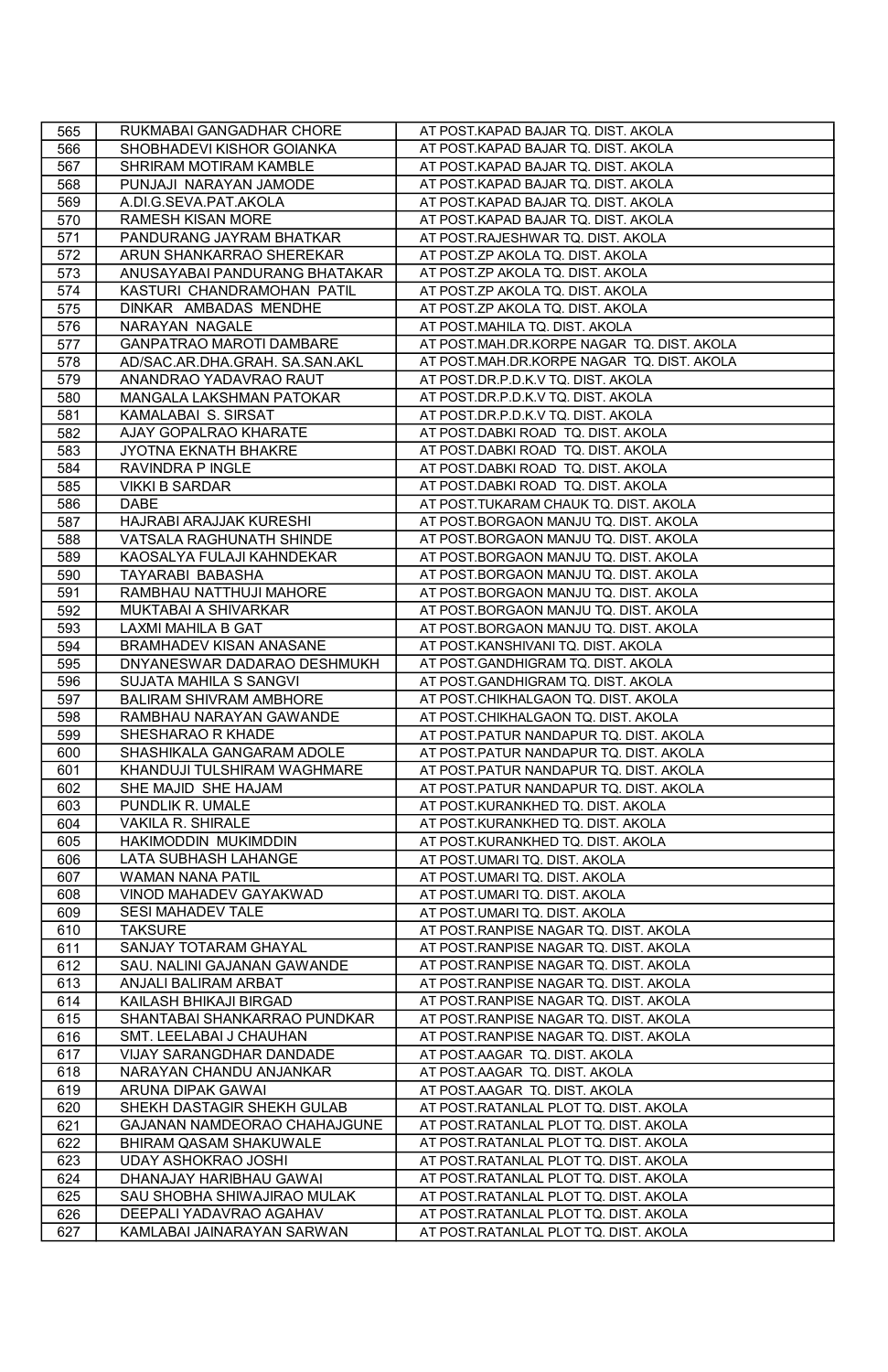| 628 | SHIVANAND NAMDEV RAJURKAR        | AT POST.BARSHITAKLI TQ.BARSHITAKLI DIST. AKOLA   |
|-----|----------------------------------|--------------------------------------------------|
| 629 | SHREE TRUMBAK PUNDILCK MANKAR    | AT POST.BARSHITAKLI TQ.BARSHITAKLI DIST. AKOLA   |
| 630 | SHESHARAO RATBHAJI MUNDE         | AT POST.BARSHITAKLI TQ.BARSHITAKLI DIST. AKOLA   |
| 631 | UITTAM RAMBHAU KALDATE           | AT POST.BARSHITAKLI TQ.BARSHITAKLI DIST. AKOLA   |
| 632 | SARASWATI VID PATKHED            | AT POST.BARSHITAKLI TQ.BARSHITAKLI DIST. AKOLA   |
| 633 | GADGEBABA SW.SAH.BA.GAT          | AT POST.BARSHITAKLI TQ.BARSHITAKLI DIST. AKOLA   |
| 634 | <b>TRANBAKE Y KAPKAR</b>         | AT POST.PINJAR TQ.BARSHITAKLI DIST. AKOLA        |
| 635 | SURESH HIMETHRAO DESHMUKH        | AT POST.PINJAR TQ.BARSHITAKLI DIST. AKOLA        |
| 636 | RATANKALA M RAUT                 | AT POST.PINJAR TQ.BARSHITAKLI DIST. AKOLA        |
| 637 | <b>ANJALI A DHURVE</b>           | AT POST.PINJAR TQ.BARSHITAKLI DIST. AKOLA        |
| 638 | MAKUNBI SK ISHMAIL               | AT POST.PINJAR TQ.BARSHITAKLI DIST. AKOLA        |
| 639 | RAJESH KAMLAKAR JAIN             | AT POST.PINJAR TQ.BARSHITAKLI DIST. AKOLA        |
| 640 | <b>RATAN C RATHOD</b>            | AT POST.PINJAR TQ.BARSHITAKLI DIST. AKOLA        |
| 641 | <b>KASHIRAM Y RAOUT</b>          | AT POST.PINJAR TQ.BARSHITAKLI DIST. AKOLA        |
| 642 | JYOTI D KANJHARKAR               | AT POST.PINJAR TQ.BARSHITAKLI DIST. AKOLA        |
| 643 | NIRMALA MAROTI VIPRADAS          | AT POST.PINJAR TQ.BARSHITAKLI DIST. AKOLA        |
| 644 | UKARDARAO ZHYAGOJI TAYADE        | AT POST.MAHAN TQ.BARSHITAKLI DIST. AKOLA         |
| 645 | MAHADEO BABAN WANKHADE           | AT POST.MAHAN TQ.BARSHITAKLI DIST. AKOLA         |
| 646 | SAKHARAM N KURSUGE               | AT POST.MAHAN TQ.BARSHITAKLI DIST. AKOLA         |
| 647 | SAKUBAI PIKUJI NAIKE             | AT POST.MAHAN TQ.BARSHITAKLI DIST. AKOLA         |
| 648 | <b>BHAWAN S BHAD</b>             | AT POST.MAHAN TQ.BARSHITAKLI DIST. AKOLA         |
| 649 | MOHAN DEVIDASH TARALE            | AT POST.MAHAN TQ.BARSHITAKLI DIST. AKOLA         |
| 650 | <b>KISAN M KHIRADE</b>           | AT POST.MAHAN TQ.BARSHITAKLI DIST. AKOLA         |
| 651 | <b>GODAVARI D GHUGE</b>          | AT POST.MAHAN TQ.BARSHITAKLI DIST. AKOLA         |
| 652 | P M SHINDE                       | AT POST.MAHAN TQ.BARSHITAKLI DIST. AKOLA         |
| 653 | A M DHAYE                        | AT POST.MAHAN TQ.BARSHITAKLI DIST. AKOLA         |
| 654 | RANJIT P SARJERAO                | AT POST.MAHAN TQ.BARSHITAKLI DIST. AKOLA         |
| 655 | JAL SWARAJ GRAM P.P.WAGH         | AT POST.MAHAN TQ.BARSHITAKLI DIST. AKOLA         |
| 656 | KATEPURNA DUDH U S S NIMB        | AT POST.MAHAN TQ.BARSHITAKLI DIST. AKOLA         |
| 657 | RAMA W PAWAR                     | AT POST.KANERI SARAP TQ.BARSHITAKLI DIST. AKOLA  |
| 658 | MANGILAL RANGLAL RATHOD          | AT POST.KANERI SARAP TQ.BARSHITAKLI DIST. AKOLA  |
| 659 | RAHUL MAHADEV DHAMAMDE           | AT POST.DHABA TQ.BARSHITAKLI DIST. AKOLA         |
| 660 | WASANTRAO NAIKSHET GAT TADA      | AT POST.DHABA TQ.BARSHITAKLI DIST. AKOLA         |
| 661 | LAXMAN PUNDLIK GAWANDE           | AT POST.AKOT MAIN TQ.AKOT DIST. AKOLA            |
| 662 | PUNJABAI GANESH AGRE             | AT POST.AKOT MAIN TQ.AKOT DIST. AKOLA            |
| 663 | RUPALI AMARSING RAGUWANSI        | AT POST.AKOT MAIN TQ.AKOT DIST. AKOLA            |
| 664 | NIJAMSHA SILEMANSHA              | AT POST.AKOT MAIN TQ.AKOT DIST. AKOLA            |
| 665 | MOHONA RAMRAO RELE               | AT POST.AKOT MAIN TQ.AKOT DIST. AKOLA            |
| 666 | ABGAD SARSVATI SAHEBRAO          | AT POST.AKOT MAIN TQ.AKOT DIST. AKOLA            |
| 667 | RAMDAS SHALIKRAM NAGORE          | AT POST.AKOT MAIN TQ.AKOT DIST. AKOLA            |
| 668 | SHAMSHAHABI SHEKH.MAHEBUB        | AT POST.AKOT MAIN TQ.AKOT DIST. AKOLA            |
| 669 | SHAILESH UDDHAVRAO BHASHKAR      | AT POST.AKOT MAIN TQ.AKOT DIST. AKOLA            |
| 670 | HARIDAS SARDAR THAKRE            | AT POST.AKOT MAIN TQ.AKOT DIST. AKOLA            |
| 671 | SHRIRAM SHANTARAM TAYADE         | AT POST.AKOT MAIN TQ.AKOT DIST. AKOLA            |
| 672 | SUKALAL SHANU KASDEKAR           | AT POST.AKOT MAIN TQ.AKOT DIST. AKOLA            |
| 673 | DNAYASHWAR RAMU TOTE             | AT POST.AKOT MAIN TQ.AKOT DIST. AKOLA            |
| 674 | SHYAMLAL RATANLAL BALSARE        | AT POST.AKOT MAIN TQ.AKOT DIST. AKOLA            |
| 675 | KAILASH SHRIRAM KHIRKAR          | AT POST.AKOT MAIN TQ.AKOT DIST. AKOLA            |
| 676 | <b>GOPAL HIRBAHU MOHOD</b>       | AT POST.AKOT MAIN TQ.AKOT DIST. AKOLA            |
| 677 | GOVARDHAN SHANKAR BARGAT         | AT POST.AKOT MAIN TQ.AKOT DIST. AKOLA            |
| 678 | AMOL PURSHOTTAM LAHORE           | AT POST.AKOT MAIN TQ.AKOT DIST. AKOLA            |
| 679 | JAY HARISSMBGBOCHARA             | AT POST.AKOT MAIN TQ.AKOT DIST. AKOLA            |
| 680 | DATTATRAYA SHE. B.G. PUNDA       | AT POST.AKOT MAIN TQ.AKOT DIST. AKOLA            |
| 681 | JAIAMBEDNYANESHWAIB.G.BAMBARDA   | AT POST.AKOT MAIN TQ.AKOT DIST. AKOLA            |
| 682 | ABARAO BALVANTRAO DESMUKH        | AT POST.AKOT CITY TQ.AKOT DIST. AKOLA            |
| 683 | SHANTA SURENDRA MARDANE          | AT POST.AKOT CITY TQ.AKOT DIST. AKOLA            |
| 684 | <b>IRFAN AHMAD KHAIR MAHMMAD</b> | AT POST.AKOT CITY TQ.AKOT DIST. AKOLA            |
| 685 | SONABAI R HEND                   | AT POST.AKOT CITY TQ.AKOT DIST. AKOLA            |
| 686 | SANDIP Y PCHAG                   | AT POST.AKOT NARSHING MANDIR TQ.AKOT DIST. AKOLA |
| 687 | RAMDAS KISANRAO WAGHA            | AT POST.AKOT NARSHING MANDIR TQ.AKOT DIST. AKOLA |
| 688 | KISAN HIRAMAN BHATKAR            | AT POST.AKOT NARSHING MANDIR TQ.AKOT DIST. AKOLA |
| 689 | ASHOK NAMDEVRAO GAWANDE          | AT POST.SAVARA TQ.AKOT DIST. AKOLA               |
| 690 | SAU.LATA HRICHNDRA DHAMRE        | AT POST.SAVARA TQ.AKOT DIST. AKOLA               |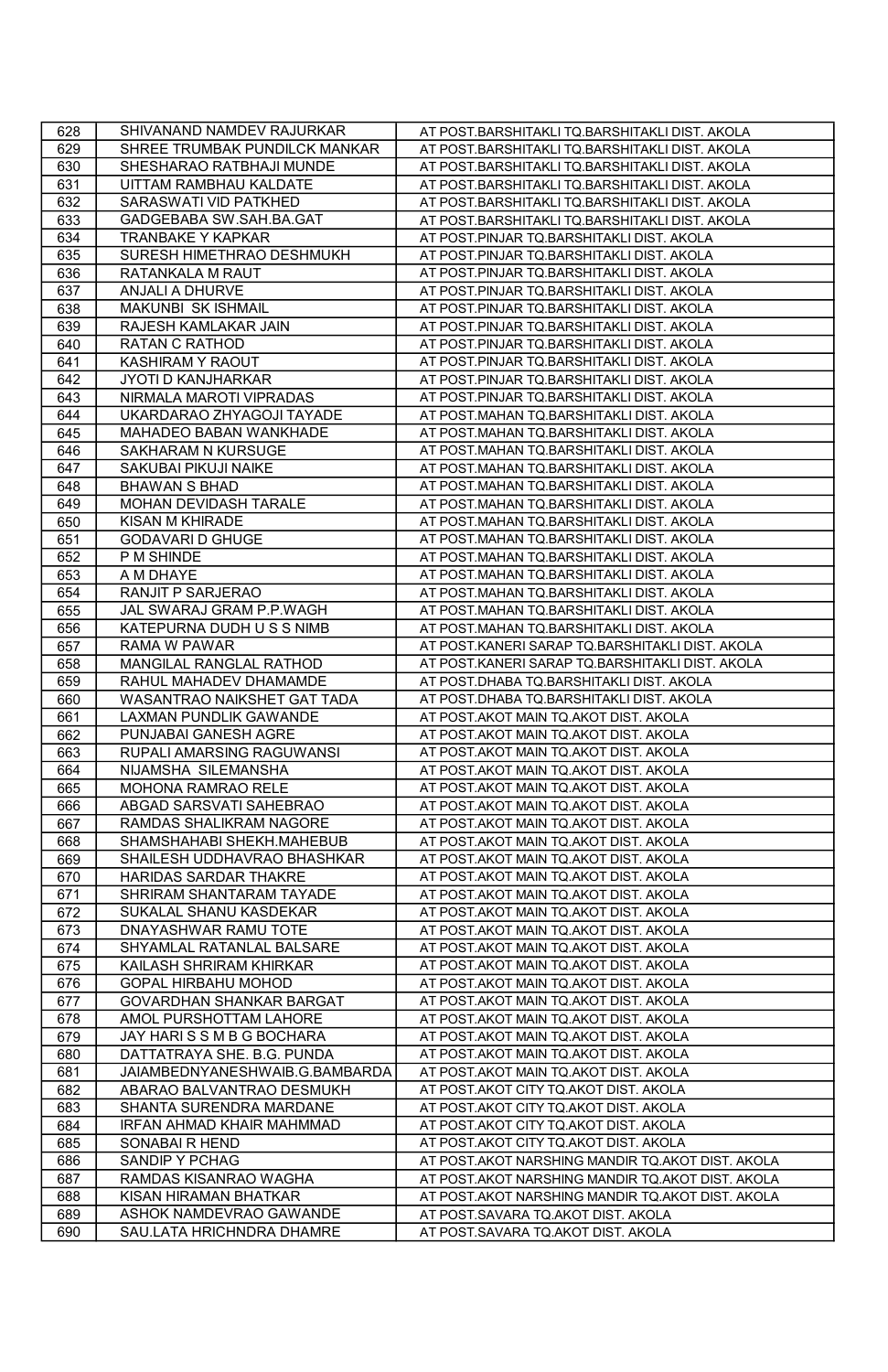| 691 | MADANLAL SADASHIV MAHENDRA          | AT POST. CHOTTA BAZARTQ.AKOT DIST. AKOLA      |
|-----|-------------------------------------|-----------------------------------------------|
| 692 | RAJARAM GANPAT MAHORE               | AT POST. CHOTTA BAZARTQ.AKOT DIST. AKOLA      |
| 693 | SAKHA.MAH. SWA.SAH.G. KELIVELI      | AT POST. CHOTTA BAZARTQ.AKOT DIST. AKOLA      |
| 694 | MOHD. SHAFI SK. MUNIR               | AT POST. WARUL JAULKA TQ.AKOT DIST. AKOLA     |
| 695 | MAHESH PANDURANG GATHEKARR          | AT POST. AKOLKHED TQ.AKOT DIST. AKOLA         |
| 696 | SHATRAGHUN KASIRAM GAVAI            | AT POST. KUTASA TQ.AKOT DIST. AKOLA           |
| 697 | BABAN BAYAJI REDE                   | AT POST. KUTASA TQ.AKOT DIST. AKOLA           |
| 698 | RASHMI GAJANAN AHIR                 | AT POST. MUNDGAON TQ.AKOT DIST. AKOLA         |
| 699 | <b>IRFAN ULLA KHAN HUSSAIN KHAN</b> | AT POST.TELHARA MAIN TQ.TELHARA DIST. AKOLA   |
| 700 | UTTAM FAKIRA TAYADE                 | AT POST.TELHARA MAIN TQ.TELHARA DIST. AKOLA   |
| 701 | RAMDAS SHALIKRAM SATARKAR           | AT POST.TELHARA MAIN TQ.TELHARA DIST. AKOLA   |
| 702 | SHANTABAI LASKHAMAN WANKHADE        | AT POST.TELHARA MAIN TQ.TELHARA DIST. AKOLA   |
| 703 | SHAM PRALHADRAO AHERKAR             | AT POST.TELHARA MAIN TQ.TELHARA DIST. AKOLA   |
| 704 | SURESH NARAYAN FALKE                | AT POST.TELHARA MAIN TQ.TELHARA DIST. AKOLA   |
| 705 | PANDURANG KISAN GEBAD               | AT POST.TELHARA MAIN TQ.TELHARA DIST. AKOLA   |
| 706 | MANOJ RUPRAO ZADOKAR                | AT POST.TELHARA MAIN TQ.TELHARA DIST. AKOLA   |
| 707 | MULCHAND SUNDARLALJI RATHI          | AT POST.TELHARA MAIN TQ.TELHARA DIST. AKOLA   |
| 708 | KISAN GOPAL PATRIKAR                | AT POST.TELHARA MAIN TQ.TELHARA DIST. AKOLA   |
| 709 | PRAVIN PRALAD KORDE                 | AT POST.TELHARA MAIN TQ.TELHARA DIST. AKOLA   |
| 710 | JOTIRAM TUKARAM HERODE              | AT POST.TELHARA MAIN TQ.TELHARA DIST. AKOLA   |
| 711 | NABHUTAI VASANTRAO DESHMUKH         | AT POST.TELHARA MAIN TQ.TELHARA DIST. AKOLA   |
| 712 | SANTOSH SHYAMSUNDAR TAPDIYA         | AT POST.TELHARA MAIN TQ.TELHARA DIST. AKOLA   |
| 713 | MANOJ VITTHALRAO WAKODE             | AT POST.TELHARA MAIN TQ.TELHARA DIST. AKOLA   |
| 714 | RAJESH SHANKARRAO DESHMUKH          | AT POST.TELHARA MAIN TQ.TELHARA DIST. AKOLA   |
| 715 | HARICHANDRA BALIRAM THOMBRE         | AT POST.TELHARA MAIN TQ.TELHARA DIST. AKOLA   |
| 716 | RAMESH NARAYAN DHURJAL              | AT POST.TELHARA MAIN TQ.TELHARA DIST. AKOLA   |
| 717 | GAJANAN UKADA SHRINATH              | AT POST.TELHARA MAIN TQ.TELHARA DIST. AKOLA   |
| 718 | KRUSHIMITRA ALPA.BHU SHETKARI       | AT POST.TELHARA MAIN TQ.TELHARA DIST. AKOLA   |
| 719 | KRUSHNAI MAHILA S.S.GAT             | AT POST. TELHARA MAIN TQ. TELHARA DIST. AKOLA |
| 720 | MAHATMA FULE S.S.SHETKARI GAT       | AT POST.TELHARA MAIN TQ.TELHARA DIST. AKOLA   |
| 721 | MASHIDRA MACHIMAR S. S.             | AT POST.TELHARA MAIN TQ.TELHARA DIST. AKOLA   |
| 722 | SHRIRAM BALIRAM INGLE               | AT POST.TELHARA CITY TQ.TELHARA DIST. AKOLA   |
| 723 | <b>LALITA ANIL THAKARE</b>          | AT POST.TELHARA CITY TQ.TELHARA DIST. AKOLA   |
| 724 | SANDIP GOPAL SHEGOKAR               | AT POST.TELHARA CITY TQ.TELHARA DIST. AKOLA   |
| 725 | SANTOSH MHADEV TATHOD               | AT POST.TELHARA CITY TQ.TELHARA DIST. AKOLA   |
| 726 | GANESH GULABCHAND AGRAWAL           | AT POST.HIWARKHED TQ.TELHARA DIST. AKOLA      |
| 727 | ANISODDIN NJAMODDIN                 | AT POST.HIWARKHED TQ.TELHARA DIST. AKOLA      |
| 728 | TANU JOGAJI MARKEND                 | AT POST.HIWARKHED TQ.TELHARA DIST. AKOLA      |
| 729 | NILAKANTHA AMBADAS KAVISHWAR        | AT POST.HIWARKHED TQ.TELHARA DIST. AKOLA      |
| 730 | MANDEV BABAN SINDEPURE              | AT POST.HIWARKHED TQ.TELHARA DIST. AKOLA      |
| 731 | RUSHIKESH YAURAJ WAGH               | AT POST.HIWARKHED TQ.TELHARA DIST. AKOLA      |
| 732 | SUBARAM GARDAN CHONGAL              | AT POST.HIWARKHED TQ.TELHARA DIST. AKOLA      |
| 733 | TEJASWINI MAHILA BACHAT GAT         | AT POST.HIWARKHED TQ.TELHARA DIST. AKOLA      |
| 734 | JAYVANTA RAGHUNATH PAHURKAR         | AT POST.DANAPUR TQ.TELHARA DIST. AKOLA        |
| 735 | MANOHAR VISHVNATH DHAGE             | AT POST.DANAPUR TQ.TELHARA DIST. AKOLA        |
| 736 | GANGUBAI PUNDLIK GAVANDE            | AT POST.DANAPUR TQ.TELHARA DIST. AKOLA        |
| 737 | VATSALA RAMRAO ARUDKAR              | AT POST.BELKHED TQ.TELHARA DIST. AKOLA        |
| 738 | RAMRAO UKARDA MUNDE                 | AT POST.AADSUL TQ.TELHARA DIST. AKOLA         |
| 739 | KISAN KONDUJI NANDANE               | AT POST.AADSUL TQ.TELHARA DIST. AKOLA         |
| 740 | KASTURABAI MAHADEV TEKADE           | AT POST.AADSUL TQ.TELHARA DIST. AKOLA         |
| 741 | <b>GIRJABAI PANDHARI RAHATE</b>     | AT POST.ADAGAON BUJRUK TQ.TELHARA DIST. AKOLA |
| 742 | <b>BABAN SHANKAR WANKHADE</b>       | AT POST.ADAGAON BUJRUK TQ.TELHARA DIST. AKOLA |
| 743 | ISHAVAR DOKADUJI RANGARI            | AT POST.ADAGAON BUJRUK TQ.TELHARA DIST. AKOLA |
| 744 | VISHNU MAHADEO METKAR               | AT POST.ADAGAON BUJRUK TQ.TELHARA DIST. AKOLA |
| 745 | AJAY DEVMAN SAPKAL                  | AT POST.ADAGAON BUJRUK TQ.TELHARA DIST. AKOLA |
| 746 | RUSHALI PRALHADRAO NIMKARDE         | AT POST.ADAGAON BUJRUK TQ.TELHARA DIST. AKOLA |
| 747 | ATMARAM SUKHDEV AGRE                | AT POST.ADAGAON BUJRUK TQ.TELHARA DIST. AKOLA |
| 748 | GAJANAN KEDARNATH HALVAI            | AT POST.BALAPUR TQ.BALAPUR DIST. AKOLA        |
| 749 | MOTIRAM NANDU SIRSAT                | AT POST.BALAPUR TQ.BALAPUR DIST. AKOLA        |
| 750 | <b>BANABAI PANDU SIRSAT</b>         | AT POST.BALAPUR TQ.BALAPUR DIST. AKOLA        |
| 751 | <b>BENDRABAI MANAJEE SIRSAT</b>     | AT POST.BALAPUR TQ.BALAPUR DIST. AKOLA        |
| 752 | DAWARKABAI BAGOJEE TAYDE            | AT POST.BALAPUR TQ.BALAPUR DIST. AKOLA        |
| 753 | TULSIRAM TUKARAM JAMAV              | AT POST.BALAPUR TQ.BALAPUR DIST. AKOLA        |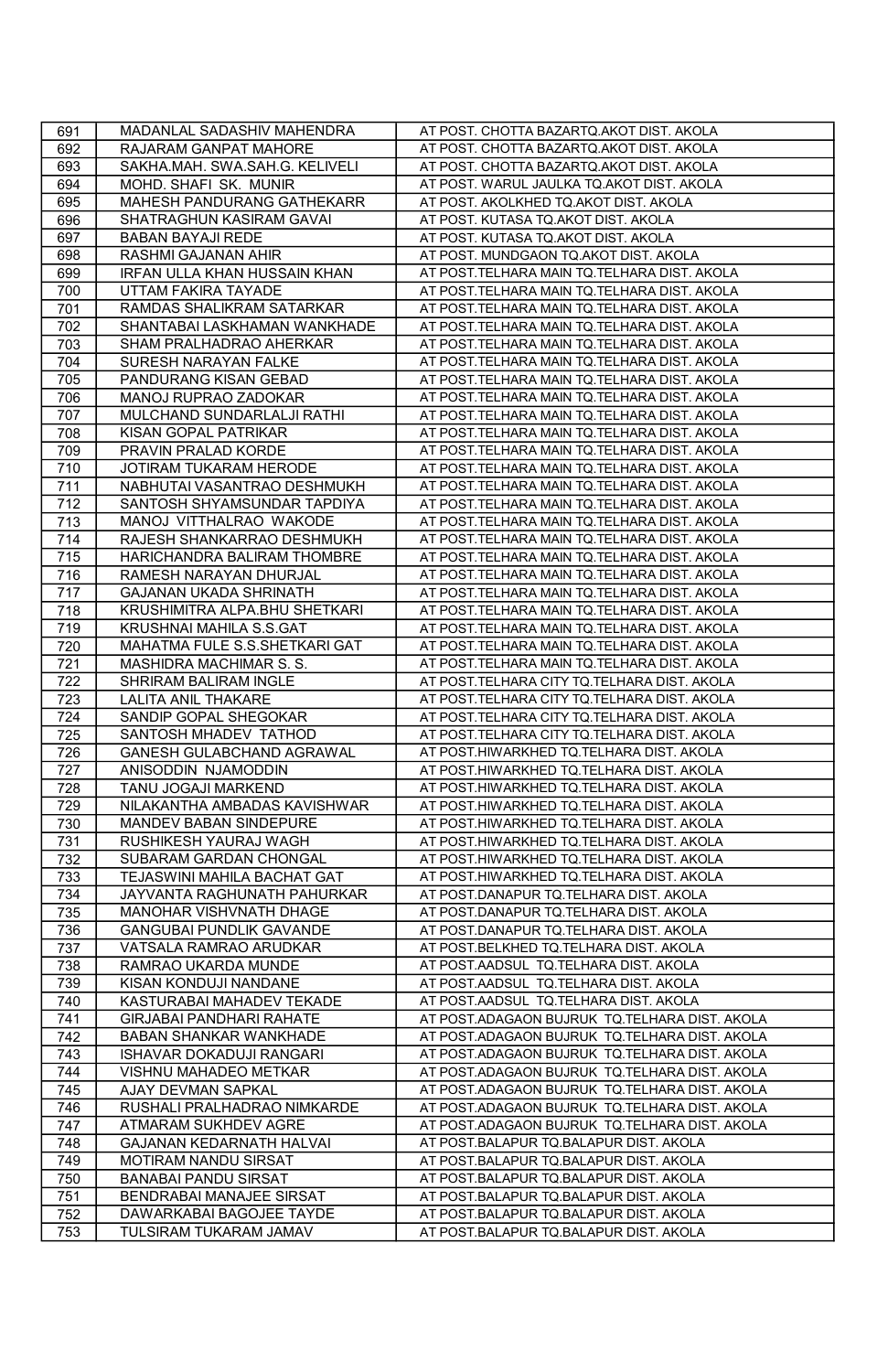| 754 | SANJAY SHIVARAM PATOND         | AT POST.BALAPUR TQ.BALAPUR DIST. AKOLA            |
|-----|--------------------------------|---------------------------------------------------|
| 755 | LAXAMAN AMRUTA INGLE           | AT POST.BALAPUR TQ.BALAPUR DIST. AKOLA            |
| 756 | GITABAI PRABHAKAR DHORE        | AT POST.BALAPUR TQ.BALAPUR DIST. AKOLA            |
| 757 | TULSABAI RAOJI NIMBALKAR       | AT POST.BALAPUR TQ.BALAPUR DIST. AKOLA            |
| 758 | MAHADEO CHADUJI KHANDARE       | AT POST.BALAPUR TQ.BALAPUR DIST. AKOLA            |
| 759 | SACHI.SARP.GRA.YASH.SAM.YOJA.N | AT POST.BALAPUR TQ.BALAPUR DIST. AKOLA            |
| 760 | SACHI.S.GRA.YASH.SAM.YOJA.TAK. | AT POST.BALAPUR TQ.BALAPUR DIST. AKOLA            |
| 761 | GOPAL.KRUSHN.SHETKARI.GAT      | AT POST.BALAPUR TQ.BALAPUR DIST. AKOLA            |
| 762 | SATYBHMA GAPALRAO PATIL        | AT POST.URAL TQ.BALAPUR DIST. AKOLA               |
| 763 | NURJANA BI J MAHEMUD DESHMUKH  | AT POST.URAL TQ.BALAPUR DIST. AKOLA               |
| 764 | LAXMIBAI SHESHRAO SARDAR       | AT POST.URAL TQ.BALAPUR DIST. AKOLA               |
| 765 | MH Z P PRATHMIK SHALA          | AT POST.URAL TQ.BALAPUR DIST. AKOLA               |
| 766 | ANAND SHETKARI BACHAT MANDAL   | AT POST.URAL TQ.BALAPUR DIST. AKOLA               |
| 767 | JAY MAHARASHAT MANDAL          | AT POST.URAL TQ.BALAPUR DIST. AKOLA               |
| 768 | <b>VILAS NIRANJAN TAYADE</b>   | AT POST.WADEGAON TQ.BALAPUR DIST. AKOLA           |
| 769 | DEVENDRA DIGAMBAR FALAKE       | AT POST.WADEGAON TQ.BALAPUR DIST. AKOLA           |
| 770 | YASHODA JAGADEO GHATOL         | AT POST.WADEGAON TQ.BALAPUR DIST. AKOLA           |
| 771 | SUBHADARA BHIMRAO ANBHORE      | AT POST.WADEGAON TQ.BALAPUR DIST. AKOLA           |
| 772 | SANJAY PUNJAJI ANBHORE         | AT POST.WADEGAON TQ.BALAPUR DIST. AKOLA           |
| 773 | SUNANDA SHRIRAM SANGOKAR       | AT POST.WADEGAON TQ.BALAPUR DIST. AKOLA           |
| 774 | JAY BAJRANG SW SAH BACHAT GAT  | AT POST.WADEGAON TQ.BALAPUR DIST. AKOLA           |
| 775 | UKARDA TUKARAM SABALE          | AT POST.NIMBA TQ.BALAPUR DIST. AKOLA              |
| 776 | SHITAL V SHINGOLKAR            | AT POST.NIMBA TQ.BALAPUR DIST. AKOLA              |
| 777 | TEJRAO LAKSHMAN TAYADE         | AT POST.NIMBA TQ.BALAPUR DIST. AKOLA              |
| 778 | <b>VILAS P WANKHADE</b>        | AT POST.NIMBA TQ.BALAPUR DIST. AKOLA              |
| 779 | RAMESH JAGDEV KHANDARE         | AT POST.NIMBA TQ.BALAPUR DIST. AKOLA              |
| 780 | M ARIPH A RAJAK                | AT POST.PARAS TQ.BALAPUR DIST. AKOLA              |
| 781 | PADMABAI ANANTARAO BORDE       | AT POST.HATRUN TQ.BALAPUR DIST. AKOLA             |
| 782 | SUNIL RAMKRUSHANA KANPURE      | AT POST.HATRUN TQ.BALAPUR DIST. AKOLA             |
| 783 | TUKARAM M BCG HATRUN           | AT POST.HATRUN TQ.BALAPUR DIST. AKOLA             |
| 784 | SUNIL M. GAWAI                 | AT POST.VYALA TQ.BALAPUR DIST. AKOLA              |
| 785 | RAMKRISHNA KISAN ANDHARE       | AT POST.PATUR TO PATUR DIST. AKOLA                |
| 786 | RAMKRUSHNA SDHASIV SEGOKAR     | AT POST.PATUR TQ.PATUR DIST. AKOLA                |
| 787 | <b>GULAB R CHVAN</b>           | AT POST.PATUR TQ.PATUR DIST. AKOLA                |
| 788 | VINAYAK SAHEBRAO DESHMUKH      | AT POST.PATUR TQ.PATUR DIST. AKOLA                |
| 789 | RAVINDRA MAHADEORAO DHOKANE    | AT POST.PATUR TQ.PATUR DIST. AKOLA                |
| 790 | ANIL DELIP DHADSE              | AT POST.PATUR TQ.PATUR DIST. AKOLA                |
| 791 | NARAYAN RAMKRUSHNA MAHALE      | AT POST.PATUR TQ.PATUR DIST. AKOLA                |
| 792 | KIALAS DIGAMBAR BAVSKAR        | AT POST.PATUR TQ.PATUR DIST. AKOLA                |
| 793 | KU. RINA ABHIMANYU WANKHADE    | AT POST.PATUR TQ.PATUR DIST. AKOLA                |
| 794 | SUNIL DEVIDAS THAKARE          | AT POST.PATUR TQ.PATUR DIST. AKOLA                |
| 795 | KU.RENU BHIMRAO GHAYALKAR      | AT POST.PATUR TQ.PATUR DIST. AKOLA                |
| 796 | J.GURU.S.BACHAT.GAT            | AT POST.PATUR TQ.PATUR DIST. AKOLA                |
| 797 | DEVENDRA HARIBHAU WAKCHAVARE   | AT POST.CHANNI TQ.PATUR DIST. AKOLA               |
| 798 | <b>INDU MADHUKAR TALE</b>      | AT POST.CHANNI TQ.PATUR DIST. AKOLA               |
| 799 | RAJU KASHIRAM VALOKAR          | AT POST.CHANNI TQ.PATUR DIST. AKOLA               |
| 800 | SUBHASH JAYRAM BHAKRE          | AT POST.CHANNI TQ.PATUR DIST. AKOLA               |
| 801 | SUBHASH PRALLHAD NIBOKAR       | AT POST.CHANNI TQ.PATUR DIST. AKOLA               |
| 802 | SHRIKRUSHN K JAVALE            | AT POST.CHANNI TQ.PATUR DIST. AKOLA               |
| 803 | <b>BANSHRI MAHILA B GAT</b>    | AT POST.CHANNI TQ.PATUR DIST. AKOLA               |
| 804 | PUSHAPA DINKAR GODALE          | AT POST.AALEGAO TQ.PATUR DIST. AKOLA              |
| 805 | HANJARI LASU PAWAR             | AT POST.AALEGAO TQ.PATUR DIST. AKOLA              |
| 806 | SAI MASTAN SAI MUSA            | AT POST.AALEGAO TQ.PATUR DIST. AKOLA              |
| 807 | NARAYAN KISAN GHULEWAR         | AT POST.AALEGAO TQ.PATUR DIST. AKOLA              |
| 808 | TULSABAI SHANKAR KAMBLE        | AT POST.AALEGAO TQ.PATUR DIST. AKOLA              |
| 809 | TIKARAM JANRAO LAHOLE          | AT POST.AALEGAO TQ.PATUR DIST. AKOLA              |
| 810 | VASUMATI ASHOKCHAND JAIN       | AT POST.AALEGAO TQ.PATUR DIST. AKOLA              |
| 811 | SONABAI RANUJI MESARE          | AT POST.AALEGAO TQ.PATUR DIST. AKOLA              |
| 812 | MADHAV D DEVKATE               | AT POST.AALEGAO TQ.PATUR DIST. AKOLA              |
| 813 | PUNDALIK BHAGAVAN BAND         | AT POST.VIWARA BHABULGAON TQ.PATUR DIST. AKOLA    |
| 814 | <b>SK SARAF SHIKANAR</b>       | AT POST.VIWARA BHABULGAON TQ.PATUR DIST. AKOLA    |
| 815 | VIJAY GOVINDA KHADKE           | AT POST.VIWARA BHABULGAON TQ.PATUR DIST. AKOLA    |
| 816 | SARASWATI KANYA VIDY.          | AT POST.MURTIZAPUR MAIN TQ.MURTIZAPUR DIST. AKOLA |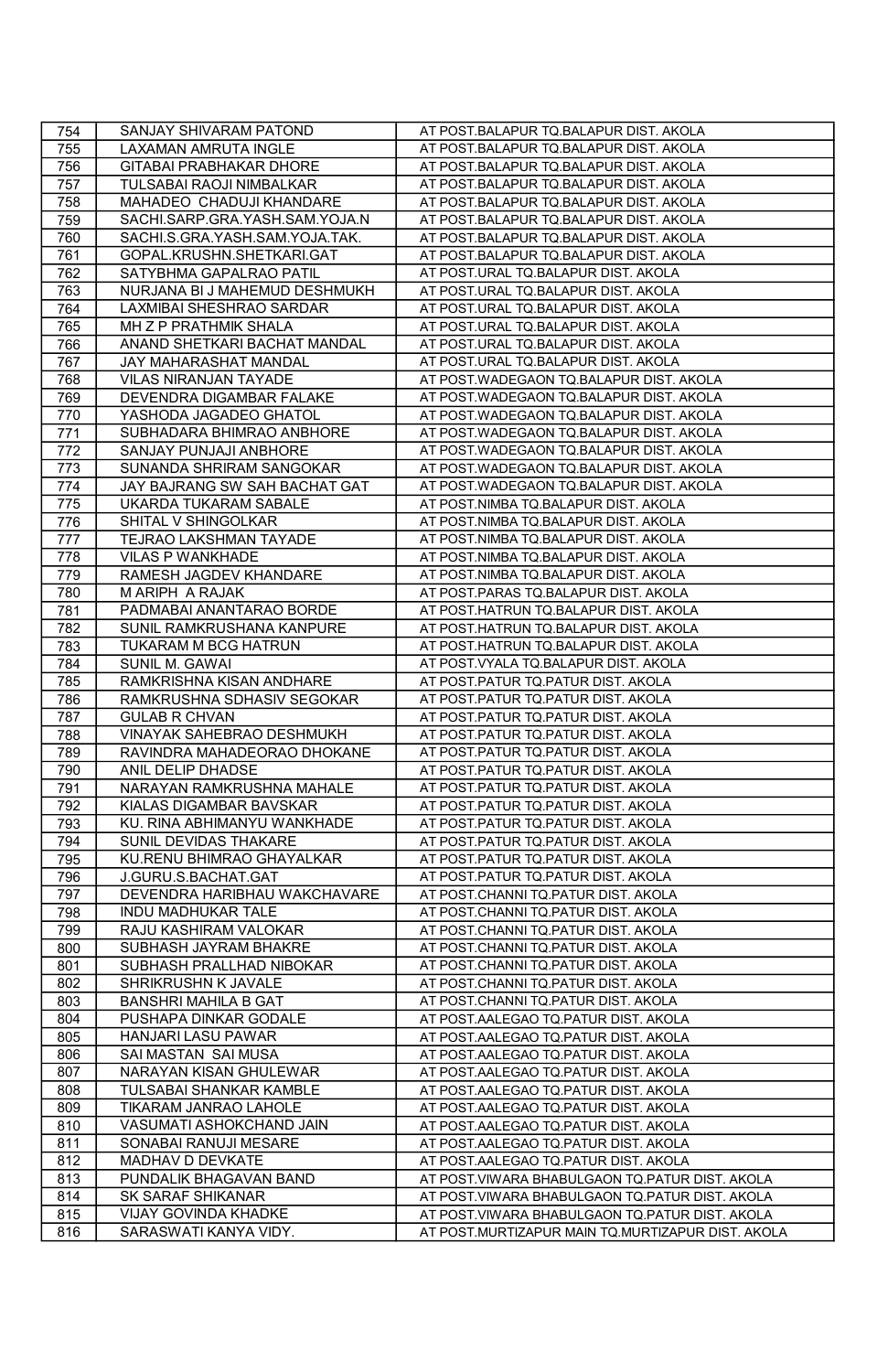| 817 | MAHA.CHHATRA S.VASANT.N.VIDY.  | AT POST.MURTIZAPUR MAIN TQ.MURTIZAPUR DIST. AKOLA   |
|-----|--------------------------------|-----------------------------------------------------|
| 818 | ANPURNABAI RAMCHANDRA THAKARE  | AT POST.MURTIZAPUR MAIN TQ.MURTIZAPUR DIST. AKOLA   |
| 819 | AKSHAY BHAURAV BHATLKAR        | AT POST.MURTIZAPUR MAIN TQ.MURTIZAPUR DIST. AKOLA   |
| 820 | LATABAI MANOHAR HUNDANI        | AT POST.MURTIZAPUR MAIN TQ.MURTIZAPUR DIST. AKOLA   |
| 821 | SHAKILODDIN MOHANODDIN         | AT POST.MURTIZAPUR MAIN TQ.MURTIZAPUR DIST. AKOLA   |
| 822 | <b>GUNFHABAI RUPARAO TALE</b>  | AT POST.MURTIZAPUR MAIN TO.MURTIZAPUR DIST. AKOLA   |
| 823 | VISHNU DASHRATH VIJAYKAR       | AT POST.MURTIZAPUR MAIN TQ.MURTIZAPUR DIST. AKOLA   |
| 824 | NURBI J EANODDIN               | AT POST.MURTIZAPUR MAIN TQ.MURTIZAPUR DIST. AKOLA   |
| 825 | R B DADANBE                    | AT POST.MURTIZAPUR MAIN TQ.MURTIZAPUR DIST. AKOLA   |
| 826 | GRAM.P.KARM.& S.G.P. MANGLUR K | AT POST.MURTIZAPUR MAIN TQ.MURTIZAPUR DIST. AKOLA   |
| 827 | ADARSHYA DUDH UTPA.SANS.MANA   | AT POST.MURTIZAPUR MAIN TQ.MURTIZAPUR DIST. AKOLA   |
| 828 | RAMESH PRALHAD DESHMUKH        | <b>AKOLA</b>                                        |
| 829 | SHASHIKALA VISHAVNATH WANKHADE | <b>AKOLA</b>                                        |
| 830 | RANI.LM/V.M,MZR                | <b>AKOLA</b>                                        |
| 831 | LAKSHMAN GANPAT VAVHARE        | AT POST.MURTIZAPUR CITY TQ.MURTIZAPUR DIST. AKOLA   |
| 832 | ANITA HAMRAJ SAVARKER          | AT POST.MURTIZAPUR CITY TQ.MURTIZAPUR DIST. AKOLA   |
| 833 | SHREERAM MAHADEV SAWAN         | AT POST.MURTIZAPUR CITY TQ.MURTIZAPUR DIST. AKOLA   |
| 834 | LAKSHMINARAYLN B. GUPTA        | AT POST.MURTIZAPUR CITY TQ.MURTIZAPUR DIST. AKOLA   |
| 835 | KAISALLABAI BANSI JADHAV       | AT POST.MURTIZAPUR CITY TQ.MURTIZAPUR DIST. AKOLA   |
| 836 | DASHRAT GANGARAM BAGADE        | AT POST.MURTIZAPUR CITY TQ.MURTIZAPUR DIST. AKOLA   |
| 837 | CHAGAN BHUJBAL VIDYALAY        | AT POST.MURTIZAPUR CITY TQ.MURTIZAPUR DIST. AKOLA   |
| 838 | Z P JITAPUR NAJAT              | AT POST.MURTIZAPUR CITY TQ.MURTIZAPUR DIST. AKOLA   |
| 839 | RAJAN PANJABRAO HARANE         | AT POST.MANA TQ.MURTIZAPUR DIST. AKOLA              |
| 840 | SUDARSHAN RAMKRUSHNA GULHANE   | AT POST.MANA TQ.MURTIZAPUR DIST. AKOLA              |
| 841 | VACHLYA BUDHAM GAJBHIYE        | AT POST.MANA TQ.MURTIZAPUR DIST. AKOLA              |
| 842 | MANIKALAL CANDANLAL LAHOTI     | AT POST.KARANJA MAIN.TQ.KARANJA DIST. WASHIM        |
| 843 | RAMRAO DHANSINGH JADHAV        | AT POST.KARANJA MAIN.TQ.KARANJA DIST. WASHIM        |
| 844 | VISHWAS VISHRAM JAMALE         | AT POST.KARANJA MAIN.TQ.KARANJA DIST. WASHIM        |
| 845 | NIRMALABAI SUDAM KAKADE        | AT POST.KARANJA MAIN.TQ.KARANJA DIST. WASHIM        |
| 846 | <b>GITABAI BAPURAO KALE</b>    | AT POST.KARANJA MAIN.TQ.KARANJA DIST. WASHIM        |
| 847 | DEVENDRA VITTHALRAO PISE       | AT POST.KARANJA MAIN.TQ.KARANJA DIST. WASHIM        |
| 848 | PANCHFULA KISANSA JIRAPURE     | AT POST.KARANJA MAIN.TQ.KARANJA DIST. WASHIM        |
| 849 | SHANKAR WYANKAT BANDE          | AT POST.KARANJA MAIN.TQ.KARANJA DIST. WASHIM        |
| 850 | KESHAV SAKHARAM KADAM          | AT POST.KARANJA MAIN.TQ.KARANJA DIST. WASHIM        |
| 851 | NARAYAN BALIRAM DHANDRAVAY     | AT POST.KARANJA MAIN.TQ.KARANJA DIST. WASHIM        |
| 852 | SAI SUKIYAT SAI LATIF          | AT POST.KARANJA MAIN.TQ.KARANJA DIST. WASHIM        |
| 853 | BABARAO GAMBHIRJI VARTHI       | AT POST.KARANJA MAIN.TQ.KARANJA DIST. WASHIM        |
| 854 | CHAND H.DARGEWALE              | AT POST.KARANJA MAIN.TQ.KARANJA DIST. WASHIM        |
| 855 | NILA GAJANAN SAWAKE            | AT POST.KARANJA MAIN.TQ.KARANJA DIST. WASHIM        |
| 856 | KISHO RAMRAO RAUT              | AT POST.KARANJA MAIN.TQ.KARANJA DIST. WASHIM        |
| 857 | JAIDURGAMATA SW. SH. BA. GAT   | AT POST.KARANJA MAIN.TQ.KARANJA DIST. WASHIM        |
| 858 | GIRAKHNATH.S.S.B.G.ANAI        | AT POST.KARANJA MAIN.TQ.KARANJA DIST. WASHIM        |
| 859 | KISHOR SADASHIV MAHAJAN        | AT POST.KARANJA CITY.TQ.KARANJA DIST. WASHIM        |
| 860 | HINTENDRA S PAWAR              | AT POST.KARANJA CITY.TQ.KARANJA DIST. WASHIM        |
| 861 | DEEPAK SURENDRA PAWAR          | AT POST.KARANJA CITY.TQ.KARANJA DIST. WASHIM        |
| 862 | VIJAY S WANKHADE               | AT POST.KAMARGAON .TQ.KARANJA DIST. WASHIM          |
| 863 | <b>KAVITA A WANKHADE</b>       | AT POST.KAMARGAON .TQ.KARANJA DIST. WASHIM          |
| 864 | JAYJAVAN JAYKISAN SS SHIVAN    | AT POST.KAMARGAON .TQ.KARANJA DIST. WASHIM          |
| 865 | KAR TA RASTBHAV DUKANDAR SANGH | AT POST.KAMARGAON .TQ.KARANJA DIST. WASHIM          |
| 866 | RAMESH BALIRAM BHOYAR          | AT POST.UBARDA BAZAR .TQ.KARANJA DIST. WASHIM       |
| 867 | JYOTI SHANKAR NIMGADE          | AT POST.UBARDA BAZAR .TQ.KARANJA DIST. WASHIM       |
| 868 | KISHOR NAGORAO WASE            | AT POST.UBARDA BAZAR .TQ.KARANJA DIST. WASHIM       |
| 869 | AVINASH MUKARRAO DESHMOKH      | AT POST.DANAJ BUJRUK .TQ.KARANJA DIST. WASHIM       |
| 870 | PRI VASANT K MA VI MCVC POHA   | AT POST.POHA .TQ.KARANJA DIST. WASHIM               |
| 871 | ABDULKHA B SAMILKHA            | AT POST.MANGRULPIR MAIN .TQ MANGRULPIR DIST. WASHIM |
| 872 | <b>MANIK SAJUSING PAWAR</b>    | AT POST.MANGRULPIR MAIN .TQ MANGRULPIR DIST. WASHIM |
| 873 | PUSHPA PRADIP SOLANKE          | AT POST.MANGRULPIR MAIN .TQ MANGRULPIR DIST. WASHIM |
| 874 | SHINDHUBAI BHIKAJI THAKRE      | AT POST.MANGRULPIR MAIN .TQ MANGRULPIR DIST. WASHIM |
| 875 | PRALAD N PADAGAN               | AT POST.MANGRULPIR MAIN .TQ MANGRULPIR DIST. WASHIM |
| 876 | <b>BANDU DEVIDAS BHOYAR</b>    | AT POST.MANGRULPIR MAIN .TQ MANGRULPIR DIST. WASHIM |
| 877 | NANDA V AADE                   | AT POST.MANGRULPIR MAIN .TQ MANGRULPIR DIST. WASHIM |
| 878 | KASABAI KASHIRAM TAGDE         | AT POST.MANGRULPIR MAIN .TQ MANGRULPIR DIST. WASHIM |
| 879 | WAMAN NARAYAN YEOLE            | AT POST.MANGRULPIR MAIN .TQ MANGRULPIR DIST. WASHIM |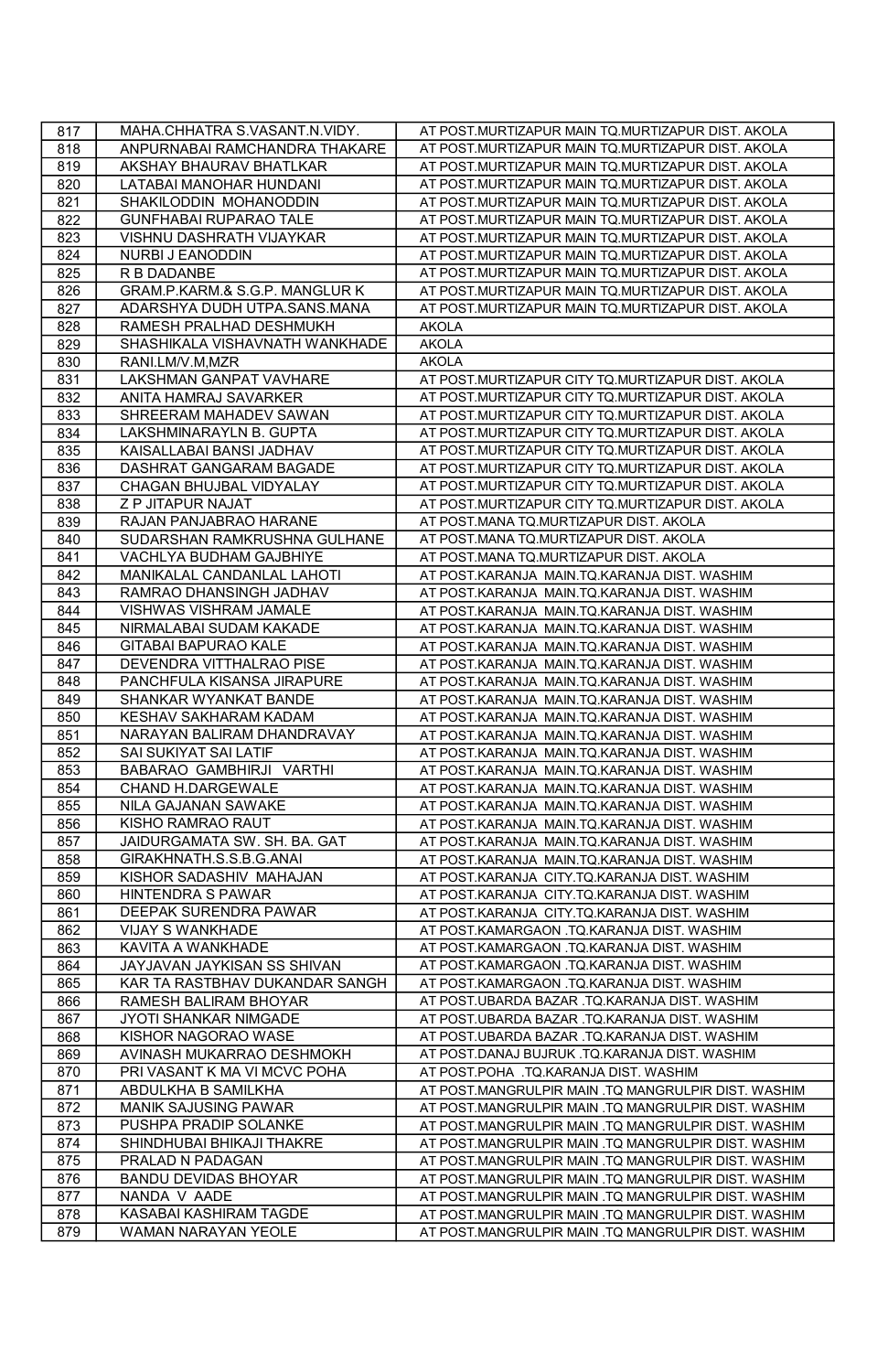| 880 | MAHADEO SHRIRAM BATHE            | AT POST.MANGRULPIR MAIN .TQ MANGRULPIR DIST. WASHIM |
|-----|----------------------------------|-----------------------------------------------------|
| 881 | KISAN PANDURANG SHINDE           | AT POST.MANGRULPIR MAIN .TQ MANGRULPIR DIST. WASHIM |
| 882 | DEVRAO MAHADU KARVATE            | AT POST.MANGRULPIR MAIN .TQ MANGRULPIR DIST. WASHIM |
| 883 | AMRUTA SHIVRAM ANBHORE           | AT POST.MANGRULPIR MAIN .TQ MANGRULPIR DIST. WASHIM |
| 884 | SHANTABAI MAROTI DAHAKE          | AT POST.MANGRULPIR MAIN .TQ MANGRULPIR DIST. WASHIM |
| 885 | BHAGIRATHI NARAYAN PADGHAN       | AT POST.MANGRULPIR MAIN .TQ MANGRULPIR DIST. WASHIM |
| 886 | SURESH RAMCHANDRA KSHIRSAGAR     | AT POST.MANGRULPIR MAIN .TQ MANGRULPIR DIST. WASHIM |
| 887 | ASHOK ANANDRAO UMARE             | AT POST.MANGRULPIR MAIN .TQ MANGRULPIR DIST. WASHIM |
| 888 | SANTOSH DATTA KAMBALE            | AT POST.MANGRULPIR MAIN .TQ MANGRULPIR DIST. WASHIM |
| 889 | BHAGVAT DILIP LODHE              | AT POST.MANGRULPIR MAIN .TQ MANGRULPIR DIST. WASHIM |
| 890 | CHAIRMAN/SEC NAGER PA PRA M SH   | AT POST.MANGRULPIR MAIN .TQ MANGRULPIR DIST. WASHIM |
| 891 | GAON VIKAS SAMITEE SHIVANI ROA   | AT POST.MANGRULPIR MAIN .TQ MANGRULPIR DIST. WASHIM |
| 892 | <b>GRAM VIKAS SAMITEE PIMPRI</b> | AT POST.MANGRULPIR MAIN .TQ MANGRULPIR DIST. WASHIM |
| 893 | CHAIR/SEC GAON VIKAS SAMITI KA   | AT POST.MANGRULPIR MAIN .TQ MANGRULPIR DIST. WASHIM |
| 894 | PRAGATI MAH BAC GAT HUDAKI COL   | AT POST.MANGRULPIR MAIN .TQ MANGRULPIR DIST. WASHIM |
| 895 | ANANDRAO VAMANRAO GAWANDE        | AT POST.MANGRULPIR CITY .TQ MANGRULPIR DIST. WASHIM |
| 896 | <b>GANESH MOTIRAM BUDHE</b>      | AT POST.MANGRULPIR CITY .TQ MANGRULPIR DIST. WASHIM |
| 897 | NIRMALA VASANTRAO SAPKAL         | AT POST.SHELU BAZAR .TQ MANGRULPIR DIST. WASHIM     |
| 898 | <b>SUMAN M PARSE</b>             | AT POST.SHELU BAZAR .TQ MANGRULPIR DIST. WASHIM     |
| 899 | DHAMMAPAL G BHAGAT               | AT POST.SHELU BAZAR .TQ MANGRULPIR DIST. WASHIM     |
| 900 | <b>DURGA V MURKUTE</b>           | AT POST.SHELU BAZAR .TQ MANGRULPIR DIST. WASHIM     |
| 901 | TRIRATNA MA BA GAT               | AT POST.SHELU BAZAR .TQ MANGRULPIR DIST. WASHIM     |
| 902 | <b>GOPAL SUBHASH RATHOD</b>      | AT POST.WANOJA .TQ MANGRULPIR DIST. WASHIM          |
| 903 | <b>BALU KESHAV RAUT</b>          | AT POST.WANOJA .TQ MANGRULPIR DIST. WASHIM          |
| 904 | RAJU NYARAN MAHALE               | AT POST.DANORA .TQ MANGRULPIR DIST. WASHIM          |
| 905 | VITHAL PARSHRAM CHAIDHARI        | AT POST.DANORA .TQ MANGRULPIR DIST. WASHIM          |
| 906 | GOKULABAI DAMODAR BHANDEKAR      | AT POST.DANORA .TQ MANGRULPIR DIST. WASHIM          |
| 907 | DADARAO MOTIRAM THORAT           | AT POST.DANORA .TQ MANGRULPIR DIST. WASHIM          |
| 908 | RAMBHAU MAROTI CHANDAN           | AT POST.DANORA .TQ MANGRULPIR DIST. WASHIM          |
| 909 | MOTIRAM TUKARAM BHOYAR           | AT POST.DANORA .TQ MANGRULPIR DIST. WASHIM          |
| 910 | <b>MU MANHOR</b>                 | AT POST.DANORA .TQ MANGRULPIR DIST. WASHIM          |
| 911 | TUKARAM PANDURANG HAZARE         | AT POST.DANORA .TQ MANGRULPIR DIST. WASHIM          |
| 912 | SAJIBAI BALA CHAVAN              | AT POST.DANORA .TQ MANGRULPIR DIST. WASHIM          |
| 913 | YASHPAL A RATHOD                 | AT POST.DANORA .TQ MANGRULPIR DIST. WASHIM          |
| 914 | PRABHU GANPAT PADGHAN            | AT POST.DANORA .TQ MANGRULPIR DIST. WASHIM          |
| 915 | ROHINI ASHOK CHARKHOD            | AT POST.DANORA .TQ MANGRULPIR DIST. WASHIM          |
| 916 | ASHOK RAMRAO CHAVHAN             | AT POST.DANORA .TQ MANGRULPIR DIST. WASHIM          |
| 917 | BANABAI VASANTRAO PAVAR          | AT POST.DANORA .TQ MANGRULPIR DIST. WASHIM          |
| 918 | DHANU KAKU RATHOD                | AT POST.DANORA .TQ MANGRULPIR DIST. WASHIM          |
| 919 | SEC.GRAM.PANCHAYAT GAVHA         | AT POST.MANORA .TQ MANORA DIST. WASHIM              |
| 920 | MUNGSAJI VASRAM RATHOD           | AT POST.MANORA .TQ MANORA DIST. WASHIM              |
| 921 | BABARAO DHANAJI CHAUDHARI        | AT POST.MANORA .TQ MANORA DIST. WASHIM              |
| 922 | ATMARAM BALIRAM GHATGE           | AT POST.MANORA .TQ MANORA DIST. WASHIM              |
| 923 | DOILATBI ABDULA ALI              | AT POST.MANORA .TQ MANORA DIST. WASHIM              |
| 924 | METHIBAI RAMDAS JADHAO           | AT POST.MANORA .TQ MANORA DIST. WASHIM              |
| 925 | SARWASTI WISHRAM KHANJODE        | AT POST.MANORA .TQ MANORA DIST. WASHIM              |
| 926 | GALIYABAI MAHADU DANGE           | AT POST.MANORA .TQ MANORA DIST. WASHIM              |
| 927 | TULASHIRAM DAMJI KADASE          | AT POST.MANORA .TQ MANORA DIST. WASHIM              |
| 928 | PIPALI LAXMAN PAWAR              | AT POST.MANORA .TQ MANORA DIST. WASHIM              |
| 929 | <b>BALIRAM TUKARAM PALE</b>      | AT POST.MANORA .TQ MANORA DIST. WASHIM              |
| 930 | SHAKUNTALABAI BHAURAO CHIPDE     | AT POST.MANORA .TQ MANORA DIST. WASHIM              |
| 931 | RAMAJI RAMSING RATHOD            | AT POST.MANORA .TQ MANORA DIST. WASHIM              |
| 932 | <b>BADLIBAI RODBA RATHOD</b>     | AT POST.MANORA .TQ MANORA DIST. WASHIM              |
| 933 | NALINIBAI GANESH THAKARE         | AT POST.MANORA .TQ MANORA DIST. WASHIM              |
| 934 | RAMU RUPA CHAVHAN                | AT POST.MANORA .TQ MANORA DIST. WASHIM              |
| 935 | SURYBHAN BALUJI LAVTE            | AT POST.MANORA .TQ MANORA DIST. WASHIM              |
| 936 | SHE. KARIM. SHE. MOHIN           | AT POST.MANORA .TQ MANORA DIST. WASHIM              |
| 937 | SURESH LUMBA RATHOD              | AT POST.MANORA .TQ MANORA DIST. WASHIM              |
| 938 | RAMJI KISAN SHRUNGARE            | AT POST.MANORA .TQ MANORA DIST. WASHIM              |
| 939 | AMIT NAMDEO AADE                 | AT POST.MANORA .TQ MANORA DIST. WASHIM              |
| 940 | <b>HABIBSHA MAITABSHA</b>        | AT POST.MANORA .TQ MANORA DIST. WASHIM              |
| 941 | SHUBHANGI BAPURAO BHAGAT         | AT POST.MANORA .TQ MANORA DIST. WASHIM              |
| 942 | <b>MHATARMARE</b>                | AT POST.MANORA .TQ MANORA DIST. WASHIM              |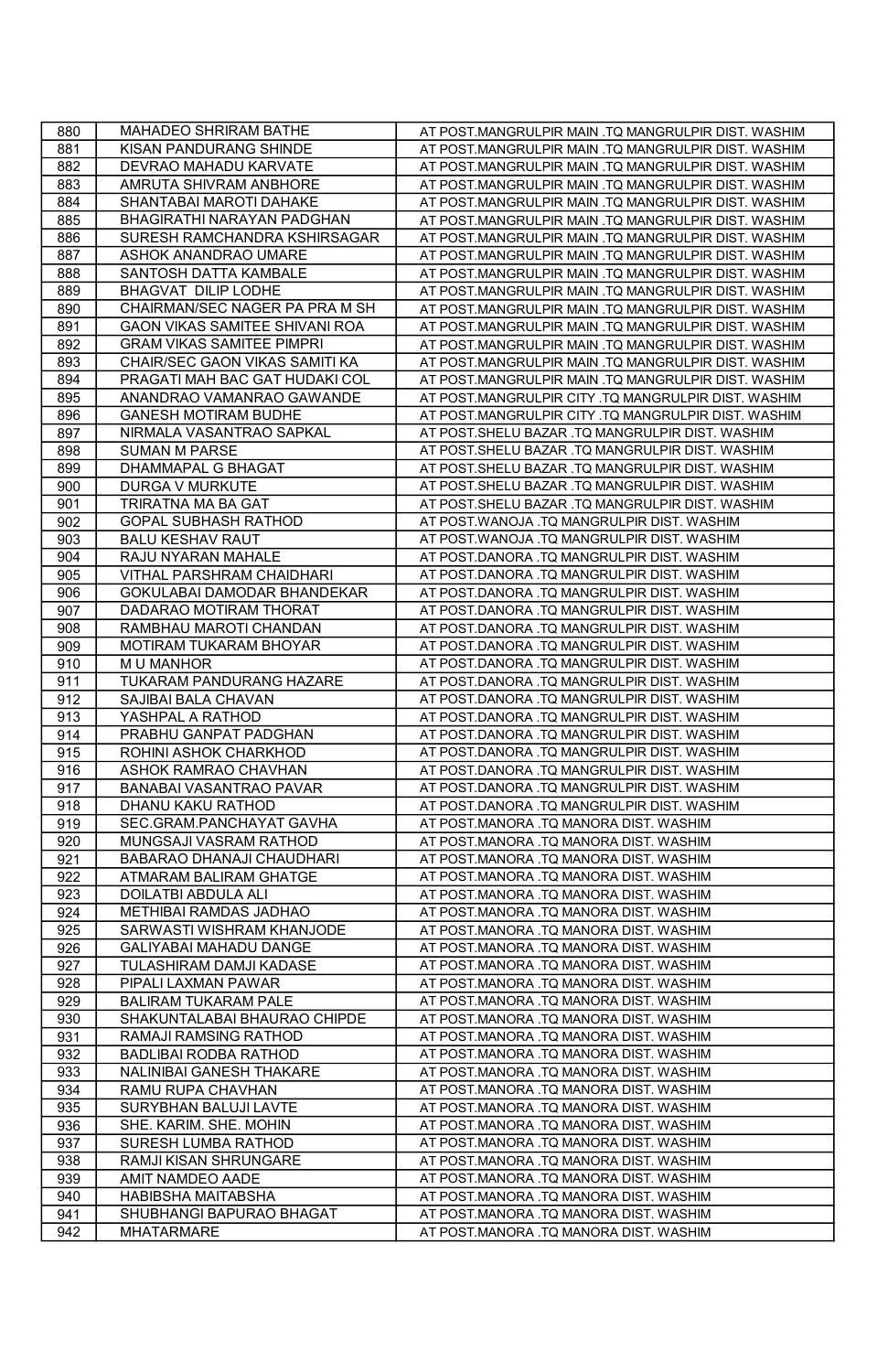| 943  | RAMESH MAHADEO PATRE           | AT POST.MANORA .TQ MANORA DIST. WASHIM      |
|------|--------------------------------|---------------------------------------------|
| 944  | PRAKASH SOMLA RATHOD           | AT POST.MANORA .TQ MANORA DIST. WASHIM      |
| 945  | <b>GHANSHAM SHRIRAM INGOLE</b> | AT POST.MANORA .TQ MANORA DIST. WASHIM      |
| 946  | RAMESH DEVRAO VAJIR            | AT POST.MANORA .TQ MANORA DIST. WASHIM      |
| 947  | KISAN BABLAJI THAKARE          | AT POST.MANORA .TQ MANORA DIST. WASHIM      |
| 948  | SUDHAKAR UDDHAV MANVAR         | AT POST.MANORA .TQ MANORA DIST. WASHIM      |
| 949  | SAWITRIBAIPHULES.S.B.G.DAPURA  | AT POST.MANORA .TQ MANORA DIST. WASHIM      |
| 950  | SANTOSHI MATA S H G MANORA     | AT POST.MANORA .TQ MANORA DIST. WASHIM      |
| 951  | KARTIKSWAMISWA.SAHA.BAC.GAT.   | AT POST.MANORA .TQ MANORA DIST. WASHIM      |
| 952  | RUKHAMNI ANANDRAO GHORSADE     | AT POST.SHENDURJANA .TQ MANORA DIST. WASHIM |
| 953  | DADARAO DINAJI DHAGE           | AT POST.SHENDURJANA .TQ MANORA DIST. WASHIM |
| 954  | YAMUNABAI GEMASING RATHOD      | AT POST.POHARADEVI .TQ MANORA DIST. WASHIM  |
| 955  | TUKARAM BAPURAO DHALE          | AT POST.POHARADEVI .TQ MANORA DIST. WASHIM  |
| 956  | VACHHALA P MANWAR              | AT POST.SAKHARDOH .TQ MANORA DIST. WASHIM   |
| 957  | MOTIRAM S TAYADE               | AT POST.SAKHARDOH .TQ MANORA DIST. WASHIM   |
| 958  | <b>MALAN T KAMBLE</b>          | AT POST.SAKHARDOH .TQ MANORA DIST. WASHIM   |
| 959  | LADKIBAI K RATHOD              | AT POST.SAKHARDOH .TQ MANORA DIST. WASHIM   |
| 960  | SANJAY BADUSING RATHOD         | AT POST.SAKHARDOH .TQ MANORA DIST. WASHIM   |
| 961  | GAONSTRIYA SAMITI GAT          | AT POST.SAKHARDOH .TQ MANORA DIST. WASHIM   |
| 962  | A.D.KHAMBAITKAR                | AT POST.WASHIM MAIN TQ.WASHIM DIST. WASHIM  |
| 963  | KISAN UKANDI KURUDE            | AT POST.WASHIM MAIN TQ.WASHIM DIST. WASHIM  |
| 964  | DHANRAJ SAVATRAM BAHETI        | AT POST.WASHIM MAIN TQ.WASHIM DIST. WASHIM  |
| 965  | <b>MANIK KISAN SIRSAT</b>      | AT POST.WASHIM MAIN TQ.WASHIM DIST. WASHIM  |
| 966  | KASHIRAM MUKINDA KAMBLE        | AT POST.WASHIM MAIN TQ.WASHIM DIST. WASHIM  |
| 967  | SHIDARTHA KISAN GAIKWAD        | AT POST.WASHIM MAIN TQ.WASHIM DIST. WASHIM  |
| 968  | ATAMARAM PARARAM KAVAR         | AT POST.WASHIM MAIN TQ.WASHIM DIST. WASHIM  |
| 969  | RUKHMINA TUKARAM SHINDE        | AT POST.WASHIM MAIN TQ.WASHIM DIST. WASHIM  |
| 970  | <b>VILAS VISHNU BANGARE</b>    | AT POST.WASHIM MAIN TQ.WASHIM DIST. WASHIM  |
| 971  | NURALI CHHOTEALI SAYYAD        | AT POST.WASHIM MAIN TQ.WASHIM DIST. WASHIM  |
| 972  | <b>BALAJI DHONDU SOLANKE</b>   | AT POST.WASHIM MAIN TQ.WASHIM DIST. WASHIM  |
| 973  | SANTOSH PARASRAM KHADE         | AT POST.WASHIM MAIN TQ.WASHIM DIST. WASHIM  |
| 974  | AVDHUT SADASHIV GAIKWAD        | AT POST.WASHIM MAIN TQ.WASHIM DIST. WASHIM  |
| 975  | KISAN PANDURANG SOLANKE        | AT POST.WASHIM MAIN TQ.WASHIM DIST. WASHIM  |
| 976  | MAHADEO RAJARAM INGOLE         | AT POST.WASHIM MAIN TQ.WASHIM DIST. WASHIM  |
| 977  | SHAMRAO RAJARAM KAVAR          | AT POST.WASHIM MAIN TQ.WASHIM DIST. WASHIM  |
| 978  | SHANKAR SHRIRAM THAKRE         | AT POST.WASHIM MAIN TQ.WASHIM DIST. WASHIM  |
| 979  | PANDURANG VITTHAL INGOLE       | AT POST.WASHIM MAIN TQ.WASHIM DIST. WASHIM  |
| 980  | DILIP MOTIRAM KOLHE            | AT POST.WASHIM MAIN TQ.WASHIM DIST. WASHIM  |
| 981  | SAU TAIBAI HARICHANDRA LANDKAR | AT POST.WASHIM MAIN TQ.WASHIM DIST. WASHIM  |
| 982  | LEELABAI TULSIRAM TEKALE       | AT POST.WASHIM MAIN TQ.WASHIM DIST. WASHIM  |
| 983  | DATTARAO BABARAO DESHMUKH      | AT POST.WASHIM MAIN TQ.WASHIM DIST. WASHIM  |
| 984  | NAMDEO RAJARAM GAVANDE         | AT POST.WASHIM MAIN TQ.WASHIM DIST. WASHIM  |
| 985  | KUNDLIK TUKARAM JADHAV         | AT POST.WASHIM MAIN TQ.WASHIM DIST. WASHIM  |
| 986  | <b>BABAN DEOBA INGALE</b>      | AT POST.WASHIM MAIN TQ.WASHIM DIST. WASHIM  |
| 987  | YAMUNABAI DIGABAR SHINDE       | AT POST.WASHIM MAIN TQ.WASHIM DIST. WASHIM  |
| 988  | SUMAN NARAYAN GOGDAND          | AT POST.WASHIM MAIN TQ.WASHIM DIST. WASHIM  |
| 989  | SHANKAR ANANDA TAGAD           | AT POST.WASHIM MAIN TQ.WASHIM DIST. WASHIM  |
| 990  | GAJANAN MAHARAJ BACHAT GAT KAJ | AT POST.WASHIM MAIN TQ.WASHIM DIST. WASHIM  |
| 991  | DNYANESHWARI SAW. BAC. GAT     | AT POST.WASHIM MAIN TQ.WASHIM DIST. WASHIM  |
| 992  | <b>VITTAL S MAPARI</b>         | AT POST.WASHIM CITY TQ.WASHIM DIST. WASHIM  |
| 993  | SUDAMDEV R NAVGHARE            | AT POST.WASHIM CITY TQ.WASHIM DIST. WASHIM  |
| 994  | VITHAL L KORDE                 | AT POST.WASHIM CITY TQ.WASHIM DIST. WASHIM  |
| 995  | RAMESH N INGOLE                | AT POST.WASHIM CITY TQ.WASHIM DIST. WASHIM  |
| 996  | <b>BHARAT RAMJI KOLE</b>       | AT POST.WASHIM CITY TQ.WASHIM DIST. WASHIM  |
| 997  | VIHJAY RAJU BOYAT              | AT POST.WASHIM CITY TQ.WASHIM DIST. WASHIM  |
| 998  | MADHORI SHAKTI SAMUNDRE        | AT POST.WASHIM CITY TQ.WASHIM DIST. WASHIM  |
| 999  | HANUMAN SAKHARAM KHANDARE      | AT POST.WASHIM CITY TQ.WASHIM DIST. WASHIM  |
| 1000 | WASUDEV TUKARAM KAMBLE         | AT POST.WASHIM CITY TQ.WASHIM DIST. WASHIM  |
| 1001 | VITHJAL T THAKRE               | AT POST.WASHIM CITY TQ.WASHIM DIST. WASHIM  |
| 1002 | RAJNIKANT V VAGHMARE           | AT POST.WASHIM CITY TQ.WASHIM DIST. WASHIM  |
| 1003 | LAXMAN B PADHE                 | AT POST.WASHIM CITY TQ.WASHIM DIST. WASHIM  |
| 1004 | RAGHUNATH R DHAKARE            | AT POST.WASHIM CITY TQ.WASHIM DIST. WASHIM  |
| 1005 | PANDURANG BALIRAM KORADE       | AT POST.WASHIM CITY TQ.WASHIM DIST. WASHIM  |
|      |                                |                                             |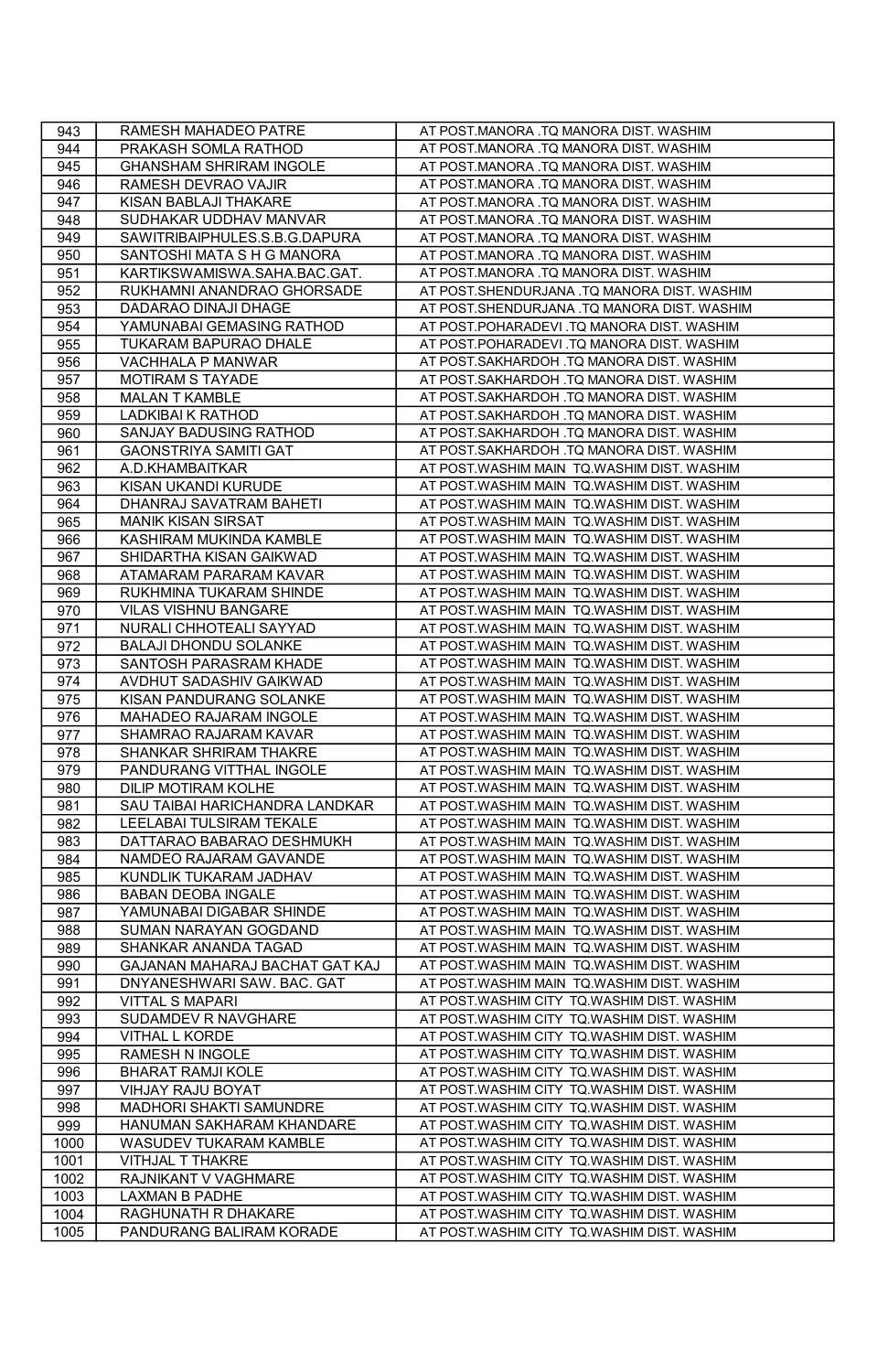| 1006         | DAGDUJI K DHOKE                                    | AT POST.WASHIM CITY TQ.WASHIM DIST. WASHIM                                     |
|--------------|----------------------------------------------------|--------------------------------------------------------------------------------|
| 1007         | <b>GANPATI T MORE</b>                              | AT POST.WASHIM CITY TQ.WASHIM DIST. WASHIM                                     |
| 1008         | MAHADEV V BABANE                                   | AT POST.WASHIM CITY TQ.WASHIM DIST. WASHIM                                     |
| 1009         | NAMDEV T BABHANE                                   | AT POST.WASHIM CITY TQ.WASHIM DIST. WASHIM                                     |
| 1010         | MAHADEV K BABHANE                                  | AT POST.WASHIM CITY TQ.WASHIM DIST. WASHIM                                     |
| 1011         | SUBHASH S KALPAD                                   | AT POST.WASHIM CITY TQ.WASHIM DIST. WASHIM                                     |
| 1012         | <b>SK PAPA FAKIRA</b>                              | AT POST.WASHIM CITY TQ.WASHIM DIST. WASHIM                                     |
| 1013         | NANDU D SHINDE                                     | AT POST.WASHIM CITY TQ.WASHIM DIST. WASHIM                                     |
| 1014         | ANIL N NAGARE                                      | AT POST.WASHIM CITY TQ.WASHIM DIST. WASHIM                                     |
| 1015         | RAMA V HEBADE                                      | AT POST.WASHIM CITY TQ.WASHIM DIST. WASHIM                                     |
| 1016         | ANIL S RATHOD                                      | AT POST.WASHIM CITY TQ.WASHIM DIST. WASHIM                                     |
| 1017         | DADARAO S SHINDE                                   | AT POST.WASHIM CITY TQ.WASHIM DIST. WASHIM                                     |
| 1018         | LAXMAN P VYHARE                                    | AT POST.WASHIM CITY TQ.WASHIM DIST. WASHIM                                     |
| 1019         | KISAN GAJANAN DHAKARE                              | AT POST.WASHIM CITY TQ.WASHIM DIST. WASHIM                                     |
| 1020         | <b>BHAGAVANT N IDOLE</b>                           | AT POST.WASHIM CITY TQ.WASHIM DIST. WASHIM                                     |
| 1021         | GARAM PANI PU. S. SUPKHELA                         | AT POST.WASHIM CITY TQ.WASHIM DIST. WASHIM                                     |
| 1022         | RAJARAM MAHADU DHAGE                               | AT POST.ANSING TQ.WASHIM DIST. WASHIM                                          |
| 1023         | DATTA NAGOJI BHUSARE                               | AT POST.ANSING TQ.WASHIM DIST. WASHIM                                          |
| 1024         | ZANAK KISAN POLE                                   | AT POST.ANSING TQ.WASHIM DIST. WASHIM                                          |
| 1025         | KASHIRAM GOVARDHAN BHUSARE                         | AT POST.ANSING TQ.WASHIM DIST. WASHIM                                          |
| 1026         | MADHAV GOBARA RATHOD                               | AT POST.ANSING TQ.WASHIM DIST. WASHIM                                          |
| 1027         | SAMIDRABAI NAMDEV KHANDARE                         | AT POST.ANSING TQ.WASHIM DIST. WASHIM                                          |
| 1028         | BALIRAM NANU RATHOD                                | AT POST.ANSING TQ.WASHIM DIST. WASHIM                                          |
| 1029         | PRAYGBAI MAHADAJI TADASE                           | AT POST.ANSING TQ.WASHIM DIST. WASHIM                                          |
| 1030         | MADHURABAI TUKARAM SHENKUDE                        | AT POST.ANSING TQ.WASHIM DIST. WASHIM                                          |
| 1031         | <b>GOUTAM SHRIRAM BHAGAT</b>                       | AT POST.ANSING TQ.WASHIM DIST. WASHIM                                          |
| 1032         | SHANTABAI UTTAM NARUTE                             | AT POST.ANSING TQ.WASHIM DIST. WASHIM                                          |
| 1033         | SUSHILABI BANSILAL HURKAR                          | AT POST.ANSING TQ.WASHIM DIST. WASHIM                                          |
| 1034         | SURAJKANTA RATANLAL HURKAT                         | AT POST.ANSING TO.WASHIM DIST. WASHIM                                          |
| 1035         | LAXMI P NALBHE                                     | AT POST.ANSING TQ.WASHIM DIST. WASHIM                                          |
| 1036         | ARVIND RAGHUNATH BHADADMKAR                        | AT POST.ANSING TQ.WASHIM DIST. WASHIM                                          |
| 1037         | GANGADHAR ARJUNA SAWANT                            | AT POST.ANSING TQ.WASHIM DIST. WASHIM                                          |
| 1038         | VISHNU KUNDALIK DONGARE                            | AT POST.ANSING TQ.WASHIM DIST. WASHIM                                          |
| 1039<br>1040 | RAJARAM SAKHARAM NIRGUDE<br>PANDIT SHRIPANT SAWANT | AT POST.ANSING TQ.WASHIM DIST. WASHIM<br>AT POST.ANSING TQ.WASHIM DIST. WASHIM |
| 1041         | BHASKAR RAJARAM KAKADE                             | AT POST.ANSING TQ.WASHIM DIST. WASHIM                                          |
| 1042         | <b>JIJABAI RAMJI UMALE</b>                         | AT POST.ANSING TO.WASHIM DIST. WASHIM                                          |
| 1043         | MANIK PRALHAD ADANI                                | AT POST.ANSING TQ.WASHIM DIST. WASHIM                                          |
| 1044         | PRAKASH VISHVANATH MORE                            | AT POST.ANSING TQ.WASHIM DIST. WASHIM                                          |
| 1045         | SHANTIRAM MOHAN WANKHADE                           | AT POST.ANSING TQ.WASHIM DIST. WASHIM                                          |
| 1046         | MIRABI MAHADEV BHOYAR                              | AT POST.ANSING TQ.WASHIM DIST. WASHIM                                          |
| 1047         | PANJABRAO RAMESH MARKAD                            | AT POST.ANSING TQ.WASHIM DIST. WASHIM                                          |
| 1048         | GAJANAN VISHVANATH MORE                            | AT POST.ANSING TQ.WASHIM DIST. WASHIM                                          |
| 1049         | SHOBHA GAJANAN KAKADE                              | AT POST.ANSING TQ.WASHIM DIST. WASHIM                                          |
| 1050         | AJABRAO GOVINDRAO MUSALE                           | AT POST.ANSING TO.WASHIM DIST. WASHIM                                          |
| 1051         | SUBHASH PARASHRAM DONGARE                          | AT POST.ANSING TQ.WASHIM DIST. WASHIM                                          |
| 1052         | MAHADEV TUKARAM KASHTE                             | AT POST.ANSING TQ.WASHIM DIST. WASHIM                                          |
| 1053         | NAVNATH DEVSING RATHOD                             | AT POST.ANSING TQ.WASHIM DIST. WASHIM                                          |
| 1054         | SACHIV GRAM PANCHYAT TONDGAON                      | AT POST.TONDGAON TQ.WASHIM DIST. WASHIM                                        |
| 1055         | KAILAS SHIVRAM GAIKWAD                             | AT POST.TONDGAON TQ.WASHIM DIST. WASHIM                                        |
| 1056         | SONAJI KISAN KAVDE                                 | AT POST.TONDGAON TQ.WASHIM DIST. WASHIM                                        |
| 1057         | <b>GAJANAN PUNDLIK THAKRE</b>                      | AT POST.PARDI TAKMOR TQ.WASHIM DIST. WASHIM                                    |
| 1058         | BABAN GYANUJI KHANDARE                             | AT POST.PARDI TAKMOR TQ.WASHIM DIST. WASHIM                                    |
| 1059         | SHESHARAO SAMPAT KHILLARE                          | AT POST.PARDI TAKMOR TQ.WASHIM DIST. WASHIM                                    |
| 1060         | YASHVANTA AMRUTA PANDIT                            | AT POST.MALEGAON TQ.MALEGAO DIST. WASHIM                                       |
| 1061         | SUMAN BABAN AMATE                                  | AT POST.MALEGAON TQ.MALEGAO DIST. WASHIM                                       |
| 1062         | KASHIRAM BHIVAJI KURHE                             | AT POST.MALEGAON TQ.MALEGAO DIST. WASHIM                                       |
| 1063         | BHAURAO BALLU CHAVAN                               | AT POST.MALEGAON TQ.MALEGAO DIST. WASHIM                                       |
| 1064         | DRUPATABAI BHIKA KALE                              | AT POST.MALEGAON TQ.MALEGAO DIST. WASHIM                                       |
| 1065         | SHAHADAT KHA LAL KHA                               | AT POST.MALEGAON TQ.MALEGAO DIST. WASHIM                                       |
| 1066         | MAYA BHAGWAN LONDHE                                | AT POST.MALEGAON TQ.MALEGAO DIST. WASHIM                                       |
| 1067         | SAKHARAM RAMJI AGALAWE                             | AT POST.MALEGAON TQ.MALEGAO DIST. WASHIM                                       |
| 1068         | PRASHANT PRAKASH KAMBALE                           | AT POST.MALEGAON TQ.MALEGAO DIST. WASHIM                                       |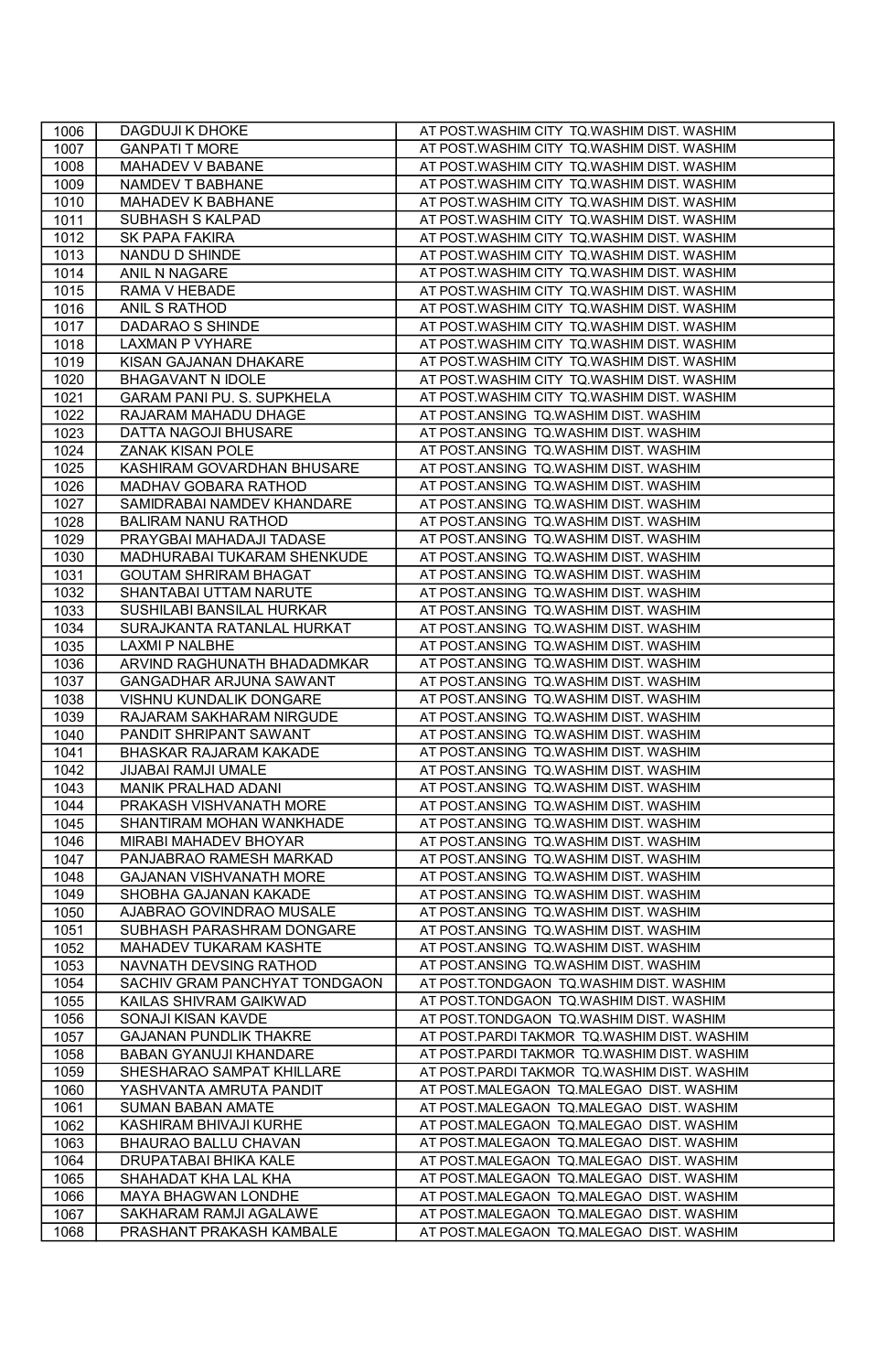| 1069         | MANIK RUSTAM GHUGE                                | AT POST.KINHIRAJA TQ.MALEGAO DIST. WASHIM                                            |
|--------------|---------------------------------------------------|--------------------------------------------------------------------------------------|
| 1070         | TULSA RAMJI WANKHADE                              | AT POST.KINHIRAJA TQ.MALEGAO DIST. WASHIM                                            |
| 1071         | PHAKIRA DEMAJI KAMBLE                             | AT POST.KINHIRAJA TQ.MALEGAO DIST. WASHIM                                            |
| 1072         | DASHRATH K LATHAD                                 | AT POST.KINHIRAJA TQ.MALEGAO DIST. WASHIM                                            |
| 1073         | AHILYABAI NARAYAN GODMALE                         | AT POST.KINHIRAJA TQ.MALEGAO DIST. WASHIM                                            |
| 1074         | RAJMAHAMMAD BABARSHAH SHAH                        | AT POST.KINHIRAJA TQ.MALEGAO DIST. WASHIM                                            |
| 1075         | ANUSAYA HANUMAN THOKRE                            | AT POST.KINHIRAJA TQ.MALEGAO DIST. WASHIM                                            |
| 1076         | RADHABAI P VATHE                                  | AT POST.SHIRPUR JAIN TQ.MALEGAO DIST. WASHIM                                         |
| 1077         | SUBHASH NIWRUTI BAHIRE                            | AT POST.SHIRPUR JAIN TQ.MALEGAO DIST. WASHIM                                         |
| 1078         | SITARAM GANPAT BAKAL                              | AT POST.SHIRPUR JAIN TQ.MALEGAO DIST. WASHIM                                         |
| 1079         | GAYABAI NATHARAO LADE                             | AT POST.SHIRPUR JAIN TQ.MALEGAO DIST. WASHIM                                         |
| 1080         | RAMESHWAR DNYANBA MASKE                           | AT POST.SHIRPUR JAIN TO.MALEGAO DIST. WASHIM                                         |
| 1081         | SANTOSH PRALHAD KALE                              | AT POST.SHIRPUR JAIN TQ.MALEGAO DIST. WASHIM                                         |
| 1082         | VIDRABH CO SOC MEDSHI                             | AT POST.MEDASHI TQ.MALEGAO DIST. WASHIM                                              |
| 1083         | TATYARAO B TAYDE                                  | AT POST.MEDASHI TQ.MALEGAO DIST. WASHIM                                              |
| 1084         | NARAYAN UDALAL CHAVAN                             | AT POST.MEDASHI TQ.MALEGAO DIST. WASHIM                                              |
| 1085         | ASHA GAJANAN NANOTE                               | AT POST.JAULKA RAILWAY TQ.MALEGAO DIST. WASHIM                                       |
| 1086         | NAGAR PARI.KARM.SA.PA.SA.RISO.                    | AT POST.RISOD MAIN TQ.RISOD DIST. WASHIM                                             |
| 1087         | GAJANAN RAMKHUSHAN PACHARNE                       | AT POST.RISOD MAIN TQ.RISOD DIST. WASHIM                                             |
| 1088         | RAJESH NAMDEV DHOLE                               | AT POST.RISOD MAIN TQ.RISOD DIST. WASHIM                                             |
| 1089         | RAJARAM SURYABHAN MANVATKAR                       | AT POST.RISOD MAIN TQ.RISOD DIST. WASHIM                                             |
| 1090         | PARASRAM NARAYAN BHOPALE                          | AT POST.RISOD MAIN TQ.RISOD DIST. WASHIM                                             |
| 1091         | BALKRUSHN TULSHIRAM NAWALE                        | AT POST.RISOD MAIN TQ.RISOD DIST. WASHIM                                             |
| 1092         | DNYNESHWAR DATRAO GARKAL                          | AT POST.RISOD MAIN TQ.RISOD DIST. WASHIM                                             |
| 1093         | PUSHPA SHRIRAM MOREY                              | AT POST.RISOD MAIN TQ.RISOD DIST. WASHIM                                             |
| 1094         | KISAN KANU GHANGHAW                               | AT POST.RISOD MAIN TQ.RISOD DIST. WASHIM                                             |
| 1095         | VISHWAS KUDALIK DANGE                             | AT POST.RISOD MAIN TQ.RISOD DIST. WASHIM                                             |
| 1096         | AMOL SHRIKRISHNA NIMKAR                           | AT POST.RISOD MAIN TQ.RISOD DIST. WASHIM                                             |
| 1097         | SHARAD BALASHAB KHARAT                            | AT POST.RISOD MAIN TQ.RISOD DIST. WASHIM                                             |
| 1098         | MADHUKAR JIJEBA KHADASHE                          | AT POST.RISOD MAIN TQ.RISOD DIST. WASHIM                                             |
| 1099         | GAJANAN RAMRAO IDHOLE                             | AT POST.RISOD MAIN TQ.RISOD DIST. WASHIM                                             |
| 1100         | MAROTI BHAGAWAN SHINDE                            | AT POST.RISOD MAIN TQ.RISOD DIST. WASHIM                                             |
| 1101<br>1102 | GODHABAI RAMDAS MAVAL                             | AT POST.RISOD MAIN TQ.RISOD DIST. WASHIM<br>AT POST.RISOD MAIN TQ.RISOD DIST. WASHIM |
| 1103         | RAMESHWAR BHIKAJI SHINDE<br>SHESHRAO SITARAM MANE | AT POST.RISOD MAIN TQ.RISOD DIST. WASHIM                                             |
| 1104         | GITABAI PRUSHUTTAM BODKHE                         | AT POST.RISOD MAIN TQ.RISOD DIST. WASHIM                                             |
| 1105         | RAMESHWAR VISWANATH NALINDE                       | AT POST.RISOD MAIN TQ.RISOD DIST. WASHIM                                             |
| 1106         | BHAGWAN VISHVNATH KHAETRE                         | AT POST.RISOD MAIN TQ.RISOD DIST. WASHIM                                             |
| 1107         | VISHWNATH HOWSAJI GITE                            | AT POST.RISOD MAIN TQ.RISOD DIST. WASHIM                                             |
| 1108         | UMAKANT TRAMBAKAAPA BELE                          | AT POST.RISOD MAIN TQ.RISOD DIST. WASHIM                                             |
| 1109         | DATTA PRAHALAD KHADSE                             | AT POST.RISOD MAIN TQ.RISOD DIST. WASHIM                                             |
| 1110         | RANJANABAI ASHOKRAO DESHMUKH                      | AT POST.RISOD MAIN TQ.RISOD DIST. WASHIM                                             |
| 1111         | AVSAYAK RUSHIVAT SU.BEROJAGAR                     | AT POST.RISOD MAIN TQ.RISOD DIST. WASHIM                                             |
| 1112         | <b>NANDA B KURHE</b>                              | AT POST.RISOD CITY TQ.RISOD DIST. WASHIM                                             |
| 1113         | SAVITA S DASHMUKHA                                | AT POST.RISOD CITY TQ.RISOD DIST. WASHIM                                             |
| 1114         | RAMCHANDRA P MAINKAR                              | AT POST.RITHAD TQ.RISOD DIST. WASHIM                                                 |
| 1115         | SAVITA ATMARAM GAYAKAVAD                          | AT POST.RITHAD TQ.RISOD DIST. WASHIM                                                 |
| 1116         | DAHEB SAMAPAT JOGE                                | AT POST.KENWAD TQ.RISOD DIST. WASHIM                                                 |
| 1117         | KISAN SHANKAR SAVALE                              | AT POST.KENWAD TQ.RISOD DIST. WASHIM                                                 |
| 1118         | SUDAMA REKHUJI GAYAKVAD                           | AT POST.KENWAD TQ.RISOD DIST. WASHIM                                                 |
| 1119         | VACHALA PRABHAKAR LODE                            | AT POST.KENWAD TQ.RISOD DIST. WASHIM                                                 |
| 1120         | ASHRU TRAMBAK MEHATRE                             | AT POST.KENWAD TQ.RISOD DIST. WASHIM                                                 |
| 1121         | SURESH SHATRAGHUN PANDHARE                        | AT POST.MANGULZANAK TQ.RISOD DIST. WASHIM                                            |
| 1122         | HARUN KHA DIWAN KHA PATHAN                        | AT POST.MANGULZANAK TQ.RISOD DIST. WASHIM                                            |
| 1123         | BHANUDAS MAHADA BAJAD                             | AT POST.MANGULZANAK TQ.RISOD DIST. WASHIM                                            |
| 1124         | BEBIBAI ASHOK SARKATE                             | AT POST.MANGULZANAK TQ.RISOD DIST. WASHIM                                            |
| 1125         | NIVRUTI SAKHARAM DONGARE                          | AT POST.MANGULZANAK TQ.RISOD DIST. WASHIM                                            |
| 1126         | GAJANAN LAXMAN MORE                               | AT POST.MANGULZANAK TQ.RISOD DIST. WASHIM                                            |
| 1127         | DATTA GOVINDA GAVANDE                             | AT POST.MANGULZANAK TQ.RISOD DIST. WASHIM                                            |
| 1128         | NAGESH NIVRUTI HULE                               | AT POST.MANGULZANAK TQ.RISOD DIST. WASHIM                                            |
| 1129         | SITARAM LODU SABLE                                | AT POST.MANGULZANAK TQ.RISOD DIST. WASHIM                                            |
| 1130         | WAMAN JAYRAM BAJAD                                | AT POST.MANGULZANAK TQ.RISOD DIST. WASHIM                                            |
| 1131         | CHANDRBHAGA ARJUN SANT                            | AT POST.HARAL TQ.RISOD DIST. WASHIM                                                  |